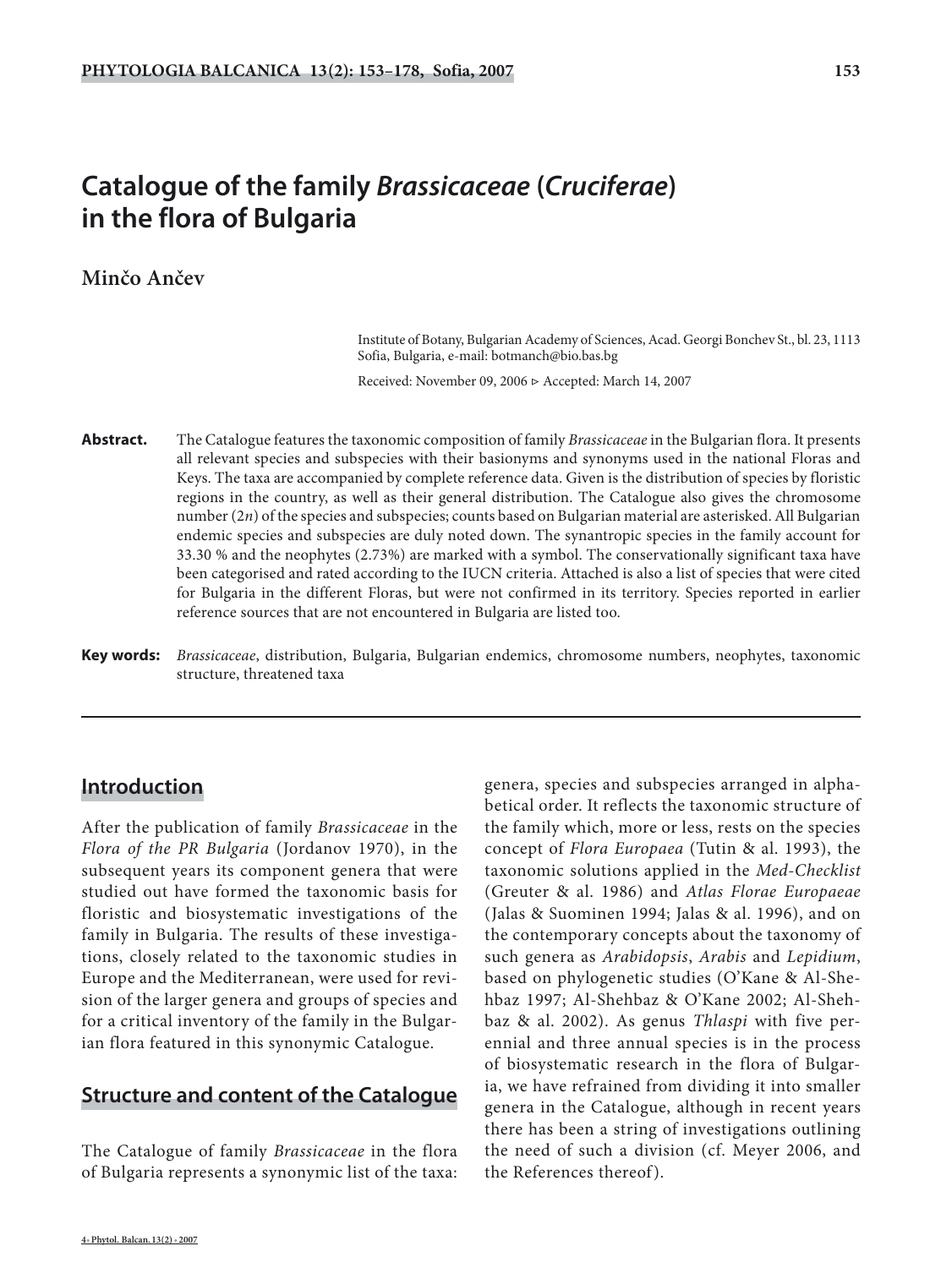The Catalogue shows up the taxonomic changes and distribution data on the studied representatives of the family in the Bulgarian flora in recent years (Stanev 1970, 1975, 1981, 1984; Vassilev 1975; Delipavlov 1980; Delipavlov & Cheshmedzhiev 1983; Delipavlov & al. 1984; Ančev 1991, 1995, 1997, 2001, 2006; Cheshmedzhiev & Stoychev 1994; Dimitrov 1994, 1997, 2001, 2002a, b; 2006; Pashaliev & Dimitrov 1995; Marhold & al. 1996; Ančev & Polatschek 1998, 2003, 2006; Dimitrov & Nikolov 1998; Gussev & al. 1998; Petrova & al. 1998; Ančev & Tomšović 1999; Marhold & Ančev 1999; Niketić 2000; Zhelev & Gogushev 2000; Kostadinova & Dimitrov 2002; Dimitrov & Sidjimova 2003; Petrova 2004).

The accepted genera, species, subspecies and varieties are given in **Bold**; the synonyms are given in *Italic,* as the basionyms and replaced names are marked with "triple equal" **(≡)**, the heterotypic synonyms are marked with **(=)**; misinterpreted names appear at the end of synonymy and are marked with a dash.

A species group is used in the Catalogue to show a very close morphology and probable phylogenetic bonds between the species within the group. The group (aggregate) species is the earliest described (segregate) species included in the group (Greuter & al. 1986).

In taxonomic combinations, basionyms are cited in the synonymy in alphabetical order. In the process of selection of cited synonyms, besides the basionyms, there have been also cited the taxa used in the Bulgarian Floras and Keys (Stojanov & Stefanov 1924, 1933, 1948; Stojanov & al. 1966; Jordanov 1970; Kozhuharov 1992; Delipavlov & Cheshmedzhiev 2003), the *Conspectus of the Higher Plants in Bulgaria* (Kozhuharov & al. 1980), *Conspectus of the Bulgarian Vascular flora. Distribution maps and floristic elements* (Dimitrov 2002; Assyov & Petrova 2006), and occasionally the synonymous taxa used in other critical and monographic taxonomic publications. In order to acquire a more comprehensive idea of the intraspecies variability, the not nominal varieties known in the Bulgarian flora are given too. The Catalogue does not include forms, a taxonomic category that reflects the modificational variability in the populations and is of limited application.

The names of authors of the various taxa are given according to the adopted standard of Brummitt & Powell (1992). Distribution of the species and subspecies in Bulgaria is presented in square brackets [ ] by floristic regions (Kuzmanov & Kozhuharov 1968; Jordanov 1970), immediately after the synonymic block.

The general distribution of species and subspecies follows their distribution within the country, and the general distribution of the nominal subspecies that do not occur in Bulgaria is added. The hybrid species of genus *Rorippa*, distributed in Bulgaria is given with its hybrid formula. The chromosome number(s) (2*n*) are included immediately after the general distribution of the species or subspecies. Counts based on Bulgarian material are asterisked followed by the reference data. Dubious counts are preceded by a question mark.

Bulgarian endemics, species and subspecies, are indicated in the margin with **End**, the Balkan endemics – with **▲**. Single-time reported species and subspecies that are documented by herbarium material, but later have not been confirmed in the Bulgarian flora are designated with **(?)**. Reported species and subspecies that have not been documented, nor were subsequently confirmed are marked with **(??)**, thus indicating the probability that they may be rediscovered in the country.

In family *Brassicaceae,* the synantropic species (Stefanov & Kitanov 1962; Kuzmanov & Kožuharov 1971), weeds and ruderal species in the Bulgarian flora account for 33.30% of the total number of species in the family. The archeosynantropic species in this group (archeophytes or synantropic plants that participate in the buildup of the autochtonous flora) account for 56 species (30.60%). They are not designated specially in the Catalogue. The neosynantropic species (neophytes) are marked with **Nеo** in the margin (2.73%). To them belong accidentally spread, or cultivated and then run wild plants in the Bulgarian flora, probably not earlier than the 15th century (Kuzmanov & Kožuharov 1971; Greuter & al. 1986). The Catalogue includes some conspicuously cultivated outdoors Cruciferous plants. They are designated with **Cult** in the margin .

The taxonomic and nomenclature revisions of family *Brassicaceae* and the results of the studied distribution and ecology of its representatives in the country have called for revision of the list of species and subspecies with an ecologically protected status, included in the *Red Data Book of the PR of Bulgaria* (Velchev 1984). Following the IUCN criteria (2001), they are referred to four categories in the catalogue: **RE** (Regionally Extinct) – plants found once usually in a single locality and after that have not been confirmed; **CR** (Critically Endangered) – species and subspecies facing an extremely high risk of extinction in the wild in the immediate future; **En** (Endangered) – taxa fac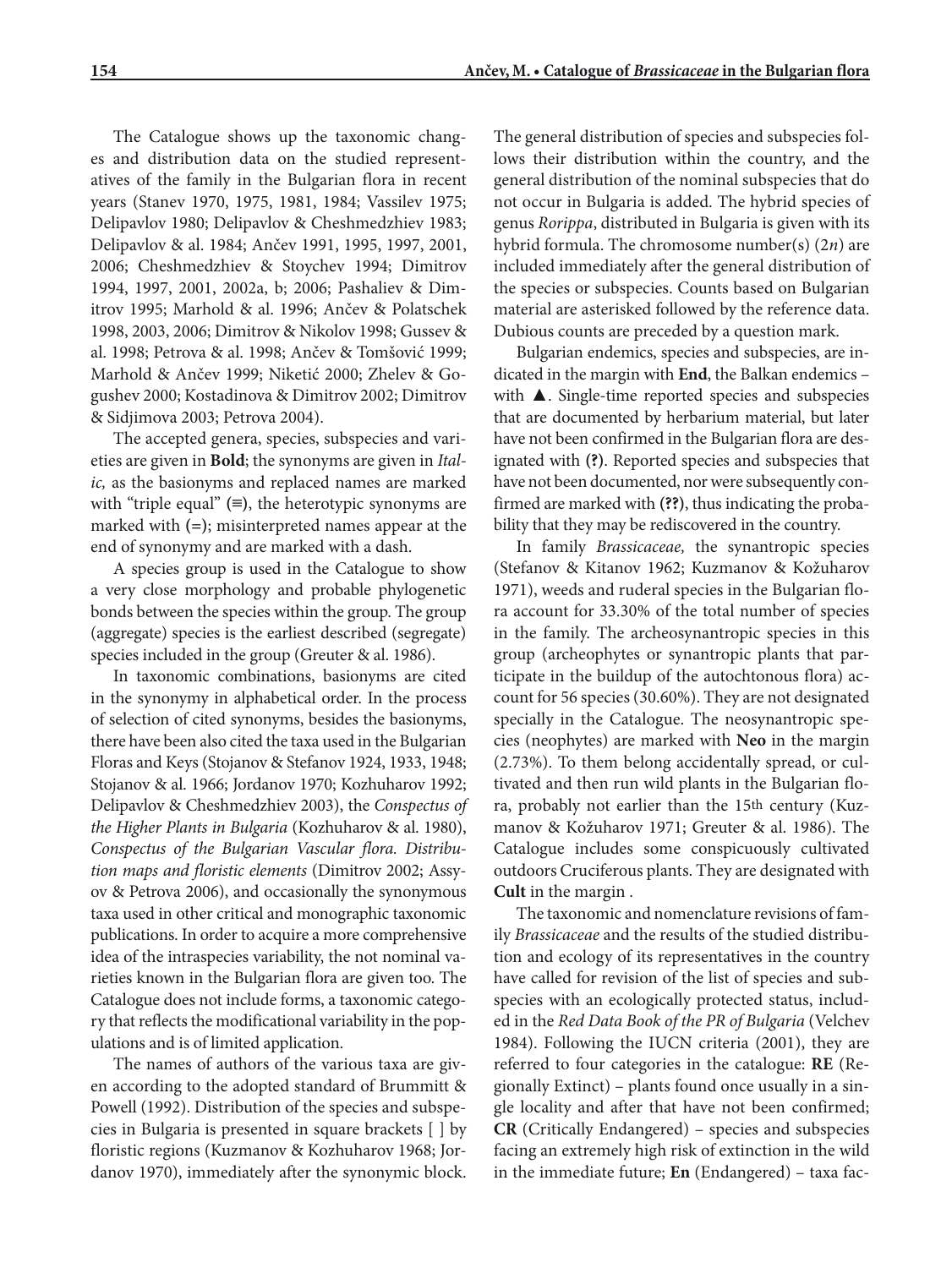ing a very high risk of extinction in the wild; and **Vu** (Vulnerable) – species and subspecies facing a high risk of extinction in the wild.

Finally, the Catalogue lists (Appendix 1) the species incorrectly reported for the Bulgarian flora for one or another reason.

| <b>Floristic regions of Bulgaria:</b> |                                                              | Abbreviations and symbols used: |                                                                                                   |
|---------------------------------------|--------------------------------------------------------------|---------------------------------|---------------------------------------------------------------------------------------------------|
| 01                                    | <b>Black Sea Coast:</b><br>01a - Northern;<br>01b - Southern | Af<br>AI<br>Am                  | Africa<br>Albania<br>America                                                                      |
| 02                                    | Northeast Bulgaria                                           | As                              | Asia                                                                                              |
| 03                                    | Danubian Plain                                               | AsM                             | Asia Minor                                                                                        |
| 04                                    | Forebalkan                                                   | Aus<br>Balk                     | Australia<br>Balkan Peninsula                                                                     |
| 05                                    | Stara Planina Mts:                                           | BH                              | Bosnia-Herzegovina                                                                                |
|                                       | 05a - Western;                                               | Bu                              | Bulgaria                                                                                          |
|                                       | $05b$ – Central;                                             | $\mathsf{C}$                    | Central                                                                                           |
|                                       | 05c - Eastern                                                | Cauc                            | Caucasus                                                                                          |
| 06                                    | Sofia Region                                                 |                                 | Cosm cosmopolitan                                                                                 |
| 07                                    | Znepole Region                                               | CR                              | Critically Endangered                                                                             |
|                                       |                                                              | Cr                              | Crete                                                                                             |
| 08                                    | Vitosha Region                                               | Cult                            | cultivated                                                                                        |
|                                       | (includes Vitosha and Plana Mts)                             | E                               | East, eastern                                                                                     |
| 09                                    | <b>West Frontier Mts</b>                                     | En                              | Endangered                                                                                        |
| 10                                    | Valley of Strouma River:                                     | End                             | Bulgarian endemic                                                                                 |
|                                       | 10a - Northern;                                              | Eu                              | Europe                                                                                            |
|                                       | 10b - Southern                                               | Gr                              | Greece                                                                                            |
| 11                                    | Mt Belasitsa                                                 | <b>Hrv</b>                      | Croatia                                                                                           |
| 12                                    | Mt Slavyanka                                                 | InH                             | Indo-Himalayan                                                                                    |
|                                       |                                                              | Yu                              | Former Yugoslavia<br>Crimea                                                                       |
| 13                                    | Valley of Mesta River                                        | <b>Kry</b><br>Ma                | R Macedonia                                                                                       |
| 14                                    | Pirin Mts:                                                   | Med                             | Mediterranean                                                                                     |
|                                       | 14a - Northern;                                              | N                               | North, Northern                                                                                   |
|                                       | 14b - Southern                                               | Neo                             | neophyte                                                                                          |
| 15                                    | Rila Mts                                                     | <b>RE</b>                       | <b>Regionally Extinct</b>                                                                         |
| 16                                    | Mt Sredna Gora:                                              | Rm                              | Romania                                                                                           |
|                                       | 16a - Western;                                               | S                               | South, Southern                                                                                   |
|                                       | 16b - Eastern                                                | Sib                             | Siberia                                                                                           |
| 17                                    | Rhodopi Mts (the Rhodopes):                                  | Sle                             | Slovenia                                                                                          |
|                                       | 17a - Western;                                               | Tu                              | European Turkey                                                                                   |
|                                       | $17b$ – Central;                                             | Vu                              | Vulnerable                                                                                        |
|                                       | 17c - Eastern                                                | W                               | West, Western                                                                                     |
| 18                                    | Thracian Lowland                                             | ▲                               | Balkan endemic                                                                                    |
| 19                                    | Toundzha Hilly Country                                       | (3)                             | species and subspecies reported and documented by<br>herbarium material, but not confirmed later. |
| 20                                    | Mt Strandzha                                                 | (33)                            | species and subspecies reported, but not documented                                               |
| [0]                                   | Distributed all over the country                             |                                 | by herbarium material, and not confirmed later.                                                   |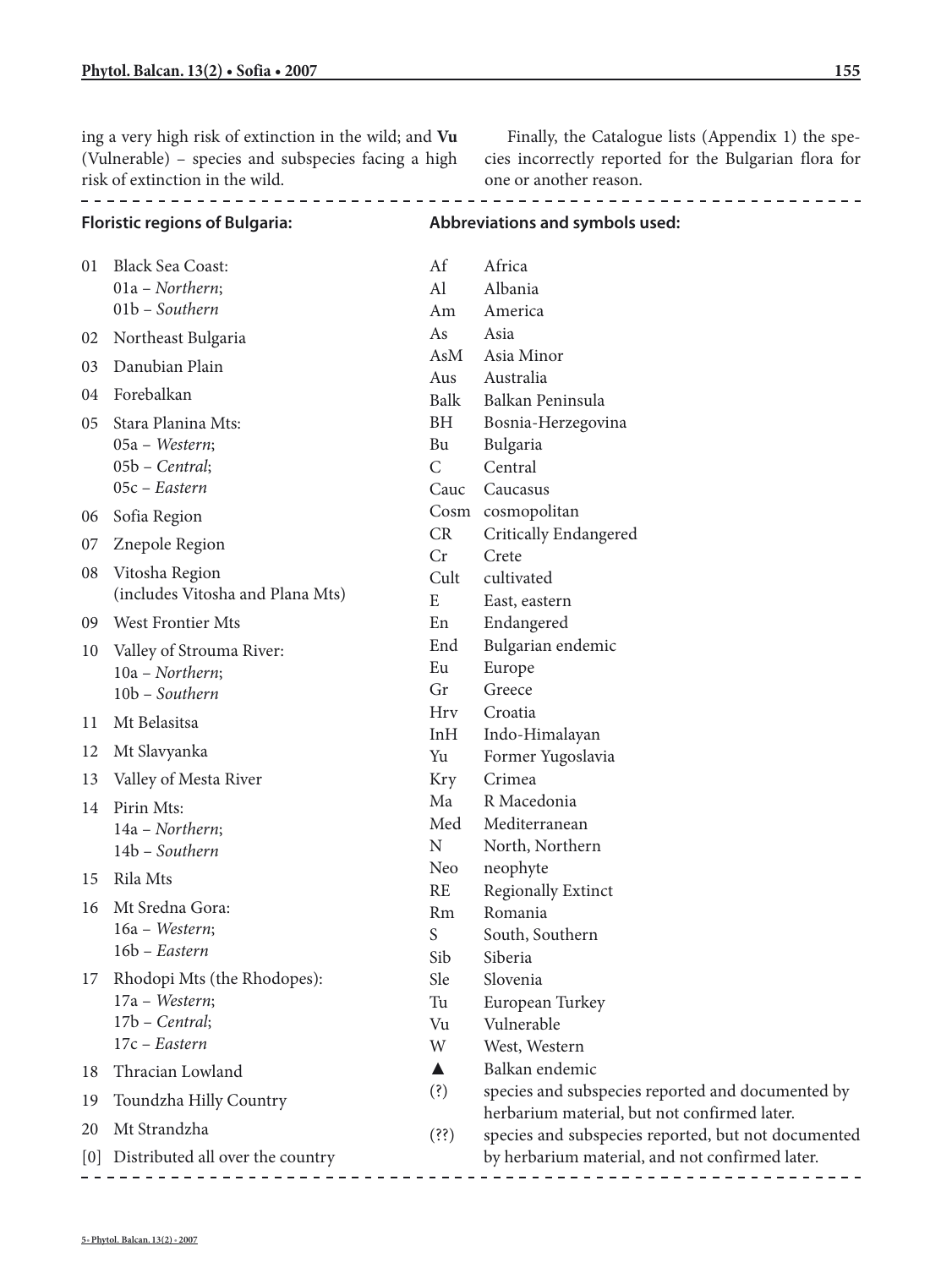## *Brassicaceae* **Burnett (***Cruciferae* **Juss.)** = *Vesicaria utriculata* (L.) DC. in Lam. &

## *Aethionema* **W.T. Aiton, Hort. Kew. ed. 2, 4 (1812) 80.**

- **CR** *Aethionema arabicum* (L.) Andrz. ex DC., Syst. Nat. 2 (1821) 560.
	- = *A. buxbaumii* Fisch. ex Hornem., Suppl. Hort. Hafn. (1819) 71
	- ≡ *Iberis arabica* L., Cent. Pl. 1 (1755) 17.
	- [05c]. [Balk: Bu, Tu; SW As, Cauc]. 2*n* = 22.
	- *Aethionema saxatile* (L.) R. Br. in Aiton, Hort. Kew. ed. 2, 4 (1812) 80.
		- ≡ *Thlaspi saxatile* L., Sp. Pl. ed. 1 (1753) 646.
	- [?04, 05, 07, 09, 10a, 10b, 11, 12, 14, 15, 17b, 17c, 18]. [S & SC Eu, Med, NW Af].
- subsp. *graecum* (Boiss. & Spruner) Hayek, Prodr. Fl. Penins. Balcan. 1 (1925) 472.
	- ≡ *A. graecum* Boiss. & Spruner in Boiss., Diagn. Pl. Or. Nov. ser. 1, 1(6) (1846) 16.
	- = *A. gracile* var. *athoum* Griseb., Spicil. Fl. Rumel. 1 (1843) 281.
	- = *A. saxatile* subsp. *oreophilum* I.A. Anderson, Carlström, Franzén, Karlén & H. Nybom, Willdenowia 13 (1983) 14.
	- [?04, 05a, 07, 09, 10, 11, 12, 14, 15, 17b, 17c, 18]. [Balk: Al, Bu, Gr, ?Ma]. 2*n* = 24, 24\* (Ančev 1976, as *A. saxatile*), c. 36, 48.

## **subsp.** *saxatile*

[07, ?15, ?18]. [S Eu, W Med]. 2*n* = 24, 48.

## *Alliaria* **Scop., Fl. Carn. ed. 1 (1760) 515.**

- *Alliaria petiolata* (M. Bieb.) Cavara & Grande, Bull. Orto Bot. Regia Univ. Napoli 3 (1913) 418.
	- ≡ *Arabis petiolata* M. Bieb., Fl. Taur.-Caucas. 2 (1808) 126.
	- *Alliaria officinalis* Andrz. ex M. Bieb., Fl. Taur.-Caucas. 3 (1810), nom. illeg.
- [0]. [Eu, Med, C & SW As, Cauc, N Af]. 2*n* = 36, 42, 42\* (Ančev 2001).

## *Alyssoides* **Mill., Gard. Dict. Abr. ed. 4 (1754).**

- *Alyssoides utriculata* (L.) Medik., Philos. Bot. 1 (1789) 189.
	- ≡ *Alyssum utriculatum* L., Mant. Pl. (1767) 92.
- DC., Fl. Fr. ed. 3, 4 (1805) 696.
- [04, 05b, 05c, 07, 10, 11, 12, 14, 15, 17b, 20]. [S & SE Eu, Med, SW As, Cauc].
- ▲**, En subsp.** *bulgarica* (Sagorski) Hartvig in Strid, Mount. Fl. Gr. 1 (1986) 277.
	- = *Alyssoides bulgarica* (Sagorski) Assenov in Jordanov, Fl. RP Bulg. 4 (1970) 486.
	- ≡ *Vesicaria utriculata* subsp. *bulgarica* Sagorski, Österr. Bot. Z. 48 (1898) 20.
	- [05b, 10, 12, 17b, c, 20]. [Balk: Bu, Gr]. 2*n* = 16\* (Ančev 1974, as *A. bulgarica*).
	- **subsp.** *utriculata*
		- = *A. graeca* (Boiss.) Jáv., Bot. Közlem. 2 (1924) 73.
		- ≡ *Vesicaria graeca* Boiss., Fl. Or. 1 (1867) 262.
		- *A. utriculata* subsp. *graeca* (Boiss.) Zangh., Fl. Ital. 1 (1976) 209, comb. inval.
	- [04, 05b, 05c, 07, 11, 14, 15, 17b, 20]. [S & SE Eu, Med, SW As, Cauc]. 2*n* = 16, 16\* (Cheshmedzhiev 1976; Ančev 1981, as *A. graeca*).

## *Alyssum* **L., Sp. Pl. ed. 1 (1753) 650.**

- *Alyssum alyssoides* (L.) L., Syst. Nat. ed. 10, 2 (1759) 1130.
	- = *A. calycinum* L., Sp. Pl. ed. 1 (1763) 908.
	- ≡ *Clypeola alyssoides* L., Sp. Pl. ed. 1 (1753) 652.
- [0]. [Eu, N Af, W & SW As]. 2*n* = 32, 32\* (Ančev 1983).
- *Alyssum bertolonii* Desv., J. Bot. Agric. 3 (1814) 172.
- [10b, 12, 14b]. [S & SE Eu]. **subsp.** *bertolonii* [S Eu: It]. 2*n* = 16.
- ▲ **subsp.** *scutarinum* Nyár., Bul. Grăd. Bot. Univ. Cluj 7 (1927) 87.
	- [10b, 12, 14b]. [Balk]. 2*n* = 16\* (Ančev & Dudley 1981).
	- *Alyssum borzaeanum* Nyár., Bul. Grăd. Bot. Univ. Cluj 6 (1926) 90.
		- = *A. tortuosum* subsp. *borzaeanum* (Nyár.) Stoj. in Jordanov, Fl. RP Bulg. 4 (1970) 511.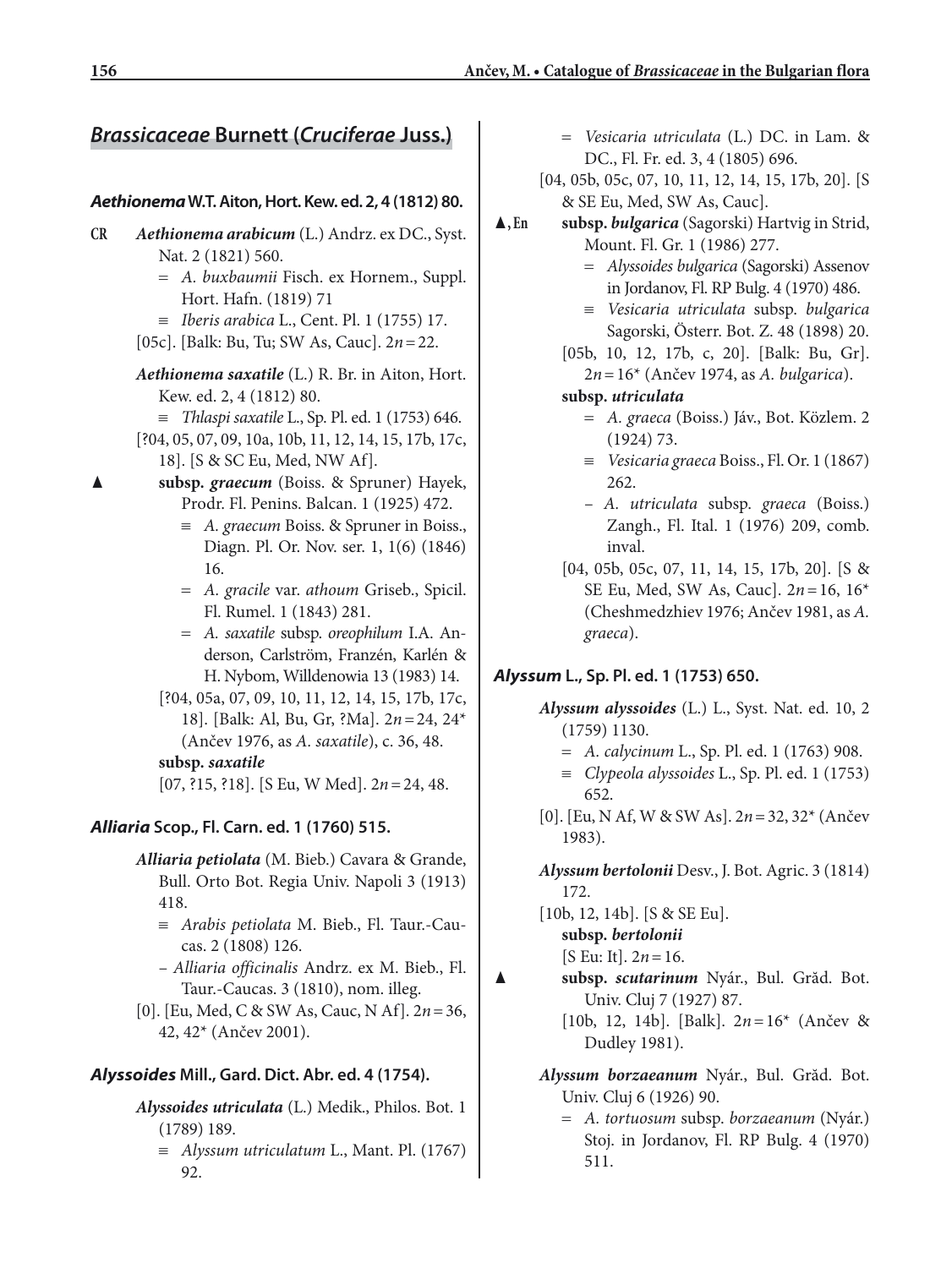- [01, 18, 19]. [SE Eu, SW As]. 2*n* = 16, 32, 32\* (Ančev 1991).
- *Alyssum caliacrae* Nyár., Bul. Grăd. Bot. Univ. Cluj 6 (1926) 92.
	- = *A. tortuosum* subsp. *caliacrae* (Nyár.) Stoj. in Jordanov, Fl. RP Bulg. 4 (1970) 508. **var.** *prodanii* (Nyár.) Ančev, stat. nov.
		- ≡ *A. caliacrae* subsp. *prodanii* Nyár., Bul. Grăd. Bot. Univ. Cluj. 4 (1926) 172.
		- = *A. alpestre* subsp. *caliacrae* var. *prodanii* (Nyár.) Stoj. & Stef., Fl. Bulg. ed. 3 (1948) 531.
		- = *A. tortuosum* subsp. *caliacrae* var. *prodanii* (Nyár.) Stoj. in Jordanov, Fl. RP Bulg. 4 (1970) 511.
- [01, 02, 04, 17b]. [SE Eu]. 2*n* = 32 + 2B\*(Ančev 1991).

*Alyssum corymbosoides* Form., Verh. Naturf. Vereins Brünn. 34 (1895) 329.

- = *A. rhodopense* Form., Deutsche Bot. Monatsschr. 16 (1898) 20.
- = *A. tortuosum* subsp. *rhodopense* (Form.) Stoj. in Jordanov, Fl. RP Bulg. 4 (1970) 511.
- [04, 07,10, 14, 17b, 17c, 18]. [SE Eu]. 2*n* = 32\* (Ančev & Dudley 1981).
- *Alyssum hirsutum* M. Bieb., Fl. Taur.-Caucas. 2 (1808) 106.
	- = *A. minus* subsp. *hirsutum* (M. Bieb.) Stoj. in Jordanov, Fl. RP Bulg. 4 (1970) 503.
- [01, 02, 03, 04, 05, 06, 07, 10, 18, 19]. [E & SE Eu, E Med].
	- **subsp.** *caespitosum* (T.R. Dudley) Ančev in Kožuharov & Kuzmanov, Evol. Cvetn. Rast. Florogenesis 2 (1991) 108.
		- ≡ *A. hirsutum* var. *caespitosum* T.R. Dudley, Österr. Bot. Z. 112 (5) (1965) 754.
	- [01b]. [E Med]. 2*n* = 46\* (Ančev & Dudley 1981).
	- **subsp.** *hirsutum*
	- [01, 02, 03, 04, 05, 06, 07, 10, 18, 19]. [E & SE Eu, E Med]. 2*n* = 48, 48\* (Ančev 2001).
- *Alyssum minus* (L.) Rothm., Repert. Spec. Nov. Regni Veg. 50 (1941) 77.
- ≡ *Clypeola minor* L., Fl. Monsp. (Nathorst, Dissert. no. 70, 1756) 21, non Amoen. Acad. (1759) 4.
- = *A. simplex* Rudolphi, J. Bot. (Schrad.) 1799 (2): 290.
- *A. campestre* auct. Stoj. & Stef., Fl. Bulg. ed. 1, 1 (1924) 526, non (L.) L., Syst. Nat. ed. 10 (1759) 1130.
- [0]. [S & SE Eu, N Af, W & SW As]. 2*n* = 16, 16\* (Ančev 1975).
- *Alyssum minutum* Schltdl. ex DC., Syst. Nat. 2 (1821) 316.
	- = *A. ponticum* Velen., Sitzungsber. Konigl. Böhm. Ges. Wiss., Math.-Naturwiss. Cl. 37 (1893) 10.
- [0]. [S & SE Eu, N Af, SW As, Cauc]. 2*n* = 16, 16\* (Ančev 1975).

*Alyssum montanum* L., Sp. Pl. ed. 1 (1753) 650.

[02, 03, 04, 05, 07, 08, 09, 10, 12, 14, 15, 17]. [W, C, SE & E Eu, C As].

- **End subsp.** *alibotushiense* (Degen & Dren.) Stoj. & Stef., Fl. Bulg. ed. 3 (1948) 528 "*A. alibotushicum*".
	- ≡ *A. montanum* var. *graecum* f. *alibotushiense* Degen & Dren. in Dren., Suppl. Fl. Alibotusch. 2 (1933) 3.
	- = *A. montanum* var. *regis-borisii* Degen & Dren., l. c.
	- [12, 14b]. [Bu] 2*n* = 32\* (Ančev 1991).
	- **subsp.** *gmelinii* (Jord.) Em. Schmid in Hegi, Ill. Fl. Mitteleur. 4 (10) (1919) 451.
		- ≡ *A. gmelinii* Jord., Brev. Pl. Nov. 2 (1866) 8.
		- **var.** *ramosissimum* Baumg., Eualyss. 1 (1907) 12.
	- [02, ?03, 04, 05, 07, 08, 09, 14, 17]. [W, C, SE & E Eu, C As]. 2*n* = 32, 32\* (Ančev & Dudley 1981), 48.
	- **subsp.** *montanum*
		- *A. montanum* subsp*. scardicum* auct. Stoj. in Jordanov, Fl. RP Bulg. 4 (1970) 494, non (Wettst.) Hayek, Prodr. Fl. Penins. Balc. 1 (1925) 434.
	- [05, 07, 08, 09, 14, 15, 17a, 17b]. [C & S Eu]. 2*n* = 16, 32, 32\* (Ančev 1991).
	- *Alyssum murale* Waldst. & Kit., Descr. Icon. Pl. Hung. 1 (1799) 5.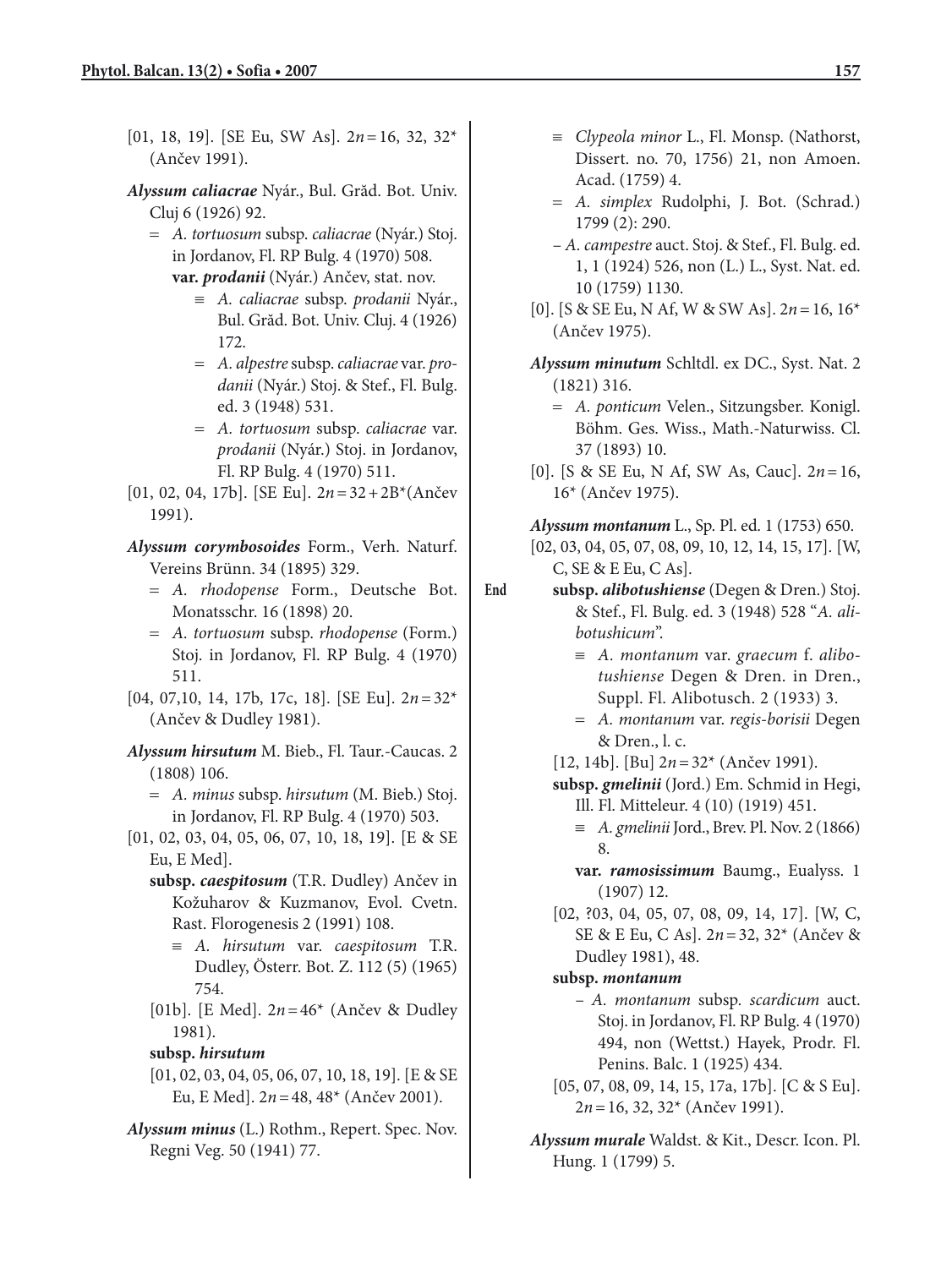- *A. argenteum* auct. Stoj. & Stef., Fl. Bulg. ed. 1, 1 (1924) 527, non All., Auct. Syn. Stirp. Taurin (1773) 20.
- [0]. [SE Eu, E Med].
	- **subsp.** *murale*
		- [0]. [SE Eu, E Med] 2*n* = 16, 16\* (Ančev & Dudley 1981), 32.
		- **subsp.** *pichleri*(Velen.) Stoj. & Stef., Fl. Bulg. ed. 2 (1933) 481.
			- ≡ *A. pichleri* Velen., Fl. Bulg. (1891) 38.
		- [11, 15, 17, 18] [SE Eu: Balk, S Rm].
- **?? subsp.** *stojanoffii* (Nyár.) T.R. Dudley, J. Arnold Arbor. 45 (1964) 87.
	- = *A. pichleri* subsp. *stojanoffii* Nyár., Syn. Gen. Alyss. (1955) 106.
	- [11]. [Bu].
	- *Alyssum obtusifolium* Steven ex DC., Reg. Veg. Syst. Nat. 2 (1821) 305.
		- = *A. alpestre* subsp. *obtusifolium* (Steven ex DC.) Stoj. & Stef., Fl. Bulg. ed. 2 (1933) 482.
		- = *A. tortuosum* subsp. *obtusifolium* (Steven ex DC.) Stoj. in Jordanov, Fl. RP Bulg. 4 (1970) 508.
			- **var.** *cordatocarpum* (Nyár.) Ančev, stat. nov.
				- ≡ *A. obtusifoliun* subsp. *cordatocarpum* Nyár., Bul. Grad. Bot. Univ. Cluj. 4 (1926) 172.
	- [01, 04 05b, 05c, 07, 08, 10, 17c, 18, 19]. [SE Eu, Cauc]. 2*n* = 32\* (Ančev & Dudley 1981).
- **End CR** *Alyssum orbelicum* Ančev & Uzunov, Phytol. Balcan. 8(1) (2002) 26.
	- [14a]. [Bu]. 2*n* = 64\* (Ančev & Uzunov 2002).
- **End, En** *Alyssum pirinicum* (Stoj. & Acht.) Ančev, Willdenowia 36(1) (2006) 195.
	- ≡ *A.cuneifolium* Ten. subsp. *pirinicum* Stoj. & Acht., Izv. Tsarsk. Prir. Inst. Sofiya 12 (1939) 184.
	- [14a]. [Bu]. 2*n* = 16\* (Ančev 1991, 2001).
	- *Alyssum pulvinare* Velen., Sitzungsber. Königl. Böhm. Ges. Wiss., Math.-Naturwis. Cl. 2 1889 (1890) 30.
		- = *A. thracicum* Velen., Fl. Bulg. (1891) 40.
		- = *A. mildeanum* Podp., Verh. Zool.-Bot. Ges. Wien 52 (1902) 630.
- [02, 07, 17b]. [SE Eu]. 2*n* = 32\* (Ančev & Dudley 1981).
- **End** *Alyssum reiserii* Velen., Sitzungsber. Königl. Böhm. Ges. Wiss., Math.- Naturwis. Cl. 37 (1893) 9.
	- = *A. montanum* subsp. *reiserii* (Velen.) Hayek, Prodr. Fl. Penins. Balc. 1 (1925) 433; Stoj. in Jordanov, Fl. RP Bulg. 4 (1970) 494.
	- [04, 05b, 05c, 07, 09, 10, 17b, 17c]. [Bu]. 2*n* = 16\* (Ančev 1991).
	- *Alyssum rostratum* Steven, Mem. Acad. Sci. Petersb. (Sci. Phys. Mat.) 3 (1909-1910) 295.
		- = *A. montanum* subsp. *rostratum* (Steven) Stoj. & Stef., Fl. Bulg. ed.1, 1 (1924) 526.
	- [01a, 02, 04, 05c]. [SE Eu, Cauc]. 2*n* = 16.
- **Vu** *Alyssum stribrnyi* Velen., Fl. Bulg. (1891) 640.  $[10, 12, 14b, 17b, 18]$ . [SE Eu, SW As].  $2n = 32$ <sup>\*</sup> (Ančev 1991).
	- *Alyssum strigosum* Banks & Sol. in A. Russell, Nat. Hist. Aleppo ed. 2, 2 (1794) 257.
		- = *A. minus* subsp. *strigosum* (Banks & Sol.) Stoj. in Jordanov, Fl. RP Bulg. 4 (1970) 503.
	- [0]. [E & SE Eu, N Af, E Med, SW As]. 2*n* = 16\* ( Ančev & Dudley 1981; Ančev 1991).

*Alyssum tortuosum* Waldst. & Kit. in Willd., Sp. Pl. ed. 3, 1 (1800) 466.

- = *A. alpestre* var. *tortuosum* (Waldst. & Kit.) Stoj. & Stef., Fl. Bulg. ed. 1, 1 (1924) 528.
- *A. alpestre* auct. Stoj. & Stef., Fl. Bulg. ed. 1, 1 (1924) 528, non L., Mantissa (1767) 92.
- [01a, 02, 05c, 07, 13]. [E & SE Eu, E Med, W & SW As, Cauc] 2*n* = 16, 32, 32\* (Ančev 1976).
- *Alyssum trichostachyum* Rupr., Fl. Cauc. (1869) 101.
	- = *A. repens* subsp. *trichostachyum* (Rupr.) Hayek, Prodr. Fl. Penins. Balc. 1 (1925) 436; Stoj. in Jordanov, Fl. RP Bulg. 4 (1970) 495.
- [05a, 09, 12, 14, 15, 17a, 17b]. [C & SE Eu, SW As, Cauc]. 2*n* = 16, 32, 48\* (Ančev 1978, 1991).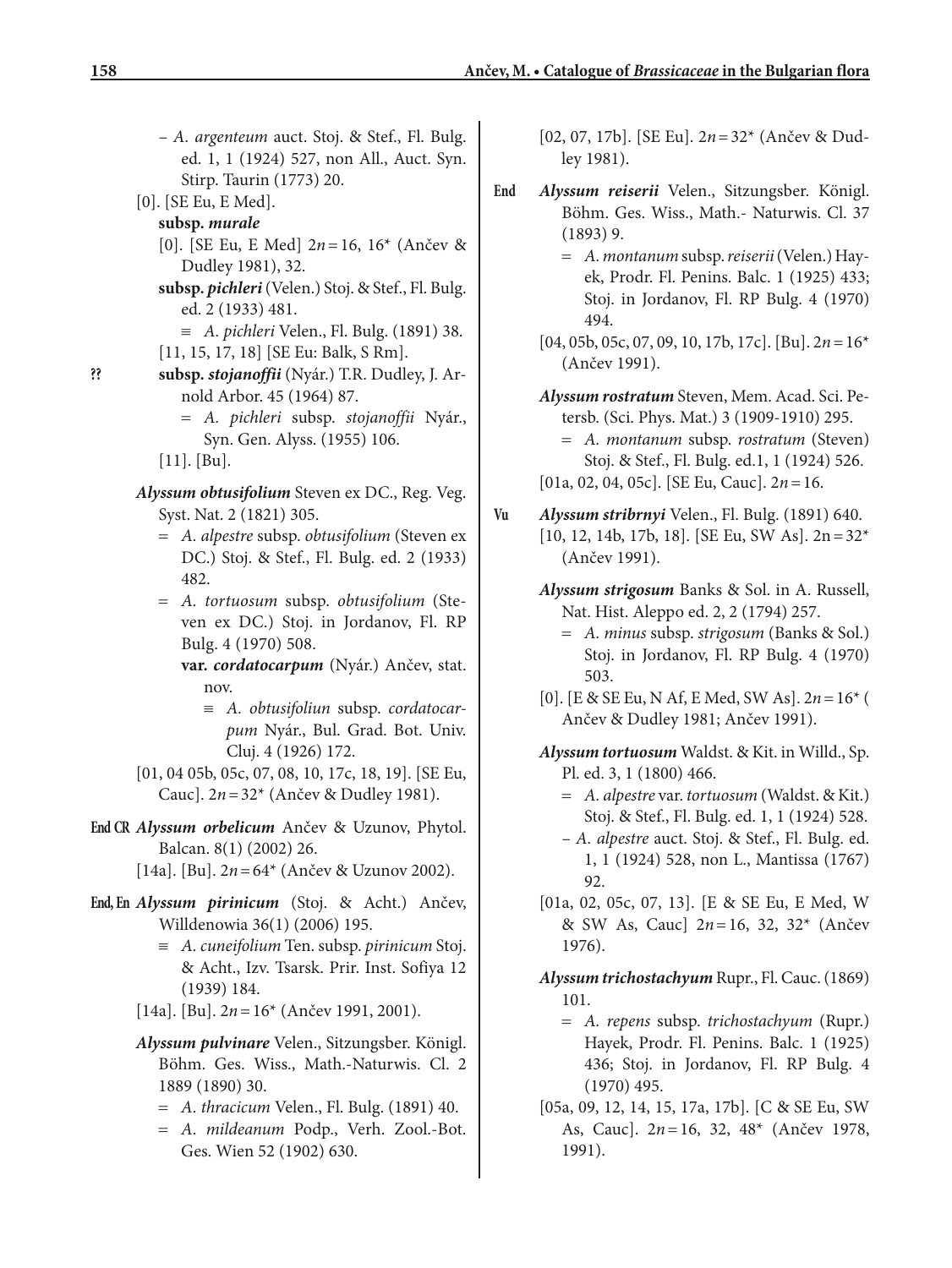- *Alyssum turkestanicum* Regel & Schmalh. in Regel, Izv. Imp. Obshch. Lyubit. Estestv. Moskovsk. Univ. 32(2) (1882) 6.
	- = *A. desertorum* Stapf, Denkschr. Akad. Wiss. Wien Math.-Naturwiss. Kl. 51 (1886) 302.
	- *A. minutum* auct. bulg. p. p. min. non Schltdl. ex DC.
- [0]. [C, E & SE Eu, E Med, W & SW As]. 2*n* = 32, 32\* (Ančev 1975, as *A. desertorum*).
- *Alyssum umbellatum* Desv., J. Bot. Agric. 3 (1815) 184.
- [01b, 17c, 20]. [SE Eu, E Med, SW As]. 2*n* = 14, 14\*, 16, 16\* (Ančev 1978, 1984).
- *Alyssum wierzbickii* Heuff., Flora (Regensburg) 18 (1835) 242.
	- = *A. repens* subsp. *wierzbickii* (Heuff.) Hayek, Prodr. Fl. Penins. Balc. 1 (1925) 436; Stoj. in Jordanov, Fl. RP Bulg. 4 (1970) 496.
- [02, 03, 04, 05b]. [SE Eu].
- *Andrzeiowskia* **Rchb., Iconogr. Bot. Pl. Crit. 1 (1823) 15.**
	- *Andrzeiowskia cardamine* Rchb., Iconogr. Bot. Pl. Crit. 1 (1823) 15.
	- [01b]. [SE Eu, E Med]. 2*n* = 16\* (Delipavlov & Cheshmedzhiev 1983).

*Arabidopsis* **Heynh. in Holl & Heynh., Fl. Sachs. 1(2) (1842) 538, nom. cons.**

- = *Cardaminopsis* (C.A. Mey.) Hayek, Fl. Steiermark 1 (1908) 477.
- ≡ *Sisymbrium* sect. *Arabidopsis* DC., Mem. Mus. Paris 7 (1821) 238.
- *Arabidopsis arenosa* (L.) Lawalrée, Bull. Soc. Roy. Bot. Belgique 92 (1960) 242.
	- *=Arabis arenosa* (L.) Scop., Fl. Carniol. ed. 2, 2 (1772) 32.
	- = *Cardaminopsis arenosa* (L.) Hayek, Fl. Steiermark 1 (1908) 478.
	- ≡ *Sisymbrium arenosum* L., Sp. Pl. ed. 1 (1753) 658.
- [04, 05a, 06, 07, 08, 09, 16a, 18]. [Eu]. 2*n* = 16, 16\* (Ančev & Goranova 1997b, as *C. arenosa*).
- *Arabidopsis thaliana* (L.) Heynh. in Holl & Heynh., Fl. Sachs. 1 (1842) 538.
- ≡ *Arabis thaliana* L., Sp. Pl. ed. 1 (1753).
- = *Sisymbrium thalianum* (L.) J. Gay, Ann. Sci. Nat. (Paris) ser. 1, 7 (1826) 399.
- = *Stenophragma thaliana* (L.) Čelak., Arch. Naturwiss. Landesdurchf. Böhmen 3 (1875) 445.
- [0]. [Eu, Med, SW As, N Af]. 2*n* = 10, 10\* (Ančev & Goranova 1997b).

#### *Arabis* **L., Sp. Pl. ed. 1 (1753) 664.**

*Arabis alpina* L., Sp. Pl. ed. 1 (1753) 664.

- [04, 05b, 07, 09, 12, 14, 15, 17a, 17b]. [Eu, C As, Sib., C & E Af, N Am].
	- **subsp.** *alpina*
	- [Еu, SW As, N Af]. 2*n* = 16.
	- **subsp.** *flavescens* (Griseb.) Hayek, Repert. Spec. Nov. Regni Veg. Beih. 30(1) (1925) 404.
		- ≡ *A. alpina* var. *flavescens* Griseb., Spicil. Fl. Rumel. 1 (1843) 247.
	- [04, 05b, 07, 09, 12, 14, 15, 17a, 17b]. [Balk, Cauc]. 2*n* = 16, 16\* (Peev 1975, as *A. alpina*).
- *Arabis auriculata* Lam., Encycl. 1 (1783) 219.
	- = *A. recta* Vill., Hist. Pl. Dauph. 3 (1788) 319; Assenov in Jordanov, Fl. RP Bulg. 4 (1970) 465.
	- *A. saxatilis* auct. bulg. p.p., non All., Fl. Pedem. 1 (1785) 268, nom. illeg.
- [0]. [C, S & E Eu, Med, C & SW As, Cauc, Indo-Him]. 2*n* = 16, 16\* (Ančev 2001).
- *Arabis ciliata* Clairv., Man. Herb. Suisse (1811) 222.
	- *A. jacquinii* auct. bulg. p. p. min., non G. Beck.
- [12]. [C, S & SE Eu]. 2*n* = 16, 16\* (Ančev 2001).

#### **En** *Arabis collina* Ten., Prodr. Fl. Nap. 39 (1811-15).

- = *A. mrkvickiana* Velen., Reliquiae Mrkvičkanae (1922) 4.
- = *A. muralis* Bertol., Rar. Lig. Pl. 2 (1806) 37, non Salisb., Prodr. (1796) 272; Assenov in Jordanov, Fl. RP Bulg. 4 (1970) 461.
- = *A. muralis* var. *macedonica* Degen & Urum., Magyar Bot. Lapok 10 (1911) 111.
- [12, 14]. [S Eu]. 2*n* = 16, 32, 32\* (Ančev 2001).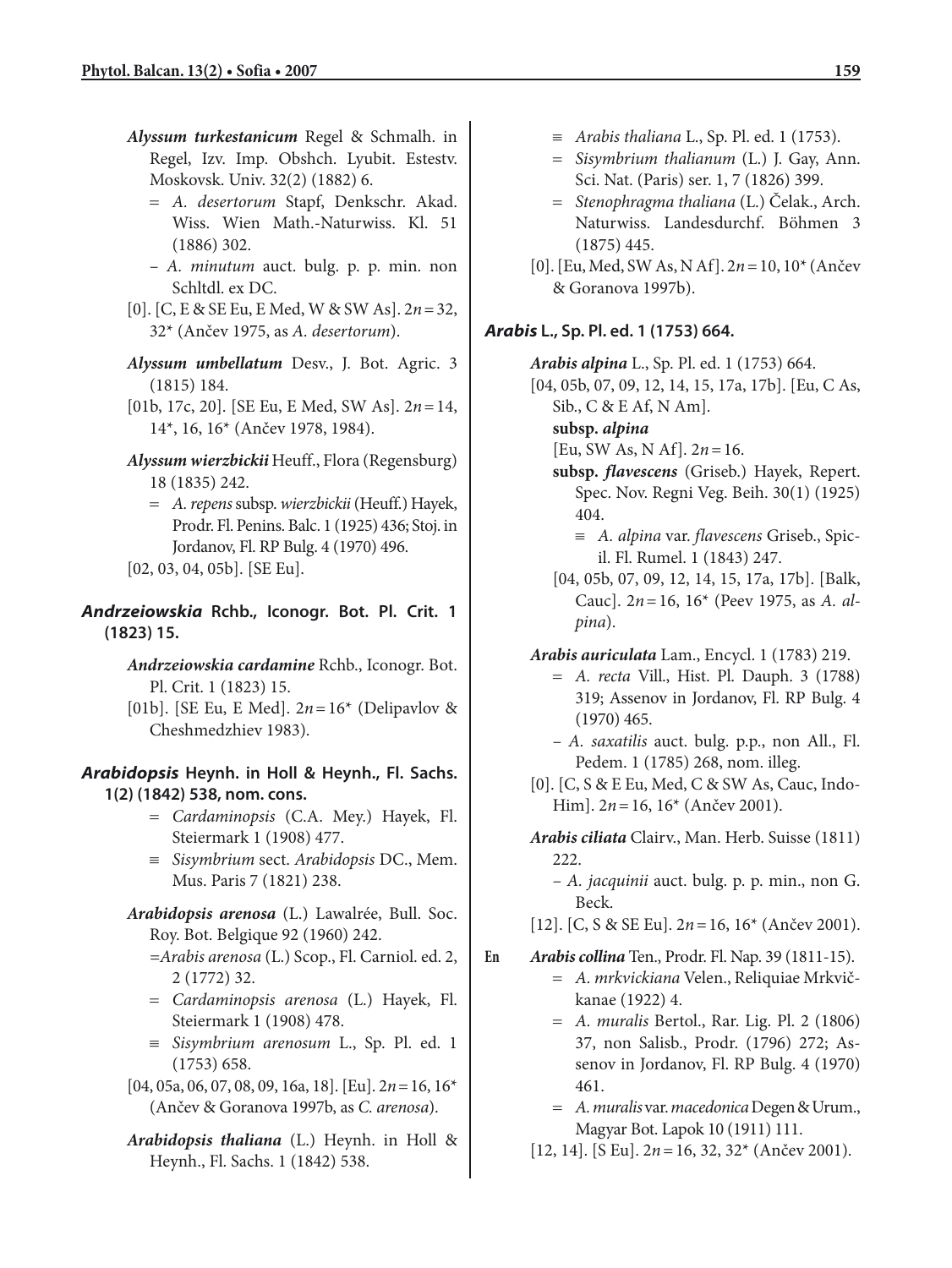- **End, En** *Arabis ferdinandi-coburgii* Kellerer & Sünd. in Sünd., Allgem. Bot. Z. 1903 (1904) 62. [14a]. [Bu]. 2*n* = 18\* (Ančev 1981).
	- *Arabis hirsuta* **group** [*A. hirsuta, A. hornungiana, A. sagittata, A. sudetica*]
	- *Arabis hirsuta* (L.) Scop., Fl. Carn. ed. 2, 2 (1772) 30.
		- ≡ *Turritis hirsuta* L., Sp. Pl. ed. 1 (1753) 666.
	- [08, 14a, 17a]. [Eu, Med, SW As, Cauc, Sib, N Af, N Am]. 2*n* = 16, 16\* (van Loon & van Setten 1982), 32.
	- *Arabis hornungiana* Schur, Enum. Pl. Transs. (1866) 43.
		- = *A. sagittata* subsp. *hornungiana* (Schur) Assenov in Jordanov, Fl. RP Bulg. 4 (1970) 458.
	- [5b, 14]. [SE Eu]. 2*n* = 24, 32, 32\* (Burdet 1967).

*Arabis sagittata* (Bertol.) DC. in Lam. & DC., Fl. Fr. ed. 3, 5 (1815) 592.

≡ *Turritis sagittata* Bertol., Pl. Genuen. (1804) 89.

**var.** *etrusca* (Tuzson) Markgr. in Hegi, Ill. fl. Miteleur. 4, 1 (1958) 252.

- ≡ *A. hirsuta* f. *etrusca* Tuzson, Math. Term. Ertes. 34 (1916) 429.
- **var***. glastifolia* Rchb. in Sturm, Deutschl. Fl. 1, 12 (1827) 31.
- [0]. [C, S & E Eu, Med, SW As, N Af]. 2*n* = 16, 16\* (Ančev 1981).
- **Vu** *Arabis sudetica* Tausch, Flora (Regensburg) 19 (1836) 407.
	- = *A. balcana* Davidov, in schedae.
	- = *A. constricta* Griseb., Spic. Pl. Fl. Rumel. 1 (1863) 249.
	- *A. allionii* auct. Assenov in Jordanov, Fl. RP Bulg. 4 (1970) 458, non DC. in Lam. & DC., Fl. Fr. ed. 3, 4 (1805) 676.
	- [14, 15, 17a]. [EC & SE Eu]. 2*n* = 16,16\* (Andreev 1982 as *A. allionii*).

### **Vu** *Arabis nova* Vill., Prosp. Pl. Dauph. (1779) 39. = *A. saxatilis* All., Fl. Pedem. 1 (1785) 268, nom. illeg.

– *A. auriculata* auct. non Lam., Encycl. 1 (1783) 219.

- [05b, 07, 08, 15, 16, 17, 18, 20]. [S Eu]. 2*n* = 16, 16\* (Ančev 2001).
- *Arabis procurrens* Waldst. & Kit., Pl. Rar. Hung. 2 (1803) 154.
- [04, 05, 07, 08, 09, 11, 14, 15]. [C & SE Eu]. 2*n* = 16, 16\* (Ančev 2001), 32\* (Burdet 1967).

*Arabis turrita* L., Sp. Pl. ed. 1 (1753) 665. [0]. [C & S Eu, Med, N Af, SW As, Cauc]. 2*n* = 16, 16\* (Ančev 1982).

### *Armoracia* **P. Gaertn., B. Mey & Schreb., Oekon. Fl. Wetterau 2 (May-Jul 1800) 426, nom. cons.**

- **En** *Armoracia macrocarpa* (Waldst. & Kit. ex Willd.) Kit. ex Baumg., Enum. Stirp. Transs. 2 (1816) 240.
	- ≡ *Cochlearia macrocarpa* Waldst. & Kit. ex Willd., Sp. Pl. ed. 4(1) (1800) 451.
	- [02]. [C & SE Eu]. 2*n* = 32.
- **Cult** *Armoracia rusticana* (Lam.) P. Gaertn., B. Mey. & Schreb., Oekon. Fl. Wetterau 2 (1800) 425.
	- ≡ *Cochlearia rusticana* Lam., Fl. Fr. ed. 1, 2 (1778) 47.
	- [01, 02, 03, 06 10, 18]. [Eu, C & SW As].  $2n = 32$ .

### *Aubrieta* **Adans., Fam. Plant. 2 (1763) 420.**

*Aubrieta columnae* Guss., Pl. Rar. (1826) 266.

[10a, 12, 14]. [It; Balk: Al, Bu, Hrv, Rm].

**subsp.** *columnae*

 $[S It]$ .

**End, En subsp.** *bulgarica* Ančev, subsp. nov.

– *A. intermedia* auct. Assenov in Jordanov, Fl. RP Bulg. 4 (1970) 474, non Heldr. & Orph. ex Boiss., Diagn. Pl. Or. Nov. ser. 2, 3(1) (1854) 36, p.p.

**Holotype:** Bulgaria, the Valley of Strouma River: In fisuris rupium calcarearum ad pagum Belovo (Zemen), distr. Kiustendil. 15.IV.1907, leg. Iv. Urumov sub *Aubrieta intermedia* Heldr. & Orph. (SOM 32751).

Folia utrinque dentibus 1 (2) praedita, petala 18-25 mm longa, siliqua (12) 14-25 mm longa *Aubrieta columnae* subsp. *columnae* et subsp. *pirinica* diversam.

Differs from *Aubrieta columnae* subsp. *columnae* and subsp. *pirinica* by the leaves with 1(2) pairs of short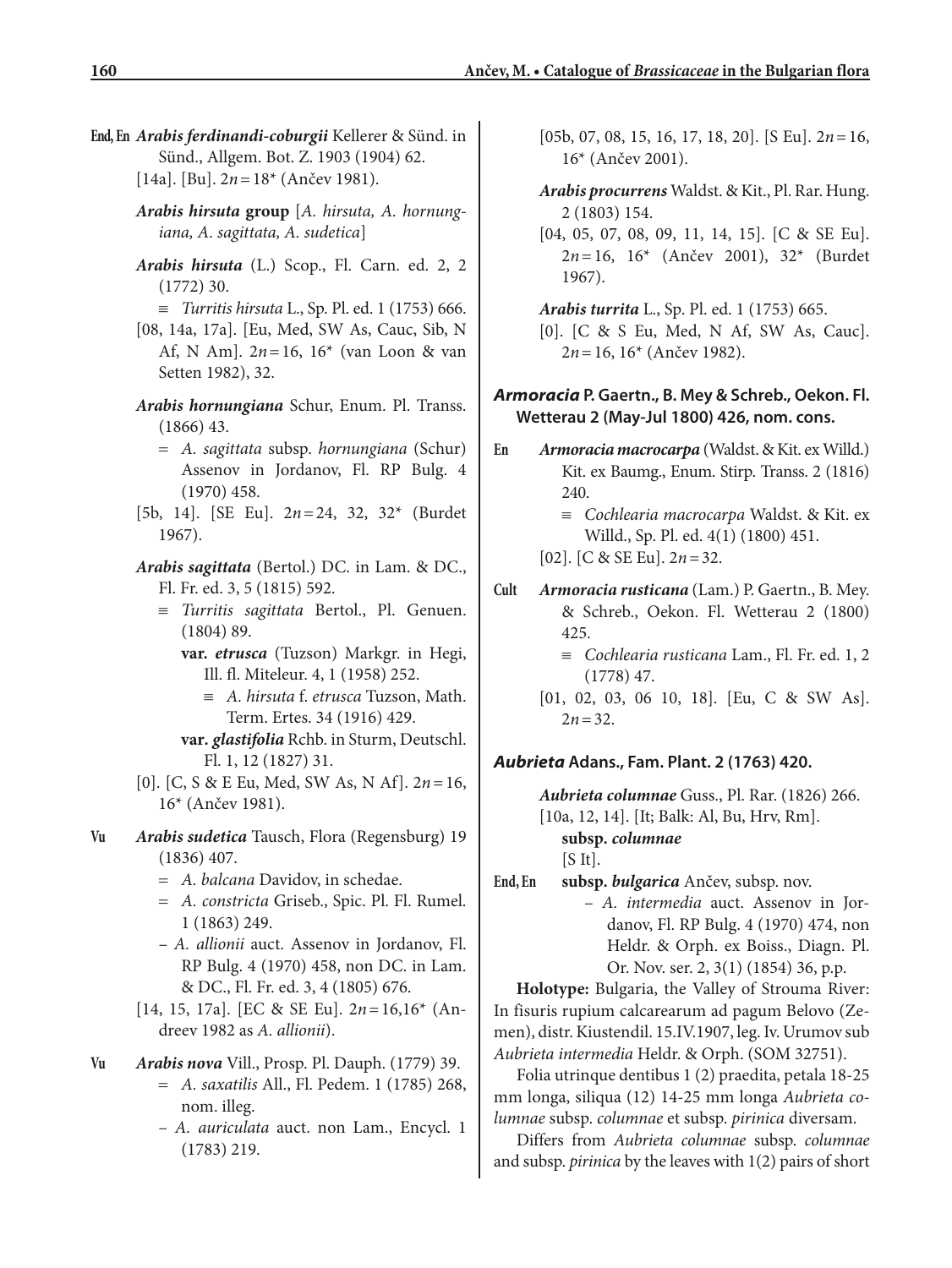wide teeth (in subsp. *columnae* usually entire, in subsp. *pirinica* with 1-3 pairs of teeth); petals 18-25 mm long (in subsp. *columnae* 11-17 mm long, in subsp. *pirinica* 14-20 mm); siliqua (12)14-25 mm long (in subsp. *columnae* 5-12 mm long, in subsp. *pirinica* 5-14 mm).

- [10a]. [Bu]. 2*n* = 16\* (Ančev 1978, as *A. intermedia*).
- **End, En subsp.** *pirinica* Assenov in Jordanov, Fl. PR Bulg. 4 (1970) 707.
	- *A. intermedia* var. *macedonica* auct. bulg. non Adam., Denkschr. Acad. Wiss. Wien Math.-Naturwiss. Kl. 74 (1904) 125.
	- [12, 14]. [Bu]. 2*n* = 16\* (Ančev & Hardalova 1989).
- **Cult** *Aubrieta deltoidea* (L.) DC., Syst. Nat. 2 (1821) 294.
	- ≡ *Alyssum deltoideum* L., Sp. Pl. ed. 2 (1763) 908.

[E Med].

*Aubrieta gracilis* Spruner ex Boiss., Diagn. Pl. Or. Nov. ser. 1, 1(1) (1843) 74.

[14, 15]. [Balk: Al, Bu, Gr]. **subsp**. *gracilis*

 $[Gr]$ .  $2n = 16$ .

- ▲**, Vu subsp.** *scardica* (Wettst.) Phitos, Candollea 25 (1970) 84.
	- ≡ *A. croatica* var. *scardica* Wettst., Biblioth. Bot. 26 (1892) 21.
	- = *A. intermedia* var. *pirinica* Stoj., Izv. Bulg. Bot. Druzh. 1 (1926) 72, nom. nud.
	- [14a, 15]. [Balk: Al, Bu, Gr]. 2*n* = 16\* (Ančev 1978, as *A. gracilis*), 32.

### *Aurinia* **Desv., J. Bot. Agric. 3 (1815) 162.**

- *Aurinia saxatilis* (L.) Desv., J. Bot. Agric. 3 (1815) 162.
	- ≡ *Alyssum saxatile* L., Sp. Pl. ed. 1 (1753) 650.
- [0]. [C & SE Eu, E Med, Cauc].
	- **subsp.** *orientalis* (Ard.) T.R. Dudley, J. Arnold Arb. 45 (1964) 394.
		- ≡ *Alyssum orientale* Ard., Animad. Bot. Spec. Alt. 2 (1764) 32.
		- = *A. saxatile* subsp. *orientale* (Ard.) Rchb. f., Ann. Naturhist. Mus. Wien 43 (1929) 200; Stoj. in Jordanov, Fl. RP Bulg. 4 (1970) 512.

[0]. [SE Eu, E Med]. 2*n* = 16,16\* (Ančev 1978, as *A. saxatile* subsp. *orientale*).

### **subsp.** *saxatilis*

- = *Alyssum saxatile* L. subsp. *saxatile*, Stoj. in Jordanov, Fl. RP Bulg. 4 (1970) 512.
- [01b, 10b, 17b]. [C & SE Eu, Cauc]. 2*n* = 16,16\* (van Loon & van Setten 1982 as *Alyssum saxatile*).
- **En** *Aurinia uechtritziana* (Bornm.) Cullen & T.R. Dudley, J. Arnold Arb. 45 (1964) 398.
	- = *Lepidotrichum uechtritzianum* (Bornm.) Velen., Österr. Bot. Z. 39 (1889) 324; Assenov in Jordanov, Fl. RP Bulg. 4 (1970) 516.
	- ≡ *Ptilotrichum uechtritzianum* Bornm., Österr. Bot. Z. 38 (1888) 10.
	- [01a, 01b]. [Balk: Bu, Tu; E Med]. 2*n* = 16\* (Kožuharov & Kuzmanov 1965, as *L. uechtritzianum*).

## *Barbarea* **W.T. Aiton, Hort. Kew. ed. 2, 4 (1812) 109, nom. cons.**

- ▲ *Barbarea balcana* Pančić., Srpska Kralj. Bot. Bašta Beograd (1888) 6.
	- *Barbarea rivularis* Pančić, Elem. Fl. Bulg. (1883) 14, nom. illeg. non Loret, Bull. Soc. Bot. France 6 (1859) 90.
	- [05a, 05b, 14, 15, 17a, 17b]. [Balk: Al, Bu, Gr, Yu, Ma]. 2*n* = 16,16\* (Ančev 2001), 32.
	- *Barbarea bracteosa* Guss., Fl. Sicul. Prodr. 2 (1828) 257.

[9, 11, 12, 14, 15]. [S Eu]. 2*n* = 16,16\* (Ančev 1981).

- ▲ *Barbarea longirostris* Velen., Sitzungsber. Königl. Böhm. Ges. Wiss. Prag, Math.- Naturwiss. Cl. 29 (1898) 1.
	- [11, 17a, 17b, 18]. [Balk: Al, Bu, Gr, ?Yu, Ma].
	- *Barbarea stricta* Andrz. in Besser, Enum. Pl. (1822) 72.
	- [01a, 02, 03, 04, 20]. [C, N & E Eu, C As, E Sib, Cauc].  $2n = 16$ .
	- *Barbarea vulgaris* W.T. Aiton, Hort. Kew. ed. 2, 4 (1812) 109.
		- = *B. rivularis* Loret, Bul. Soc. Bot. France 6 (1859) 90.
			- **var.** *arcuata* (Opiz) Fries., Nov. Fl. Suec. ed. 2 (1828) 205.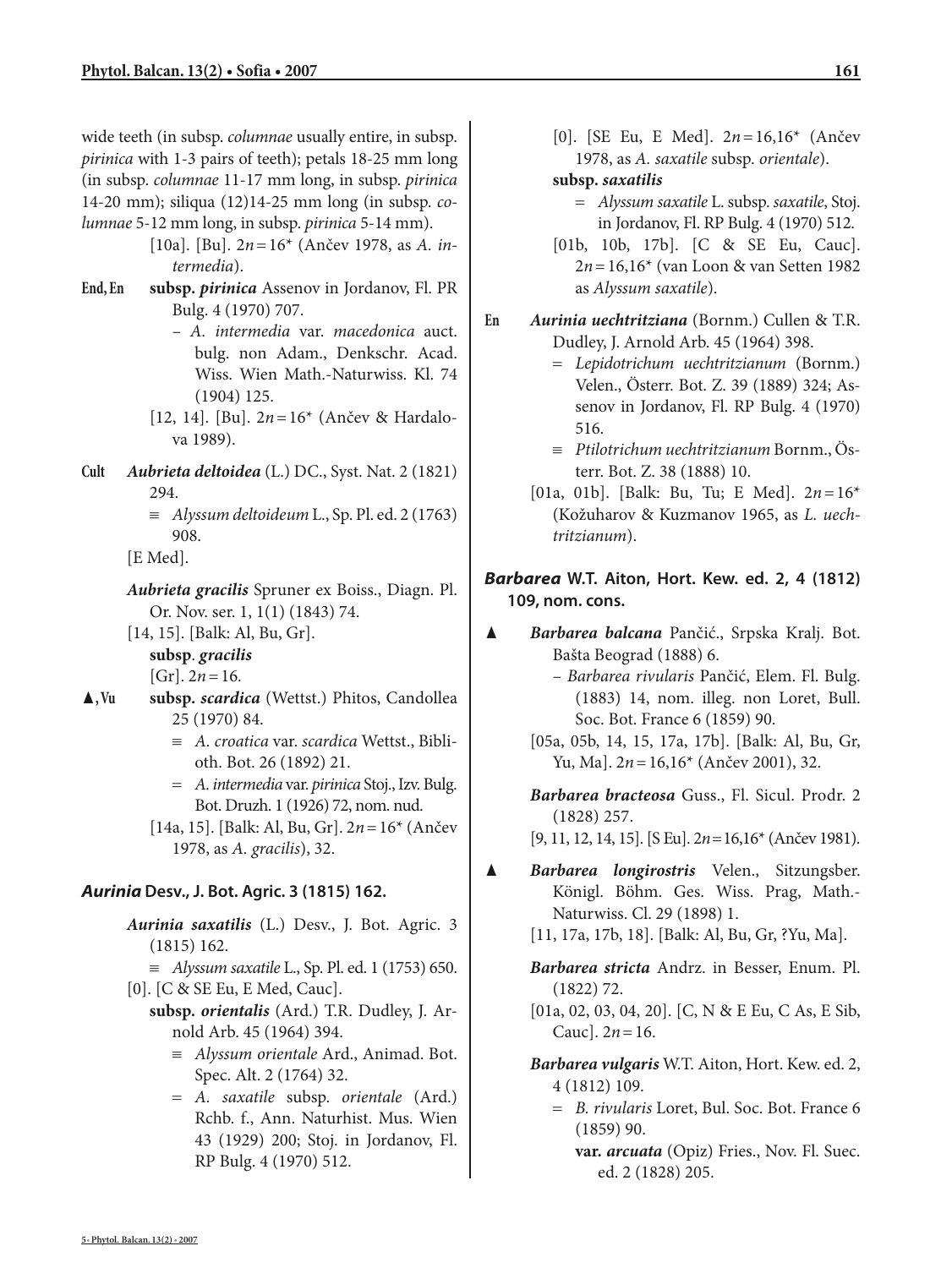- ≡ *Erysimum arcuatum* Opiz in J. & C. Presl, Fl. Čech. (1819) 138.
- [0]. [Eu, As, N Af]. 2*n* = 16,16\* (Ančev 1981), 18.

## *Berteroa* **DC., Mém. Mus. Hist. Nat. 7 (1821) 232.**

*Berteroa incana* (L.) DC., Syst. Nat. 2 (1821) 291.

- ≡ *Alyssum incanum* L., Sp. Pl. ed. 1 (1753) 650.
- = *Berteroa incana* var. *bulgarica* Degen & Urum., Magyar Bot. Lapok 10 (1911) 111.
- = *Farsetia incana* (L.) W.T. Aiton, Hort. Kew. ed. 2, 4 (1812) 97. **var.** *stricta* (Boiss. & Heldr.) Turrill, Kew
	- Bull. (1920) 181.
		- ≡ *B. stricta* Boiss. & Heldr. in Boiss., Diagn. Pl. Or. Nov. ser. 2, 3(1) (1854) 35.
- [0]. [C & E Eu, C As, Sib]. 2*n* = 16, 16\* (Ančev 1981).

*Berteroa mutabilis* (Vent.) DC., Syst. Nat. 2 (1821) 292.

- ≡ *Alyssum mutabile* Vent., Descr. Pl.: tab. 85 (1802).
- [05c, 11, 15, 17b, 20]. [SE Eu, Cauc]. 2*n* = 16\* (Ančev 1981).
- *Berteroa obliqua* (Sm.) DC., Syst. Nat. 2 (1821) 292.
	- ≡ *Alyssum obliquum* Sm. in Sibth. & Sm., Fl. Graec. Prodr. 2 (1813) 12.
	- = *Berteroa moesiaca* Velen., Fl. Bulg. Suppl. 1 (1898) 23.
- [01, 02, 04, 06, 08, 10b, 13, 17a, 18, 19]. [SE Eu].  $2n = 16$ .

## *Brassica* **L., Sp. Pl. ed. 1 (1753) 666.**

- *Brassica elongata* Ehrh., Beitr. Naturk. 7 (1792) 159.
	- = *Erucastrum elongatum* (Ehrh.) Rchb., Fl. Germ. (1832) 694.
- [01, 02, 03, 04, 06, 18]. [C & SE Eu, C As, W Sib, Cauc]. 2*n* = 22, 22\* (Ančev 2001).
- **End, Vu** *Brassica jordanoffii* O.E. Schulz, Notizbl. Bot. Gart. Berlin-Dahlem 10 (1927) 111.
	- = *B. nivalis* subsp*. jordanoffii* (O.E. Schulz), Akeroyd & Leadlay, Bot. J. Linn. Soc. 106 (1991) 102.

[14a]. 2*n* = 22\* (Krusheva 1975; Ančev 2001).

*Brassica juncea* (L.) Czern., Konsp. Rast. Harkova (1859) 8. ≡ *Sinapis juncea* L., Sp. Pl. ed. 1 (1753) 668. [01, 03, 06, 19, 20]. [SE Eu, S & E As]. 2*n* = 36. **Neo** *Brassica napus* L., Sp. Pl. ed. 1 (1753) 666. [02, 04, 05b, 10, 18]. [Eu, As]. 2*n* = 16. *Brassica nigra* (L.) Koch in Röhling, Deutschl. Fl. ed. 3, 4 (1833) 713. ≡ *Sinapis nigra* L., Sp. Pl. ed. 1 (1753) 668. [0]. [S & W Eu]. 2*n* = 16,16\* (Ančev 1982). **Cult** *Brassica oleracea* L., Sp. Pl. ed. 1 (1753) 667. [W Eu, Med]. 2*n* = 18. *Brassica rapa* L., Sp. Pl. ed. 1 (1753) 666. = *B. campestris* L., Sp. Pl. ed. 1 (1753) 666. [0]. [Eu, Med]. **Cult subsp.** *oleifera* DC., Prodr. 1 (1824) 214.

- $2n = 20$ .
- **Cult subsp.** *rapa*  $2n = 20$ . **subsp**.*sylvestris*(L.) Janch. in Janch. & Wendelb., Kleine Fl. Wien (1953) 55. ≡ *B. oleracea* var. *sylvestris* L., Sp. Pl. ed. 1 (1753) 667.
	- [0]. [Eu, Med]. 2*n* = 20, 20\* (Ančev 1978).

## *Bunias* **L., Sp. Pl. ed. 1 (1753) 669.**

*Bunias erucago* L., Sp. Pl. ed. 1 (1753) 670. [06, 10, 18]. [S Eu, Med, SW As, N Af]. 2*n* = 14, 14\*(Ančev & Goranova 1997b).

*Bunias orientalis* L., Sp. Pl. ed. 1 (1753) 670. [01, 02]. [E & SE Eu, SW As, Cauc, Sib].  $2n = 14$ .

## *Cakile* **Mill., Gard. Dict. Abr. ed. 4 (1754).**

*Cakile maritima* Scop., Fl. Carniol. ed. 2 (1772) 35. [01a, 01b]. [Eu, Med, N Af].

- **subsp.** *euxina* (Pobed.) Nyár. in Sãvul., Fl. RP Romanicae 3 (1955) 480.
	- ≡ *C. euxina* Pobed., Bot. Mater. Gerb. Bot. Inst. Komarova Akad. Nauk. SSSR 15 (1953) 71.
- [01]. [SE Eu]. 2*n* = 18, 18\* (Ančev 2001). **subsp.** *maritima*

[W & NW Eu]. 2*n* = 18.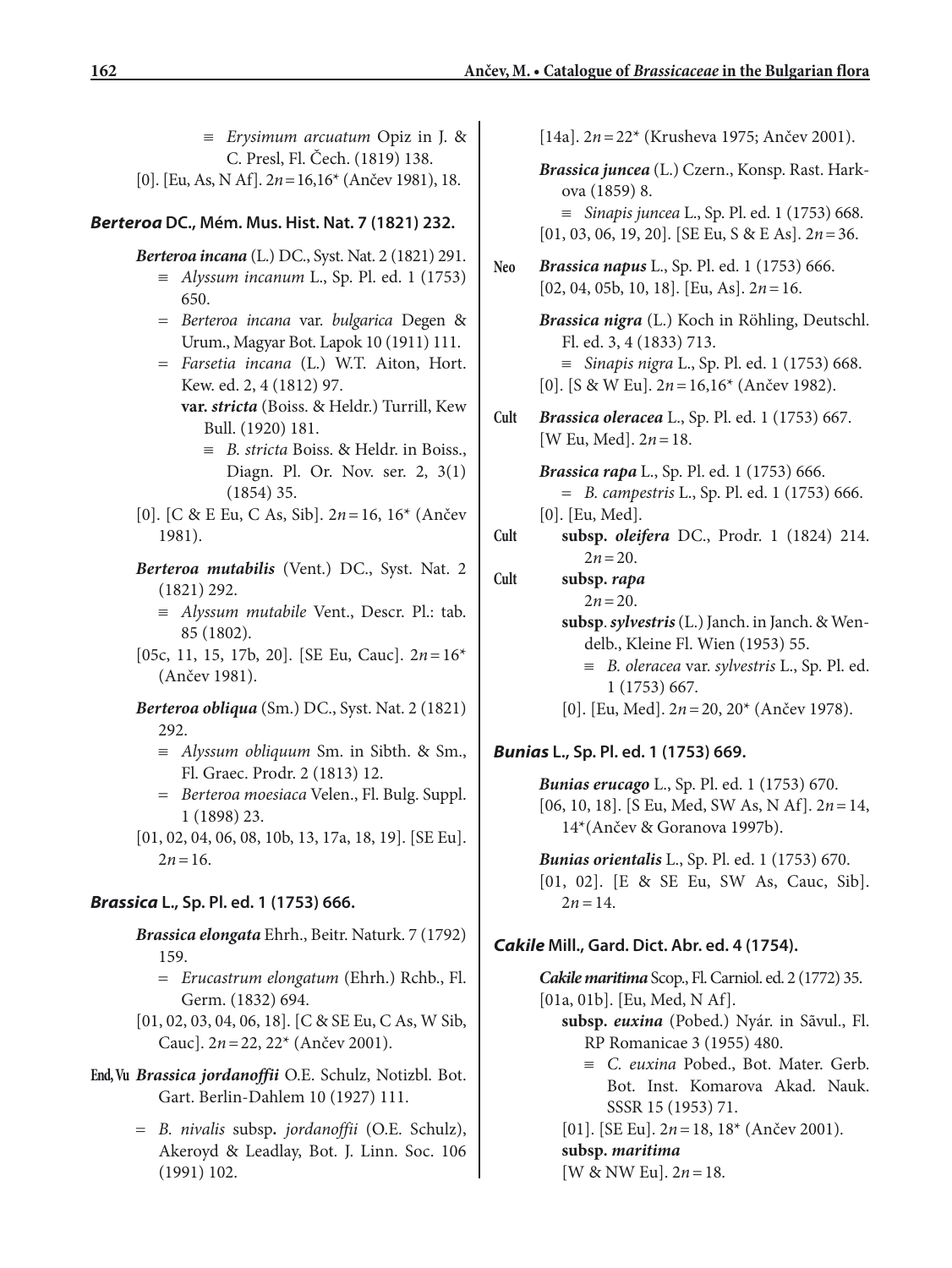### *Calepina* **Adans., Fam. Pl. 2 (1763) 423.**

*Calepina irregularis* (Asso) Thell. in Schinz &

- R. Keller, Fl. Schweiz. ed. 2, 1 (1905) 218.
- = *C. corvinii* (All.) Desv., J. Bot. Agric. 3 (1815) 158.
- ≡ *Myagrum irregulare* Asso, Syn. Stirp. Aragon (1779) 82.
- [0]. [W, C & S Eu, Med, SW As, Cauc]. 2*n* = 14, 28, 28\* (Ančev 1981).

### *Camelina* **Crantz, Stirp. Austr. Fasc. 1 (1762) 17.**

- *Camelina alyssum* (Mill.) Thell., Verz. Sämaereien Früshte Bot. Gart. Univ. Zürich (1906) 10.
	- = *C. linicola* Schimp. & Spenn., Fl. Frieburg 3 (1829) 958.
	- = *C. sativa* subsp. *alyssum* (Mill.) Hegi & Em. Schmid in Hegi, Ill. Fl. Mitteleur. 4 (1919) 371.
	- ≡ *Myagrum alyssum* Mill., Gard. Dict. ed. 8, 2 (1768).

**var.** *integrifolia* Wahlenb., Sched. Crit. (1822) 318.

[06, 08, 15, 17a]. [Eu, SW As, Cauc, N Af].  $2n = 40$ .

### *Camelina microcarpa* Andrz. ex DC., Syst. Nat. 2 (1821) 517.

- = *C. sativa* subsp. *microcarpa* (Andrz. ex DC.) Hegi & Em. Schmid in Hegi, Ill. Fl. Mitteleur. 4, 1 (1919) 370.
- [01, 03, 04, 05a, 05b, 06, 17, 18]. [Eu]. 2*n* = 16, 18, 20, 24\*, 26\* (Ančev 2001).
- *Camelina rumelica* Velen., Sitzungsber. Königl. Böhm. Ges. Wiss., Math.-Naturwiss. Cl. 1887 (1888) 448.
	- = *C. sativa* subsp. *rumelica* (Velen.) Stoj., Stef. & Kitan., Fl. Bulg. ed. 4, 1 (1966) 473, comb. inval.
- [01, 02, 03, 04, 05b, 05c, 06, 07, 08, 10, 17a, 17b, 18, 19]. [SE Eu, C & SW As, Cauc]. 2*n* = 12, 26, 26\* (Ančev 2001).
- *Camelina sativa* (L.) Crantz, Stirp. Austr. Fasc. 1 (1762) 17.

≡ *Myagrum sativum* L., Sp. Pl. ed. 1 (1753) 641. [02, 03, 04, 10a]. [C & S Eu, E Med, C & SW As, Cauc]. 2*n* = 26\*, 36\* (Ančev 1981, 2001), 40.

## *Capsella* **Medik., Pfl.-Gatt. (22 Apr.1792) 85, 99, nom. cons.**

### *Capsella bursa-pastoris* (L.) Medik., Pfl.-Gatt. (1792) 85.

- ≡ *Thlaspi bursa-pastoris* L., Sp. Pl. ed. 1 (1753) 647.
- [0]. [Cosm].

### **subsp.** *bursa-pastoris*

[0]. [Cosm]. 2*n* = 16, 32, 32\* (Ančev 2001).

**End, En subsp.** *thracica* (Velen.) Stoj. & Stef., Fl. Bulg. ed. 3 (1948) 51.

> ≡ *Capsella thracica* Velen., Sitzungsber. Königl. Böhm. Ges. Wiss. , Math.- Natur wiss. Cl. 37 (1893) 11.

[01a, 17a, 18]. [Bu].

*Capsella rubella* Reut., Compt.-Rend. Trav. Soc. Hallér (1854) 18.

[01b, 05c, 17, 18, 20]. [SW & S Eu]. 2*n* = 16, 16\* (Ančev 2001).

### *Cardamine* **L., Sp. Pl. ed. 1 (1753) 654.**

- *Cardamine acris* Griseb., Spicil. Fl. Rumel. 1 (1843) 253.
	- **subsp.** *acris*
		- = *C. raphanifolia* subsp. *acris* (Griseb.) O.E. Schulz, Bot. Jahrb. Syst. 32 (1903) 512; Assenov in Jordanov, Fl. RP Bulg. 4 (1970) 431.
	- [05a, 05b, 07, 09, 11, 14, 15, 16a, 17a, 17b]. [S Eu, Balk, SW As]. 2*n* = 16, 16\* (Ančev & al. 1997).

*Cardamine amara* L., Sp. Pl. ed. 1 (1753) 656.

[05b, 08, 11, 14, 15, 17a, 17b]. [Eu, N Sib].

**subsp.** *amara*

[05b]. [Eu, W Sib]. 2*n* = 16, 16\* (Marhold & al. 1996).

▲ **subsp.** *balcanica* Marhold, Ančev & Kit Tan, Ann. Bot. Fenn. 33 (1996) 201.

> – *C. barbareoides* auct. Stoj. & Stef., Fl. Bulg. ed.1, 1 (1924) 507, non Halácsy.

- [08, 09, 11, 14, 15, 17a, 17b]. [Bu, Gr]. 2*n* = 16\* (Marhold & al. 1996; Ančev & al. 1997b).
- *Cardamine bulbifera* (L.) Crantz, Cl. Crucif. Emend. (1769) 127.
	- ≡ *Dentaria bulbifera* L., Sp. Pl. ed. 1 (1753) 653.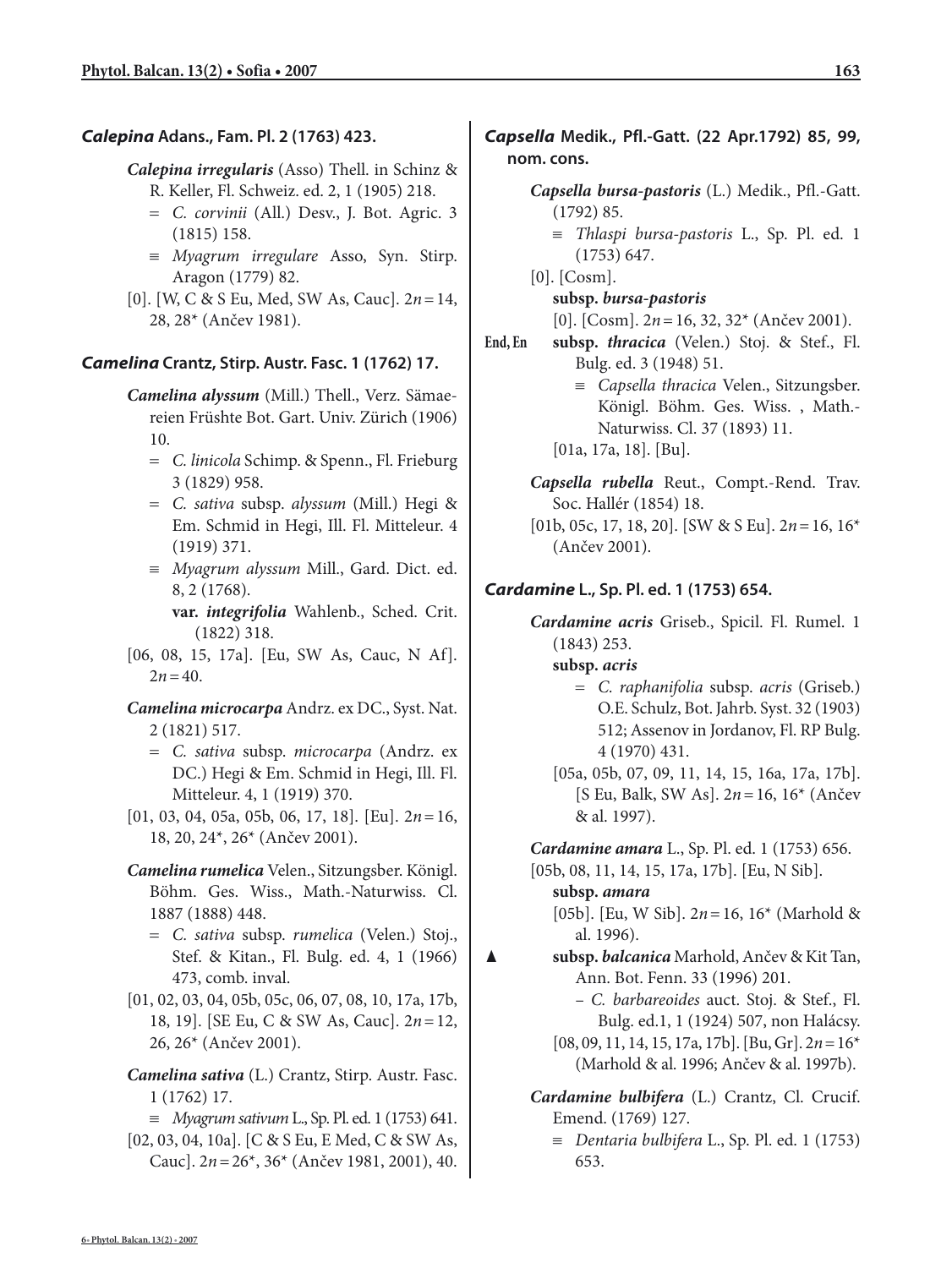- [0]. [Eu, Med, SW As, Cauc]. 2*n* = 48, 96, 96\* (Ančev 1982).
- *Cardamine flexuosa* With., Bot. Arr. Brit. Pl. ed. 3, 3 (1796) 578.
- [05a, 05b, 09, 15, 16a, 17b]. [Eu]. 2*n* = 32, 32\* (Ančev 2001).
- *Cardamine glauca* Spreng. ex DC., Syst. Nat. 2 (1821) 266.
- [05b, 09, 11, 14, 15]. [S Eu]. 2*n* = 16, 16\* (Ančev 2001).
	- **var.***melanocarpa* Stoj. & Acht., Izv. Tsarsk. Prir. Inst. Sofiya, 12 (1939) 184.
- *Cardamine graeca* L., Sp. Pl. ed. 1 (1753) 655.
- [01, 02, 03, 04, 05c, 10, 11, 12, 14, 17, 18, 20]. [S Eu, E Med]. 2*n* = 16, 18, 18\*(Ančev 2001).
- *Cardamine hirsuta* L., Sp. Pl. ed. 1 (1753) 655. [0]. [Eu, As]. 2*n* = 16, 16\* (Ančev 1981, 1983), 32.
- *Cardamine impatiens* L., Sp. Pl. ed. 1 (1753) 665.
- [04, 05, 06, 07, 08, 09, 11, 14, 15, 17a, 17b]. [Eu, SW & C As, Sib]. 2*n* = 16, 16\* (Ančev 2001).
- **?** *Cardamine parviflora* L., Syst. Nat. ed. 10, 2 (1759) 1131.
	- [18]. [Eu, As, N Af, N Am]. 2*n* = 16.
	- *Cardamine pectinata* Pall. ex DC., Syst. Nat. 2 (1821) 264.
		- = *C. impatiens* subsp. *pectinata* (Pall. ex DC.) Stoj. & Stef., Fl. Bulg. ed. 3 (1948) 509.
	- [05b, ?11, 14, 15, 17a, 17b]. [Balk: Bu, Gr; SW As, Cauc]. 2*n* = 16, 16\* (Ančev 2001).
	- *Cardamine pratensis* **group** [*C. matthioli, C. penzesii, C. rivularis*]
	- *Cardamine matthioli* Moretti, Giorn. Impl. Reale Ist. Lombardo Sci. 8: 623 & Giorn. Impl. Reale Ist. Lombardo Sci. & Bibliot. Ital. 16 (18 Aug. 184) 359.
		- = *C. hayneana* (Rchb.) Schur, Verh. Naturf. Vereins. Brünn. 1512 (1876) 80.
		- = *C. pratensis* var. *hayneana* Rchb., Fl. Germ. Excurs. (1832) 676.
		- *C. palustris* auct. Assenov in Jordanov, Fl. RP Bulg. 4 (1970) 434, non (Wimmer &

Grab.) Peterm., Bot. Centralbl. Deautschl. 1 (11 Feb. 1846) 47, 48.

- = *C. skorpilii* Velen., Sitzungsber. Königl. Böhm. Ges. Wiss., Math.-Naturwis. Cl. 51 1889 (1890) 29.
- [05b, 05c, 06, 07, 08, 9, 14, 15, 17a, 17b, ?18]. [C & S Eu, Tu]. 2*n* = 16, 16\* (Ančev & al. 1997).
- *Cardamine penzesii* Ančev & Marhold in Marhold & Ančev, Ann. Bot. Fenn. 36 (1999) 172.
	- ≡ *C. tuberosa* Pénzes & Vida in Pénzes, Ann. Hist.-Nat. Mus. Natl. Hung. 57 (1965) 174, non DC., Syst. Nat. 2 (1821) 254, nom. illeg.
	- *C. pratensis* var*. dentata* auct. Stoj. & Stef. Fl. Bulg. ed. 1, 1 (1924) 508, non (Schult.) Wimm. & Grab.
- [01a, 01b]. [Balk: Bu, Tu; NW AsM]. 2*n* = 16\* ( Marhold & Ančev 1999).
- *Cardamine rivularis* Schur, Verh. Mitth. Siebenbürg. Vereins Naturwiss. Hermannstadt 4 (1853) 61.
	- = *C. pratensis* subsp. *rivularis* (Schur) Nyman, Consp. (1878) 36.
	- = *C. amethystea* Pančić, Nova Graca Fl. Bulg. (1886) 15.
- [05b, 08, 11, 14, 15, 17a, 17b]. [SE Eu: Bu, Rm]. 2*n* = 16, 16\* (Kuzmanov & Kožuharov 1969; Ančev & al. 1997).

*Cardamine quinquefolia* (M. Bieb.) Schmmalh.,

- Fl. Srednei & Yuzhnoi Rossii 1 (1895) 51.
- ≡ *Dentaria quinquefolia* M. Bieb., Fl. Taur.- Caucas. 2 (1808) 109.
- [01b, 02, 04, 05c]. [E Eu, SW As, Cauc].

## *Chorispora* **R. Br. ex DC., Mém. Mus. Hist. Nat. 7 (20 Apr 1821) 237.**

*Chorispora tenella* (Pall.) DC., Syst. Nat. 2 (1821) 435.

≡ *Raphanus tenellus* Pall., Reise Russ. Reich. 3 (1776) 741, t. 50 f.

[02, 03]. [SE Eu, Sib, W, C & SW As, InH]. 2*n* = 14.

*Cardamine resedifolia* L., Sp. Pl. ed. 1 (1753) 656. [05, 08, 09, 11, 12, 14, 15, 17a, 17b]. [C & S Eu].  $2n = 16$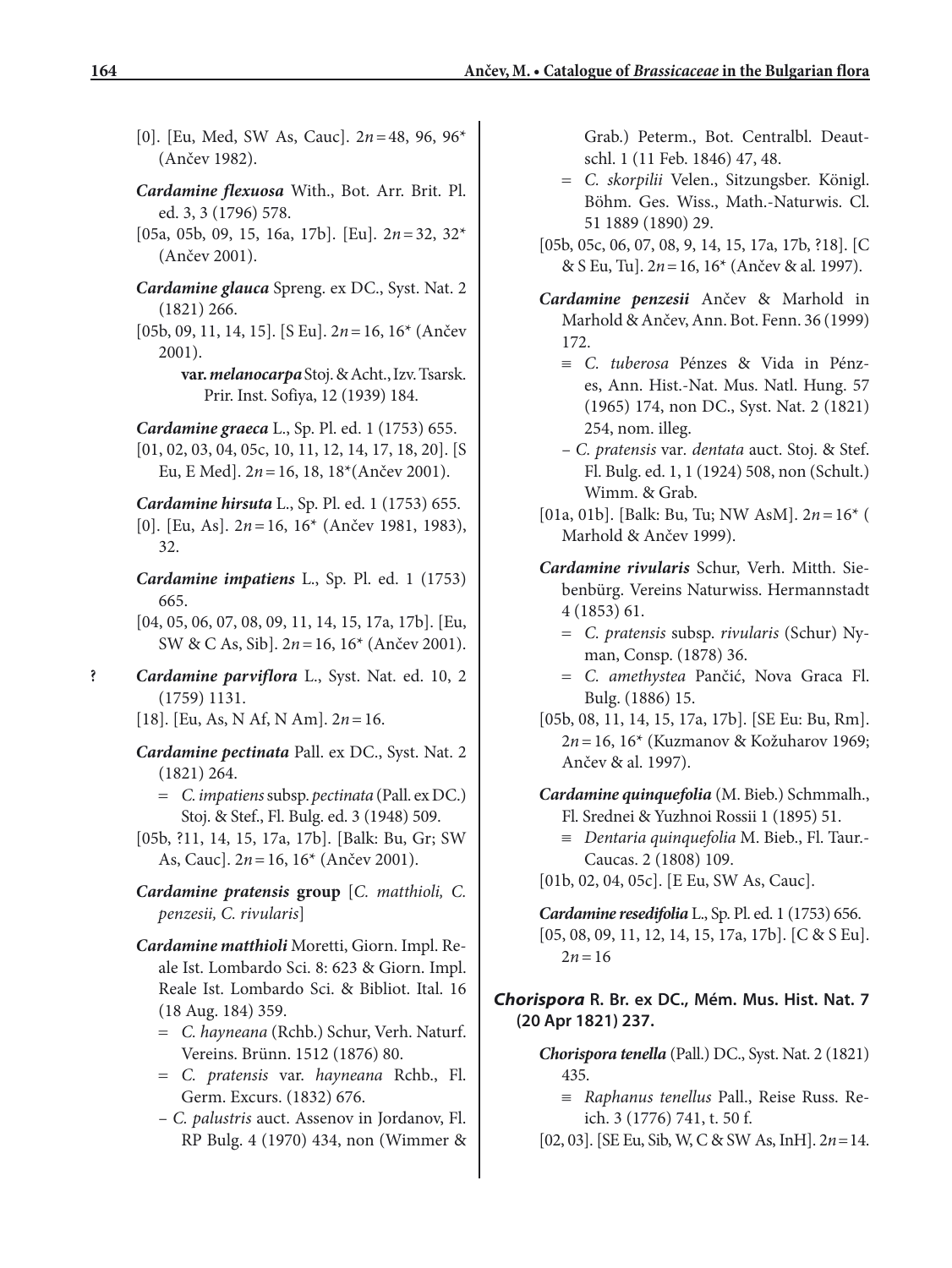### *Clypeola* **L., Sp. Pl. ed. 1 (1753) 652.**

- *Clypeola jonthlaspi* L., Sp. Pl. ed. 1 (1753) 653. **subsp.** *jonthlaspi*
	- [05c, 07, 09, 10a, 10b, 12, 13, 14, 17, 18, 19, 20]. [S Eu, Med, SW As]. 2*n* = 16, 32, 32\* (Ančev & Goranova 1997b).
	- **subsp.** *microcarpa* (Moris) Arcang., Comp. Fl. Ital. (1882) 63.
		- ≡ *C. microcarpa* Moris, Atti Riunione Sci. Ital. 3 (1841) 539.
		- **var.** *glabriuscula* Gruner, Bull. Soc. Nat. Mosc. 40 (1867) 396.
		- **var.** *petraea* (Jord. & Fourr.) Deb, Rev. Bot. 13 (1895) 53.
			- ≡ *C. petraea* Jordan & Fourr., Brev. Pl. Nov. 2 (1868) 14.
- [09, 14]. [C & S Eu, Med, SW As] 2*n* = 16\*(Ančev & Goranova 1997b), 32

### *Conringia* **Heist. ex Fabr., Enum. (1759) 160.**

- *Conringia austriaca* (Jacq.) Sweet, Hort. Brit. (1826) 25.
	- ≡ *Brassica austriaca* Jacq., Fl. Austr. 3 (1775) 45.
- [01, 02, 03, ?06, 07, ?08, 10, ?14, 17c, 18, 19]. [EC & SE Eu, SW As, Cauc]. 2*n* = 28.
- *Conringia orientalis* (L.) Andrz. ex DC., Syst. Nat. 2 (1821) 508.
	- ≡ *Brassica orientalis* L., Sp. Pl. ed. 1 (1753) 666.
- [01, 02, 03, 06, 07, ?08, 10, ?14, 17c, 18, 19]. [C & E Eu, C & SW As, Med, Cauc, N Af].  $2n = 14, 28.$
- **Vu** *Conringia planisiliqua* Fisch. & C.A. Mey., Index Seminum Hort. Petrop. 3 (1837) 32.
	- [10a]. [Balk: Bu, N Gr; SW As, Cauc]. 2*n* = 14\* (Ančev & Goranova 1997a), ?18.

### *Crambe* **L., Sp. Pl. ed. 1 (1753) 671.**

- *Crambe maritima* L., Sp. Pl. ed. 1 (1753) 671. **var.** *pontica* (Steven ex Rupr.) O.E. Schulz, Pflanzenr. 4, 105 (1919) 229.
	- ≡ *C. pontica* Steven ex Rupr., Fl. Cauc. (1869) 293, nom. nud.
- [01a, 02]. [W & E Eu]. 2*n* = 30, 30\* (Kožuharov & Petrova 1976), 60.
- **En** *Crambe tataria* Sebeók, Tataria Hung. (1779) 7. = *C. pinnatifida* W.T. Aiton, Hort. Kew. ed. 2, 4 (1812) 72.
	- [01a, 02]. [C, CS & E Eu, Cauc, Sib]. 2*n* = 30.

### *Descurainia* **Webb & Berthel., Hist. Nat. Iles Canaries 3(2, 1) (1836) 72, nom. cons.**

- *Descurainia sophia* (L.) Webb ex Prantl in Engl. & Prantl, Natürl. Pflanzenfam. 3(2) (1891) 192.
	- ≡ *Sisymbrium sophia* L., Sp. Pl. ed. 1 (1753) 659.
- [0]. [Eu, As, Med, N Af]. 2*n* = 14, 28, 28\* (Ančev 1981)

### *Diplotaxis* **DC., Mém. Mus. Hist. Nat. 7 (20 April1821) 243.**

- *Diplotaxis muralis* (L.) DC., Syst. Nat. 2 (1821) 634.
	- ≡ *Sisymbrium murale* L., Sp. Pl. ed. 1 (1753) 658.
- [01, 02, 03, 04, 06, 07, 08, 09, 10, 12, 18]. [WC & S Eu, Med, N Af]. 2*n* = 42, 42\* (Ančev 1981).
- *Diplotaxis tenuifolia* (L.) DC., Syst. Nat. 2 (1821) 632.
	- ≡ *Sisymbrium tenuifolium* L., Amoen. Acad. 4 (1759) 259.
- [01, 02, 03, 06, 07, 10, 18]. [W, C & S Eu, Med, SW As, Cauc]. 2*n* = 22, 42\* (Ančev 1981), 42.
- *Diplotaxis viminea* (L.) DC., Syst. Nat. 2 (1821) 635.
	- ≡ *Sisymbrium vimineum* L., Sp. Pl. ed. 1 (1753) 658.
- [02, 03, 05b, 06, 08, 10, 19]. [S Eu, Med, SW As, N Af]. 2*n* = 20.

#### *Draba* **L., Sp. Pl. ed. 1 (1753) 642.**

- *Draba compacta* Schott in Schott, Nyman & Kotschy, Analecta Bot. (1854) 50.
	- = *D. lasiocarpa* var. *compacta* (Schott) Stoj. & Stef., Fl. Bulg. ed. 2 (1933) 470.
- [14a, 14b]. [Balk: Bu, Ma, ?Hrv; Rm]. 2*n* = 16.
- ▲**, En** *Draba korabensis* Kümmerle & Degen, Bot. Közlem. 19 (1921) 22.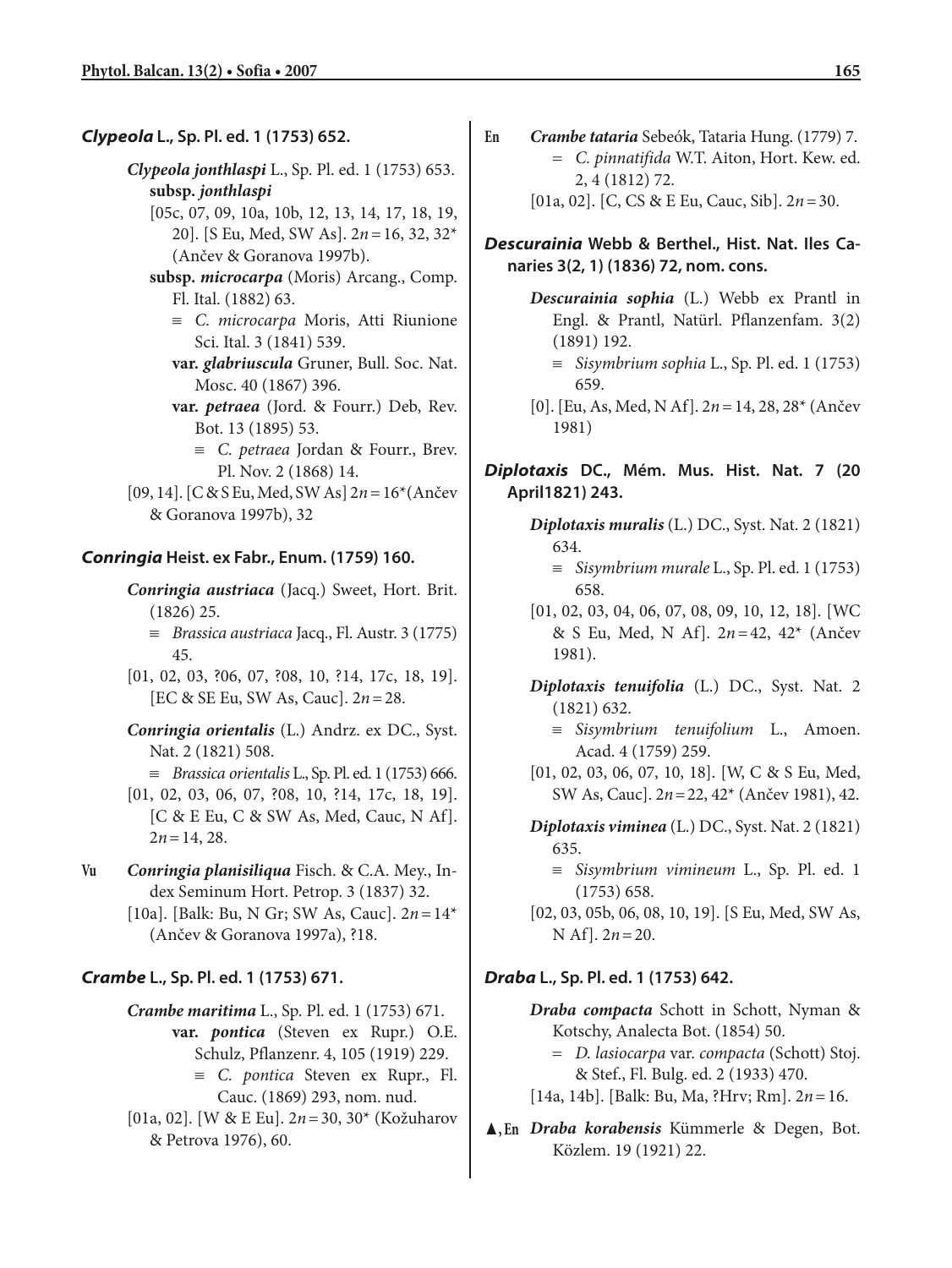- *D. tomentosa* auct. Vulev in Jordanov, Fl. RP Bulg. 4 (1970) 530, non Clairv., Man. Herbar. Suisse (1811) 217.
	- **var.** *pirinica* Stoj. & Acht., Izv. Tsarsk. Prir. Inst. Sofiya 12 (1939) 184.
		- = *D. tomentosa* var *pirinica* (Stoj. & Acht.) Vulev in Jordanov, Fl. RP Bulg. 4 (1970) 530.
- [14a]. [Balk: Al, Bu, Ma]. 2*n* = 32.
- **En** *Draba lasiocarpa* Rochel, Sched. Pl. Hung. Exsicc. (1810).
	- = *D. athoa* (Griseb.) Boiss., Diagn. Pl. Ori. Nov. ser. 2, 3(1) (1854) 33; Vulev in Jordanov, Fl. RP Bulg. 4 (1970) 525.
	- = *D. lasiocarpa* var. *athoa* (Griseb.) Stoj., Stef. & Kitan., Fl. Bulg. ed. 4, 1 (1966) 475, comb. illeg.
	- = *D. scardica* (Griseb.) Degen & Dörfl., Denkschr. Kaiserl. Akad. Wiss. Wien Math.-Naturwiss. Kl. 64 (1897) 707.
	- *D. affinis* auct. Stoj. & Stef., Fl. Bulg. ed. 1, 1 (1924) 514, non Host, Fl. Austriaca 2 (1831) 238.
	- *D. aizoides* auct. balcan. non L., Mantissa (1767) 91; Vulev in Jordanov, Fl. RP Bulg. 4 (1970) 524.
	- [05, 07, 08, 12, 14, 15, 16a, 17a, 17b]. [C & SE Eu]. 2*n* = 16, 16\* (Popova 1968).

*Draba muralis* L., Sp. Pl. ed. 1 (1753) 642. [0]. [Eu, Med, SW As, Cauc]. 2*n* = 32, 32\* (Ančev 2001).

- **En** *Draba siliquosa* M. Bieb., Fl. Taur.-Cauc. 2 (1808) 94.
	- = *D. carinthiaca* Hoppe, Flora (Regensburg) 6 (1823) 437.
	- [14a, 15]. [C & S Eu, SW As, Cauc]. 2*n* = 16.

## *Erophila* **DC., Mém. Mus. Hist. Nat. 7 (1821) 234, nom. cons.**

- *Erophila verna* (L.) Chevall., Fl. Gen. Env. Paris 2 (1827) 898.
	- ≡ *Draba verna* L., Sp. Pl. ed. 1 (1753) 642.
- [0]. [Eu, Med, C & SW As, N Af].
	- **subsp.** *praecox* (Steven) Walters, Feddes Rep. Spec. Nov. Regni Veg. 69 (1964) 57.
		- ≡ *D. praecox* Steven, Mém. Soc. Imp. Naturalistes Moscou 3 (1812) 269.
- = *Erophila praecox* (Steven) DC., Syst. Nat. 2 (1821) 357.
- [02, 04, 05, 08, 10, 14, 16a]. [Eu, Med].  $2n = 34, 36.$
- **subsp.** *spathulata* (Láng) Vollm., Fl. Bayern (1914) 315.
	- ≡ *E. spathulata* Láng, Syll. Pl. Nov. 1 (1824) 180.
- [0]. [Eu, SW As]. 2*n* = 24, 32.

## **subsp.** *verna*

[0]. [Eu, N Af, W & C As.]. 2*n* = 14, 30, 32, 34, 36, 52\* (Ančev & Goranova 1997b).

## *Eruca* **Mill., Gard. Dict. Abr. ed. 4 (1754).**

- *Eruca vesicaria* (L.) Cav., Descr. Pl. (1802) 426.
	- ≡ *Brassica vesicaria* L., Sp. Pl ed. 1 (1753) 668.
- [01a, 03, 06, 15, 18]. [C & S Eu, Med, SW As].  $2n = 22$ .
	- **subsp.** *sativa* (Mill.) Thell. in Hegi, Ill. Fl. Mittel.-Eur. 4 (1918) 201.
		- ≡ *Eruca sativa* Mill., Gard. Dict. ed. 8, no 1 (1768).
	- [01a, 03, 06, 15, 18]. [C & S Eu, SW As].

**subsp.** *vesicaria*

[SW Eu].

## *Erysimum* **L., Sp. Pl. ed. 1 (1753) 660.**

- *Erysimum bulgaricum* (Velen.) Ančev & Polatschek, Ann. Naturhist. Mus. Wien, B, 104 (2003) 692.
	- ≡ *E. goniocaulon* var. *bulgaricum* Velen., Fl. Bulg. Suppl. 1 (1898) 20.
	- *E. crepidifolium* auct. Stoj. & Stef., Fl. Bulg. ed.1, 1 (1924) 523; Hayek, Prodr. Fl. Penins. Balc. 1 (1925) 384; Assenov, Fl. RP Bulg. 4 (1970) 358. non Rchb.
- [01a, 01b, 02, 05c, 17b, 18, 19]. [Balk: Bu, Gr, Tu; SE Rm]. 2*n* = 14\* (Ančev & Polatschek 2003).
- **En** *Erysimum cheiranthoides* L., Sp. Pl. ed. 1 (1753) 661.

[02, 04]. [Eu, Med, N Af, C As, Sib]. 2*n* = 16.

- **Cult** *Erysimum cheiri* (L.) Crantz, Class. Crucif. Emend. (1769) 116.
	- ≡ *Cheiranthus cheiri* L., Sp. Pl. ed. 1 (1753) 661.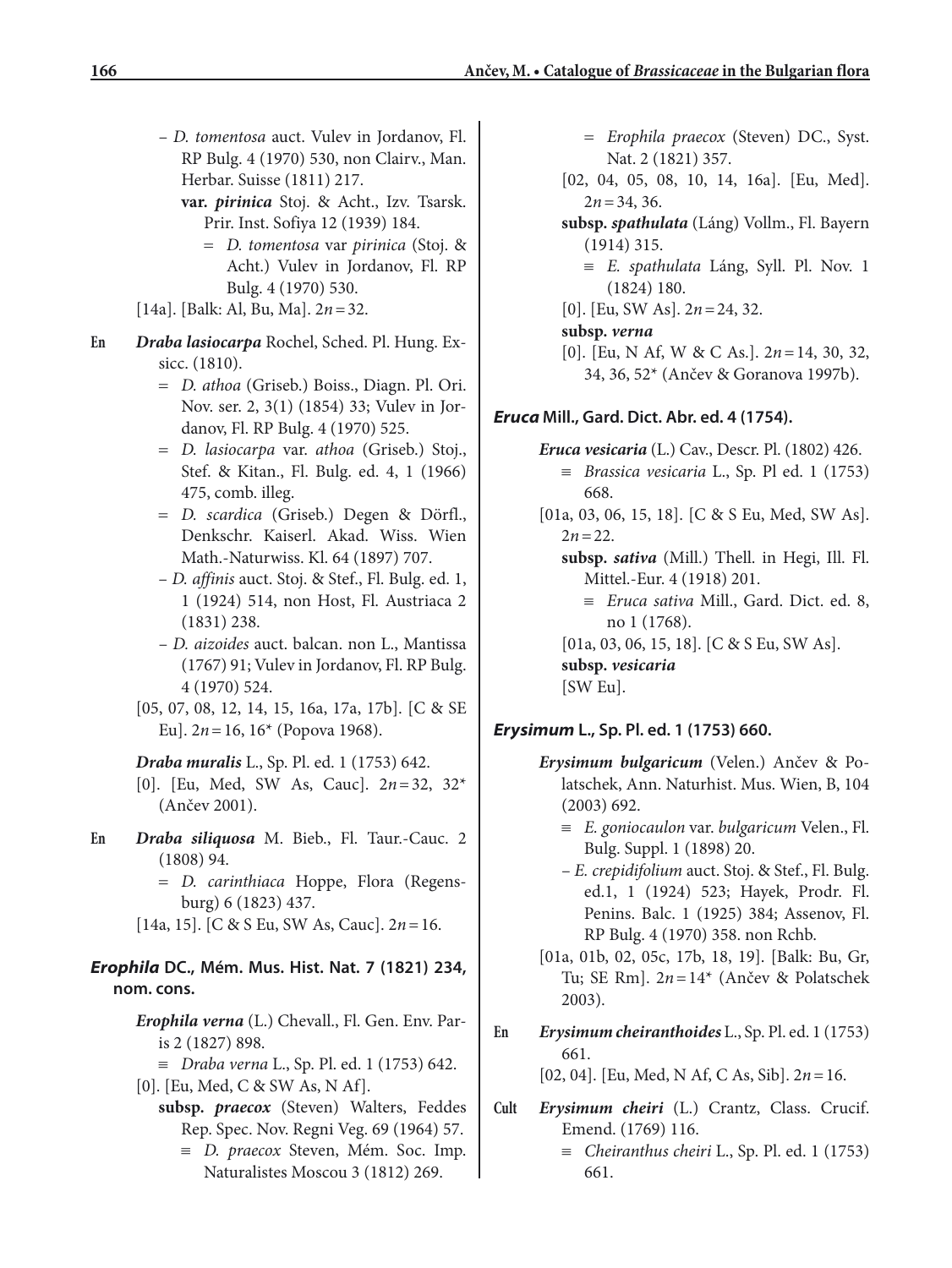[0]. [C, W & S Eu]. 2*n* = 12.

- **Vu** *Erysimum comatum* Pančić, Fl. Serb. (1874) 130. = *E. helveticum* var. *comatum* (Pančić) Acht. in Stoj. & Stef., Fl. Bulg. ed. 3 (1948) 523.
	- [04, 05b, 07, 12]. [SE Eu]. 2*n* = 14, 14\* (Ančev & al. 1987; Anchev 1995), ?28.
	- *Erysimum cuspidatum* (M. Bieb.) DC., Syst. Nat. 2 (1821) 493.
		- ≡ *Cheiranthus cuspidatus* M. Bieb., Tabl. Prov. Mer. Casp. (1798) 116.
		- *Erysimum baumgartenianum* auct. bulg., non Schur, Enum. Pl. Transs.(1866) 56.
		- *E. witmannii* auct. bulg., non Zaw., Enum. Pl. Galic. Bukow. 81 (1835) 194.
	- [0]. [SE Eu, C & SW As, Cauc]. 2*n* = 16, 16\* (Ančev 1978), 16+2B\* (Ančev & Polatschek 2006).
	- *Erysimum diffusum* **group** [*E. crassistylum, E. diffusum, E. welcevii*]
	- *Erysimum crassistylum* C. Presl, Fl. Sicula 1 (1826) 77.
		- = *E. moesiacum* Velen., Fl. Bulg. Suppl. 1 (1898) 21.
		- = *E. canescens* var. *moesiacum* (Velen.) Stoj. & Stef., Fl. Bulg. ed.1, 1 (1924) 523.
		- *E. diffusum* var. *australe* auct. Hayek, Prodr. Fl. Penins. Balc. 1 (1925) 380, non *E. australe* Gay, Erysim. Nov. (1842) 6, nom. illeg.
	- [02, 03, 04, 05, 07, 08, 09, 10, 17, 18]. [Balk: Bu, Ju, NW Gr, ?Rm] 2*n* = 14, 14\* (Ančev 1978, as *E. moesiacum*; Ančev & Polatschek 2006)
	- *Erysimum diffusum* Ehrh., Beitr. Naturk. 7 (1792) 157.
		- = *E. canescens* Roth, Catal. Bot. 1 (1797) 76.
		- *E. australe* auct. balcan., non Gay, Erysim. Nov. (1842) 6, nom. illeg.
	- [01b, 02, 03, 04, 05, 06, 07, 08, 09, 10, 12, 14, 15, 16, 17, 18]. [C, E & SE Eu, SW & ?C As]. 2*n* = 28, 28\* (Ančev & al. 1987; Ančev & Polatschek 2006).
- ▲ *Erysimum welcevii* Urum., Spis. Bulg. Acad. Nauk. 17 (1919) 216.
	- = *E. canescens* var. *welcevii* (Urum.) Stoj. & Stef., Fl. Bulg. ed.1, 1 (1924) 523.
- = *E. diffusum* var. *welcevii* (Urum.) Hayek, Prodr. Fl. Penins. Balc. 1 (1925) 380; Assenov in Jordanov, Fl. RP Bulg. 4 (1970) 358.
- [01, 02, 04, 05, 07, 08, 12, 15, 17, 18]. [Balk: Bu, Ju, N Gr]. 2*n* = 42\*, 56\* (Ančev & al. 1987; Ančev 1995; Ančev & Polatschek 2006).

*Erysimum drenowskii* **group** [*E. drenowskii, E. pseudoatticum, E. slavjankae*]

- ▲ *Erysimum drenowskii* Degen, Magyar Bot. Lapok 33 (1934) 73.
	- = *E. comatum* var. *drenowskii* (Degen) Stoj., Stef. & Kitan., Fl. Bulg. Ed. 4, 1 (1966) 481, comb. inval.
	- = *E. diffusum* var. *humile* Cheshm. & Stojcev, Naucni Trudove Selskost. Inst. "Vasil Kolarov" 39 (1994) 335.
	- = *E. helveticum* var. *drenowskii* (Degen) Assenov in Jordanov, Fl. RP Bulg. 4 (1970) 354.
	- [05b, 12, 14, 17b]. [Balk: Bu, NE Gr]. 2*n* = 14, 14\*, 14 + 2B\*, 28\* (Ančev 1995; Ančev & Polatschek 2006).
- **End** *Erysimum pseudoatticum* Ančev & Polatschek, Ann. Naturhist. Mus. Wien, B, 100 (1998): 726.
	- *E. boryanum* var. *atticum* auct. Velen., Fl. Bulg. Suppl. 1 (1898) 21, non Heldr. & Sart. ex Boiss., Fl. Or. 1 (1867) 205.
	- *E. parnassi* var. *atticum* auct. Stoj. & Stef., Fl. Bulg. ed. 2 (1933) 476, non Heldr. & Sart. ex Boiss., l.c.
	- *E. pusillum* subsp. *parnassi* var. *atticum* p.p., auct. Hayek, Prodr. Fl. Penins. Balc. 1 ( 1925) 380, non Heldr. & Sart. ex Boiss., l.c.
	- *E. pusillum* subsp. *parnassi* p.p., auct. Assenov in Jordanov, Fl. RP Bulg. 4 (1970) 357, non (Boiss. & Heldr.) Hayek, l.c.
	- *E. helveticum* p.p., auct bulg. non (Jacq.) DC. in Lam. & DC., Fl. Fr. 3, 4 (1805) 658.
	- [05a, b; 07, 15, 17b]. [Bu]. 2n = 42\* (Ančev 1995; Ančev & Polatschek 2006).
- **End, En** *Erysimum slavjankae* Ančev & Polatschek, Ann. Naturhist. Mus. Wien, B, 100 (1998): 729.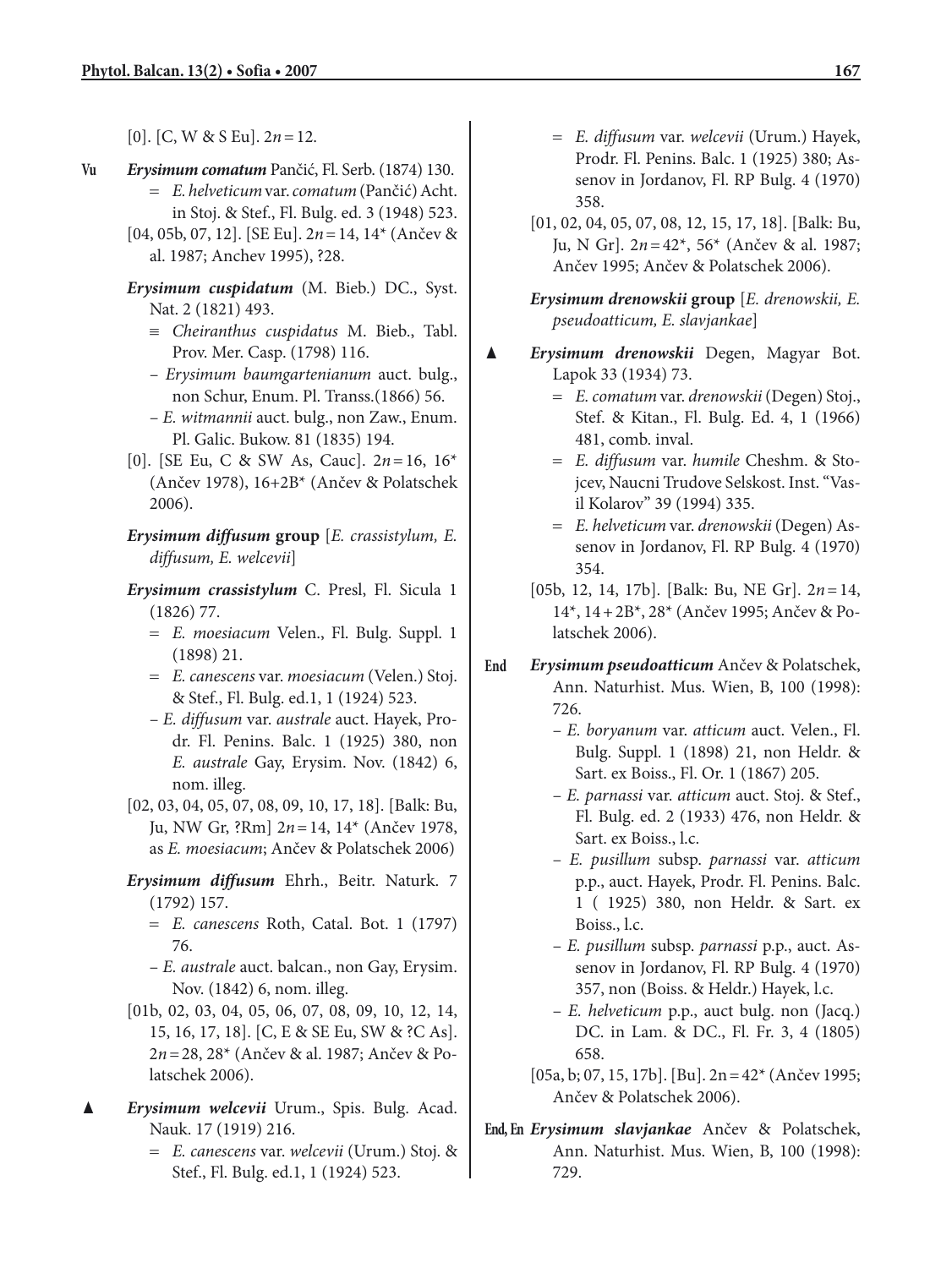- *E. helveticum* p. p., auct. bulg., non (Jacq.) DC. in Lam. & DC., Fl. Fr. 3, 4 (1805) 658.
- [12, 14a]. [Bu]. 2*n* = 84\*, 84 + 2B\* (Ančev 1995; Ančev & Polatschek 2006).
- *Erysimum odoratum* Ehrh., Beitr. Naturk. 7 (1792) 157.
	- = *E. hieracifolium* L., Cent. Pl. 1 (1755) 18, nom. ambig.
- [02, 03, 04, 07, 18, 19]. [C & S Eu]. 2*n* = 32, 32\* (Ančev & Polatschek 2006).
- **End** *Erysimum pirinicum* Ančev & Polatschek, Ann. Naturhist. Mus. Wien, B, 100 (1998) 773.
	- *E. comatum* auct. p. p. min., non Pančic, l.c.
	- [14a]. [Balk: Bu, NE Gr]. 2*n* = 28\* (Ančev 1995; Ančev & Polatschek 2006).
- **En** *Erysimum quadrangulum* (L'Her.) Desf., Tabl. Bot. (1804) 129.
	- ≡ *Cheiranthus quadrangulus* L'Her., Strip. Nov. (1785) 91.
	- = *E. sessiliflorum* W.T. Aiton, Hort. Kew. ed. 2, 4 (1812) 116, nom. illeg.
	- *Syrenia cana* auct. bulg. non (Piller & Mitterp.) Neilr., Aufz. Nachtr. (1870) 73.
	- *S. sesiliflora* auct. Assenov in Jordanov, Fl. RP Bulg. 4 (1970) 368, non Ledeb., Fl. Ross. 1 (1842) 193.
	- [01a]. [E Eu, Cauc., W Sib]. 2*n* = 28, 28\* (Ančev & Polatschek 2006; Ančev & Hardalova 1989, as *S. cana*).

### *Erysimum repandum* L., Demonstr. Pl. (1753) 17.

[0]. [C, E & S Eu, Med, C & SW As, Cauc]. 2*n* = 14, 16, 16\* (Ančev 1978).

### *Euclidium* **W.T. Aiton, Hort. Kew. ed. 2, 4 (1812) 74.**

- *Euclidium syriacum* (L.) W.T. Aiton, Hort. Kew. ed. 2, 4 (1812) 74.
	- ≡ *Anastatica syriaca* L., Sp. Pl. ed. 2 (1763) 895.
- [01, 02, 03, 04, 05b, 05c]. [EC & E Eu, Sib, C & SW As, Cauc, InH]. 2*n* = 14.

### *Fibigia* **Medik., Pflanzengatt. 1 (1792) 90.**

= *Farsetia* Turra sect. *Fibigia* DC., Reg. Veg. Syst. Nat. 2 (1821) 288.

- **Vu** *Fibigia clypeata* (L.) Medik., Pflanzengatt. 1 (1792) 90.
	- ≡ *Alyssum clypeatum* L., Sp. Pl. ed. 1 (1753) 651.
	- = *Farsetia clypeata* (L.) R. Br. in W.T. Aiton., Hort. Kew. ed. 2, 4 (1812) 96; Velen., Fl. Bulg. (1891) 35.
	- [02, 05c, 07, ?18]. [C, S & E Eu, Med, SW As]. 2*n* = 16, 16\* (Ančev 1981).

### *Hesperis* **L., Sp. Pl. ed. 1 (1753) 663.**

*Hesperis laciniata* All., Fl. Pedem. 1 (1785) 271.

- = *H. glutinosa* Vis., Flora (Regensburg) 12, Ergänzungbl. 1 (1829) 16.
- = *H. visianii* E. Fourn., Bul. Soc. Bot. France 13 (1866) 338.
- [01, 07, 10, 12, 15, 16a, 17, 18]. [S Eu, Med]. **subsp.** *laciniata*
	- [10, 12, 15, 16a, 17a, 17b]. [S Eu, Med]. 2*n* = 12\* (Ančev & Peneva-Nikolova 1984; Ančev & Goranova 1997b), 14.
- ▲ **subsp**. *secundiflora* (Boiss. & Spruner) Breistr., Mém. Soc. Bot. France 33 (1952) 84.
	- = *H. glutinosa* subsp. *secundiflora* (Boiss. & Spruner) Stoj. & Stef., Fl. Bulg. Ed. 2 (1933) 487.
	- ≡ *H. secundiflora* Boiss. & Spruner in Boiss., Diagn. Pl. Or. Nov. ser. 1, 1(1) (1843) 70.
	- [01, 07, 10a, 10b, 17a, 17b, 18]. [Balk: Bu, Gr, ?Ma].
	- *Hesperis matronalis* **group** [*H. dinarica, H. matronalis, H. sylvestris, H. theophrasti*]
- **Vu** *Hesperis dinarica* G. Beck, Jahreskat. Wiener Bot. Tauschvereins (1894) 6.
	- = *H. degeniana* Borbás, Magyar Bot. Lapok 2 (1903) 21.
	- = *H. matronalis* var. *thracica* Velen., Sitzungsber. Königl. Böhm. Ges. Wiss., Math.-Naturwiss. Cl. 27 (1902) 2.

– *H. matronalis* var. *nivea* auct. Stoj. & Stef., Fl. Bulg. ed.1, 1 (1924) 534, non Baumg.

- [05b, 08, 15]. [E, C & SE Eu]. 2*n* = 24, 24\* (Ančev & Goranova 1997b).
- **Neo** *Hesperis matronalis* L., Sp. Pl. ed. 1 (1753) 663. [0]. [C & S Eu; As].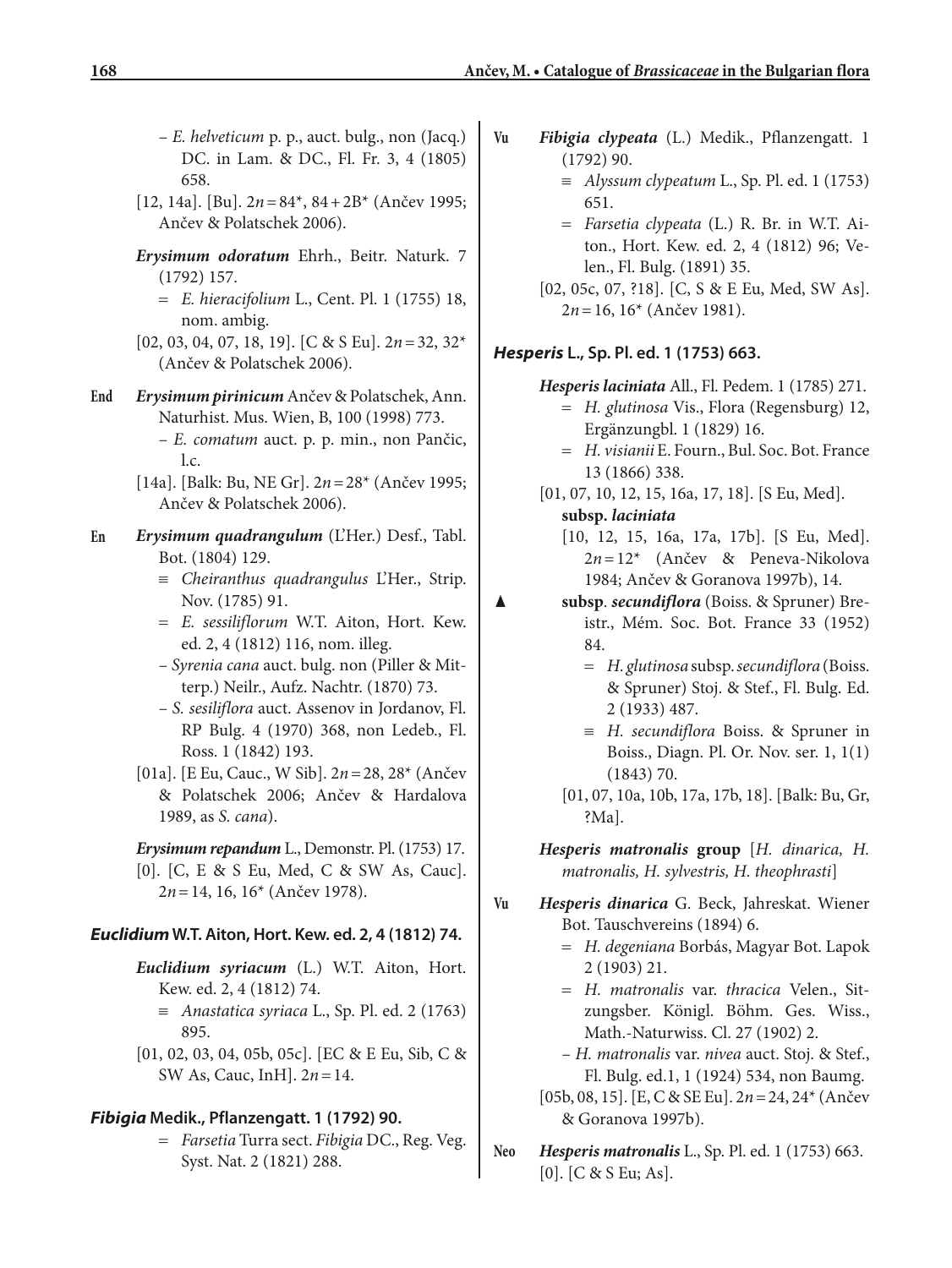- **Vu** *Hesperis sylvestris* Crantz, Stirp. Austr. Fasc. 1 (1762) 34.
	- **var.** *velenovskyi* Fritsch, Verh. Zool. Bot. Ges. Wien 45 (1899) 375.
	- [0]. [C & SE Eu]. 2*n* = 12, 12\*, 14, 14\* (Ančev & Goranova 1997b), 16, 28.
- ▲**, Vu** *Hesperis theophrasti* Borbás, Magyar Bot. Lapok 1 (1902) 267.
	- = *H. macedonica* Adamović, Denkschr. Kaiserl. Acad. Wiss., Wien Math.-Naturwiss. Kl. 74 (1903) 124.
	- [08, 15 18, 20]. [Balk: Al, Ma, Bu, Gr].
	- *Hesperis tristis* L., Sp. Pl. ed. 1 (1753) 663.
		- = *H. desertorum* Velen., Sitzungsber. Konigl. Böhm. Ges. Wiss., Math.-Naturwiss. Cl. 37 (1893) 7.
		- = *H. tristis* subsp. *desertorum* (Velen.) Velen., Fl. Bulg. Suppl. 1 (1898) 18.
	- [01, 02, 03, 04, 07, 18, 19]. [C & E Eu, Cauc]. 2*n* = 14\* (Ančev 1981; Ančev & Goranova 1997b).

### *Hornungia* **Rchb., Deutschl. Fl. 1 (1837) 33.**

- *Hornungia petraea* (L.) Rchb., Deutschl. Fl. 1 (1837) 33.
	- = *Hutschinsia petraea* (L.) W.T. Aiton, Hort. Kew. ed. 2, 4 (1812) 82.
	- ≡ *Lepidium petraeum* L., Sp. Pl. ed. 1 (1753) 644.
- [01a, 02, 07, 08, 10, 14b, 17b, 18, 20]. [S, W & C Eu, Med, SW As]. 2*n* = 12, 12\* (Ančev & Goranova 1997b).

## *Hymenolobus* **Nutt. in Torr. & A. Gray, Fl. N Amer. 1 (1838) 117.**

- **CR** *Hymenolobus procumbens* (L.) Nutt. in Torr. & A. Gray, Fl. N Amer. 1 (1838)117.
	- = *Hornungia procumbens* (L.) Hayek, Prodr. Fl. Penins. Balcan. 1 (1925) 480; Vulev in Jordanov, Fl. RP Bulg. 4 (1970) 546.
	- = *Hutchinsia procumbens* (L.) Desv., J. Bot. Agric. 3 (1815) 168.
	- ≡ *Lepidium procumbens* L., Sp. Pl. ed. 1 (1753) 643.
	- [01b]. [S Eu, Med, SW As, Cauc, N Af]. 2*n* = 12, 24.
- *Iberis* **L., Sp. Pl. ed. 1 (1753) 648.**
- **Cult** *Iberis amara* L., Sp. Pl. ed. 1 (1753) 649. [01, 06, 07, 18]. [W & C Eu]. 2*n* = 14.
- **Vu** *Iberis saxatilis* L., Cent. Pl. 2 (1756) 23. [05c, 12, 14a]. [S Eu, Med].
- **End subsp.** *longistyla* Ančev, Phytol. Balcan. 12(3): 363.
	- [12, 14a]. [Bu]. 2*n* = 33\* (Ančev 2006; Ančev & Goranova 1997b, as *I. saxatilis* subsp. *saxatilis*).

### **subsp.** *saxatilis*

[05c]. [S Eu]. 2*n* = 22, 22\* (Ančev 2001).

*Iberis sempervirens* L., Sp. Pl. ed. 1 (1753) 648. [05a, 05b, 14, 15, 17a]. [S Eu, Med, SW As]. 2*n* = 22, 22\* (Ančev 1978), 66.

**Cult** *Iberis umbellata* L., Sp. Pl. ed. 1 (1753) 649. [06, 07, 18]. [S Eu].

### *Isatis* **L., Sp. Pl. ed. 1 (1753) 670.**

- *Isatis praecox* Kit. ex Tratt., Arch. Gewächsk. 1 (1812) 40.
- [01, 02, 03, 04, 05a, 07, 12, 18]. [C, E & SE Eu, SW As]. 2*n* = 14, 28\* (Ančev & Goranova 1997b).
- **Neo** *Isatis tinctoria* L., Sp. Pl. ed. 1 (1753) 670. = *Isatis canescens* DC. in Lam. & DC., Fl. Fr. ed. 3, 5 (1815) 598.
	- [02, 03, 10]. [C & S Eu, Med, SW As, Cauc].  $2n = 14, 28.$

*Kernera* **Medik., Pfl.-Gatt. (22 Apr. 1792) 77, 95, nom. cons.**

- **Vu** *Kernera saxatilis* (L.) Rchb. in Mössler, Handb. Gewächsk. ed. 2, (1828) 1142.
	- ≡ *Cochlearia saxatilis* L., Sp. Pl. ed. 1 (1753) 648.
	- [14a, 17b]. [C & S Eu]. 2*n* = 14, 16, 16\* (Andreev 1982), 32.

### *Lepidium* **L., Sp. Pl. ed. 1 (1753) 643; Al-Shehbaz, Mummenhoff & Appel, Novon 12(1) (2002) 7.**

- = *Cardaria* Desv., J. Bot. Agric. 3 (1815) 163.
- = *Coronopus* Zinn, Cat. Pl. Hort. Gott. (1757) 325.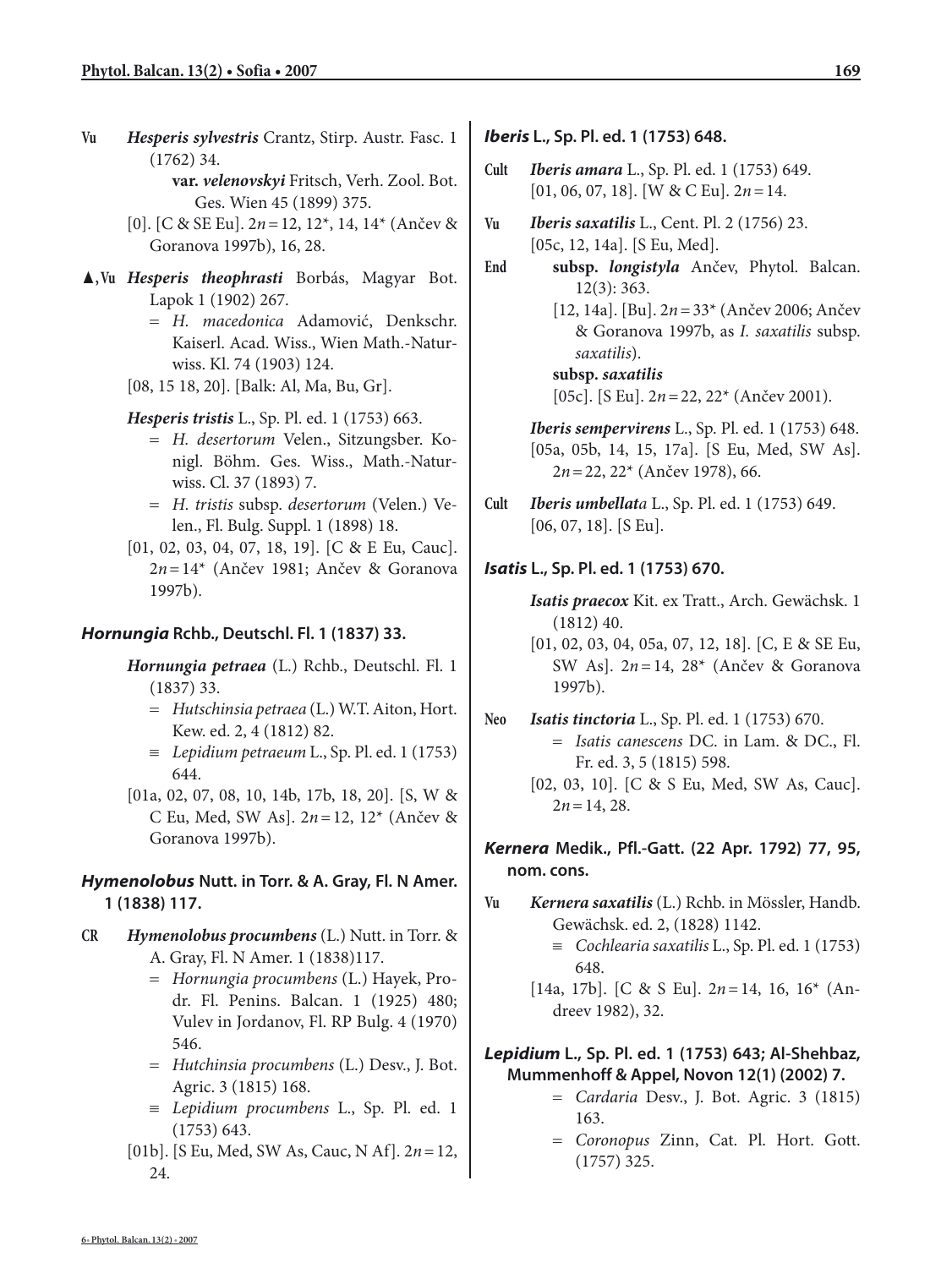- *Lepidium campestre* (L.) R. Br. in W.T. Aiton, Hort. Kew. ed. 2, 4 (1812) 88.
	- ≡ *Thlaspi campestre* L., Sp. Pl. ed. 1 (1753) 646.
- [0]. [Eu, Med, SW As, Cauc]. 2*n* = 16, 16\* (Ančev 1983).
- *Lepidium draba* L., Sp. Pl. ed. 1 (1753) 645.
	- = *Cardaria draba* (L.) Desv., J. Bot. Agric. 3 (1815) 163.
- [0]. [S & SE Eu, Med, SW As, Cauc]. 2*n* = 62\* (Ančev 1983, as *C. draba*), 64.
- *Lepidium graminifolium* L., Syst. Nat. ed. 10 (1759) 1127.
- [0]. [C & S Eu, Med, SW As]. 2*n* = 48, 48\* (Ančev 1983).

*Lepidium latifolium* L., Sp. Pl. ed. 1 (1753) 644. [01, 02, 03, 17, 18, 19]. [Eu, Med, SW As, N Af]. 2*n* = 24, 24\* (Ančev 2001), 48.

*Lepidium perfoliatum* L., Sp. Pl. ed. 1 (1753) 643. [0]. [C, E & SE Eu, Med, C & SW As, Cauc]. 2*n* = 16, 16\* (Ančev 2001).

*Lepidium ruderale* L., Sp. Pl. ed. 1 (1753) 645. [0]. [Eu, C & SW As, Cauc]. 2*n* = 16, 32, 32\* (Ančev 1983).

- **Neo** *Lepidium sativum* L., Sp. Pl. ed. 1 (1753) 644. [17a]. [SW As, N Af]. 2*n* = 24.
- **??** *Lepidium spinosum* Ard., Animadv. Bot. Spec. Alt. (1764) 34. [01]. [E Med, SW As].
	- *Lepidium squamatum* Forssk., Fl. Aeg.-Arab. (1775) 117.
		- = *Coronopus squamatus* (Forssk.) Asch., Fl. Brandeb. 1 (1860) 62.
		- = *C. procumbens* Ces., Pass. & Gibelli, Comp. Fl. Ital. (1885) 824, nom. illeg., non Gilib., Fl. Lituanica 2 (1782) 52.
	- [0]. [Eu, Med, SW As, Cauc]. 2*n* = 32.

## *Lunaria* **L., Sp. Pl. ed. 1 (1753) 653.**

*Lunaria annua* L., Sp. Pl. ed. 1 (1753) 653. [02, 04, 05a, 05b, 07, 08, 09, 10, 11, 15, 16, 17a, 17b, 17c, 18]. [SE Eu].

**Cult subsp.** *annua* [0]. [SE Eu]. 2*n* = 28. **subsp.** *pachyrhiza* (Borbás) Hayek, Prodr. Fl. Penins. Balc. 1 (1925) 424.

- ≡ *L. pachyrhiza* Borbás, Österr. Bot. Z. 41 (1891) 422.
- [02, 04, 05a, 05b, 08, 09, 10, 15, 16, 17a, 17b, ?17c, 18]. [SE Eu]. 2*n* = 30

**var.** *oppositifolia* Cheshm., Fitologiya 7 (1977) 79.

*Lunaria rediviva* L., Sp. Pl. ed. 1 (1753) 653. **var.** *davidovi* Assenov in Jordanov, Fl. RP Bulg. 4 (1970) 707.

**var.** *macropoda* Borbás, Term. Füz. 18 (1895) 95.

[05a, 05b, 08, 09, 11, 14, 15, 16a, 17a, 17b]. [Eu]. 2*n* = 28, 30, 30\* (Ančev & Goranova 1997b).

## *Malcolmia* **W.T. Aiton, Hort. Kew. ed. 2, 4 (1812) 121.**

- **Neo** *Malcolmia africana* W.T. Aiton, Hort. Kew. ed. 2, 4 (1812) 121.
	- [01b]. [S Eu, N Af, SW As, InH].
	- *Malcolmia orsiniana* (Ten.) Ten., Fl. Nap. 5 (1835) 67.
		- ≡ *Hesperis orsiniana* Ten., Succ. Rel. Viagg. Abruzzo (1830) 78.
	- [07, 12, 17b]. [Balk: Al, Bu, Gr, Ju, Ma; It].
- ▲**, En subsp.** *angulifolia* (Boiss. & Orph.) Stork, Svensk Bot. Tidskr. 66 (1972) 245.
	- ≡ *M. angulifolia* Boiss. & Orph. in Boiss., Diagn. Pl. Or. Nov. ser. 2, 3(5) (1856) 19.
	- [12, 17b]. [Balk: Al, Bu, Gr]. 2*n* = 16, 16\* (Ančev 2001).

### **subsp.** *orsiniana*

[S Eu: C Appennini].

- ▲ **subsp.** *serbica* (Pančić) Greuter & Burdet, Willdenowia 13 (1983) 94.
	- ≡ *M. serbica* Pančić, Fl. Princ. Serb. (1874) 129.
	- [07]. [Balk: Bu, Yu, Ma]. 2*n* = 16.

## *Maresia* **Pomel, Nouv. Mat. Fl. Atl. (1874) 228.**

- **Vu** *Maresia nana* (DC.) Batt. in Batt. & Trabut, Fl. Algérie 1 (1888) 68.
	- = *Malcolmia confusa* Boiss., Fl. Or. 1 (1867) 221.
	- = *M. nana* (DC.) Boiss., Fl. Or. 1 (1867) 222.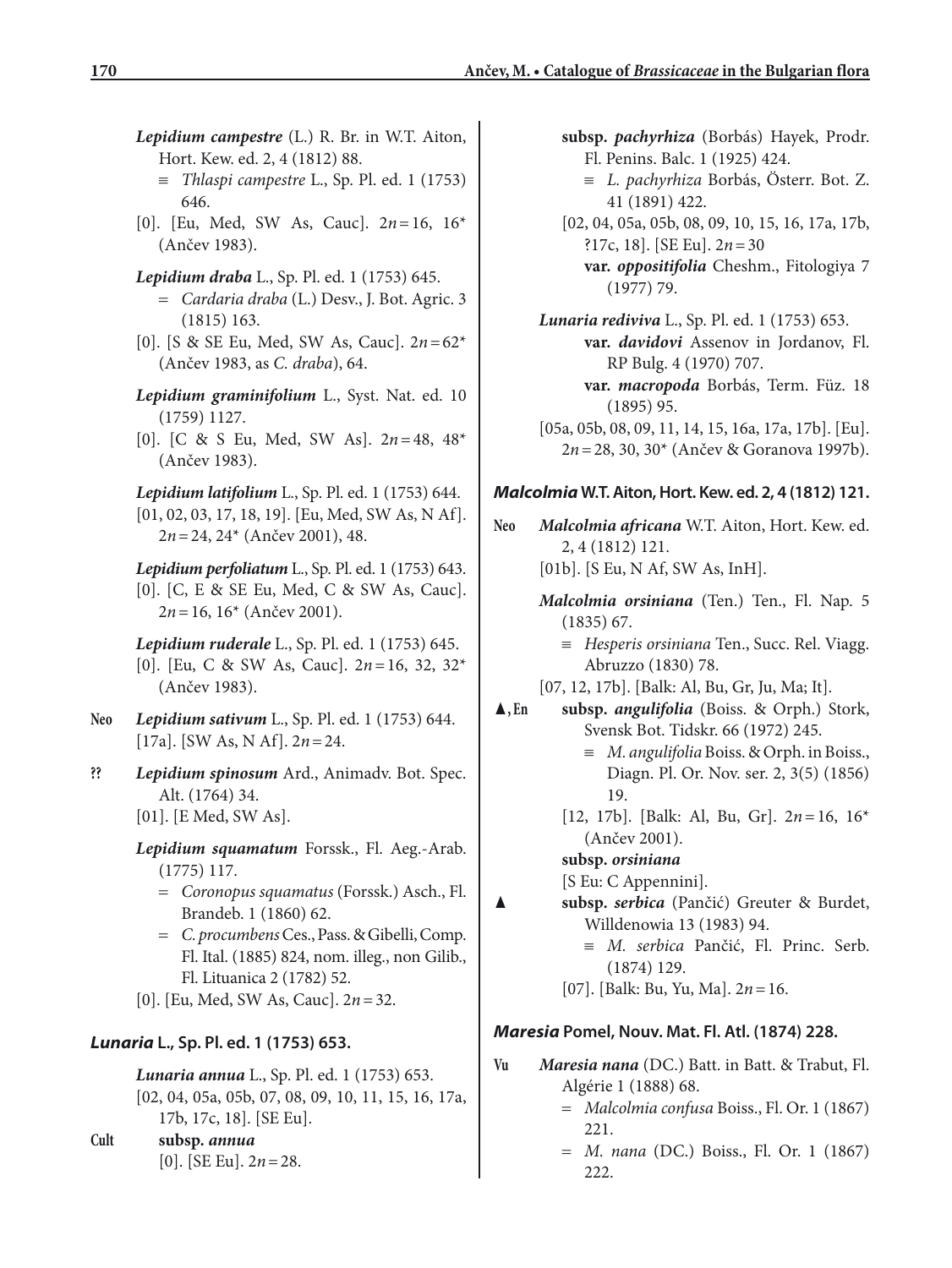- ≡ *Sisymbrium nanum* DC., Syst. Nat. 2 (1821) 486.
- [01b]. [Med]. 2*n* = 26, 28\* (Ančev & Peneva-Nikolova 1984).

*Matthiola* **W.T. Aiton, Hort. Kew. ed. 2, 4 ( Dec. 1812) 119, nom. cons.**

> *Matthiola fruticulosa* (L.) Maire in Jahand. & Maire, Cat. Pl. Maroc. 2 (1932) 311.

- ≡ *Cheiranthus fruticulosus* L., Sp. Pl. ed. 1 (1753) 662.
- = *Ch. tristis* L., Syst. Nat. ed. 10 (1759) 1134.
- = *Matthiola tristis* (L.) W.T. Aiton, Hort. Kew. ed. 2, 4 (1812) 120.
- [01, 02, 03, 12, 14b]. [S Eu].

**subsp.** *fruticulosa*

- [S Eu]. 2*n* = 12, 16, 24.
- **subsp.** *valesiaca* (Gay ex Gaudin) P.W. Ball, Feddes Repert. Spec. Nov. Regni Veg. 66 (1962) 157.
- [01a, 02, 03, 12, 14b]. [SW, CS & SE Eu]. 2*n* = 12, 12\* (Ančev & Hardalova 1989), 24.
- **Cult** *Matthiola incana* (L.) W.T. Aiton, Hort. Kew. ed. 2, 4 (1812) 119. [01, 06, 18]. [Med]. 2*n* = 14.
- **CR** *Matthiola odoratissima* (M. Bieb.) W.T. Aiton, Hort. Kew. ed. 2, 4 (1812) 120.
	- ≡ *Cheiranthus odoratissimus* Pall. ex M. Bieb., Tabl. Prov. Mer. Casp. (1798) 116.
	- [01a]. [SE Eu: Bu, Kry; SW As, Cauc] 2*n* = 12, 12\* (Ančev & Hardalova 1989).

## *Myagrum* **L., Sp. Pl. ed. 1 (1753) 640.**

- *Myagrum perfoliatum* L., Sp. Pl. ed. 1 (1753) 640.
- [0]. [S C & S Eu, Med, SW As, Cauc] 2*n* = 14, 14\* (Ančev & Goranova 1997b).

*Nasturtium* **W.T. Aiton, Hort. Kew., ed. 2, 4 (Dec. 1812) 109, nom. cons.**

> *Nasturtium officinale* W.T. Aiton, Hort. Kew. ed. 2, 4 (1812) 110.

- = *Rorippa nasturtium-aquaticum* (L.) Hayek, Sched. Fl. Stir. no. 170 (1905), in sched.
- ≡ *Sisymbrium nasturtium-aquaticum* L., Sp. Pl. ed. 1 (1753) 657.

[0]. [Eu, As, Cauc]. 2*n* = 32, 32\*(Ančev 1981).

## *Neslia***Desv., J. Bot. Agric. 3 (1815) 162, nom. cons.**

- *Neslia paniculata* (L.) Desv., J. Bot. Appl. 3 (1814) 162.
	- ≡ *Myagrum paniculatum* L., Sp. Pl. ed. 1 (1753) 894.
	- = *Vogelia paniculata* (L.) Hornem., Int. Hort. Bot. Hofniens. 2 (1819) 594.
- [0]. [Eu, Med, SW As, N Af, Cauc].

## **subsp.** *paniculata*

- [0]. [Eu, Med, SW As, N Af, Cauc]. 2*n* = 14, 14\* (Ančev 1983).
- **subsp.** *thracica* (Velen.) Bornm., Österr. Bot. Z. 44 (1894) 125.
	- = *N. apiculata* Fisch., C.A. Mey. & Avé-Lall., Index Seminum Hort. Petrop. 8 (1842) 68.
	- = *N. paniculata* var*. apiculata* (Fisch., C.A. Mey. & Avé-Lall) Stoj., Stef. & Kitan., Fl. Bulg. ed. 4, 1 (1966) 473, comb. inval.
	- = *N. paniculata* var*. thracica* (Velen.) Stoj. & Stef., Fl. Bulg. ed. 1, 1 (1924) 512.
	- ≡ *N. thracica* Velen., Fl. Bulg. (1891) 47.

[06, 10, 17c, 18]. [S Eu]. 2*n* = 42.

## *Pritzelago* **Kuntze, Revis. Gen. Pl. 1 (1891) 35.**

- *Pritzelago alpina* (L.) Kuntze, Revis. Gen. Pl. 1 (1891) 35.
	- = *Hutchinsia alpina* (L.) W. T. Aiton, Hort. Kew. ed. 2, 4 (1812) 82.
	- ≡ *Lepidium alpinum* L., Cent. Pl. 2 (1756) 23.

[15]. [C & S Eu].

**subsp.** *alpina*

 $[C & CS \, Eu]$ .  $2n = 12$ .

**En subsp.** *brevicaulis* (Spreng.) Greuter & Burdet, Willdenowia 15 (1985) 69.

- ≡ *Hutchinsia brevicaulis* Spreng., Syst. Veg. 2 (1825) 863.
- [15]. [C Eu, Balk]. 2*n* = 12.

## *Raphanus* **L., Sp. Pl. ed. 1 (1753) 669.**

*Raphanus raphanistrum* L., Sp. Pl. ed. 1 (1753) 669. [0]. [Eu, Med, SW As, Sib, Cauc]. **subsp.** *landra* (Moretti ex DC.) Bonnier & Layens, Tabl. Syn. Pl. Vasc. (1894) 21.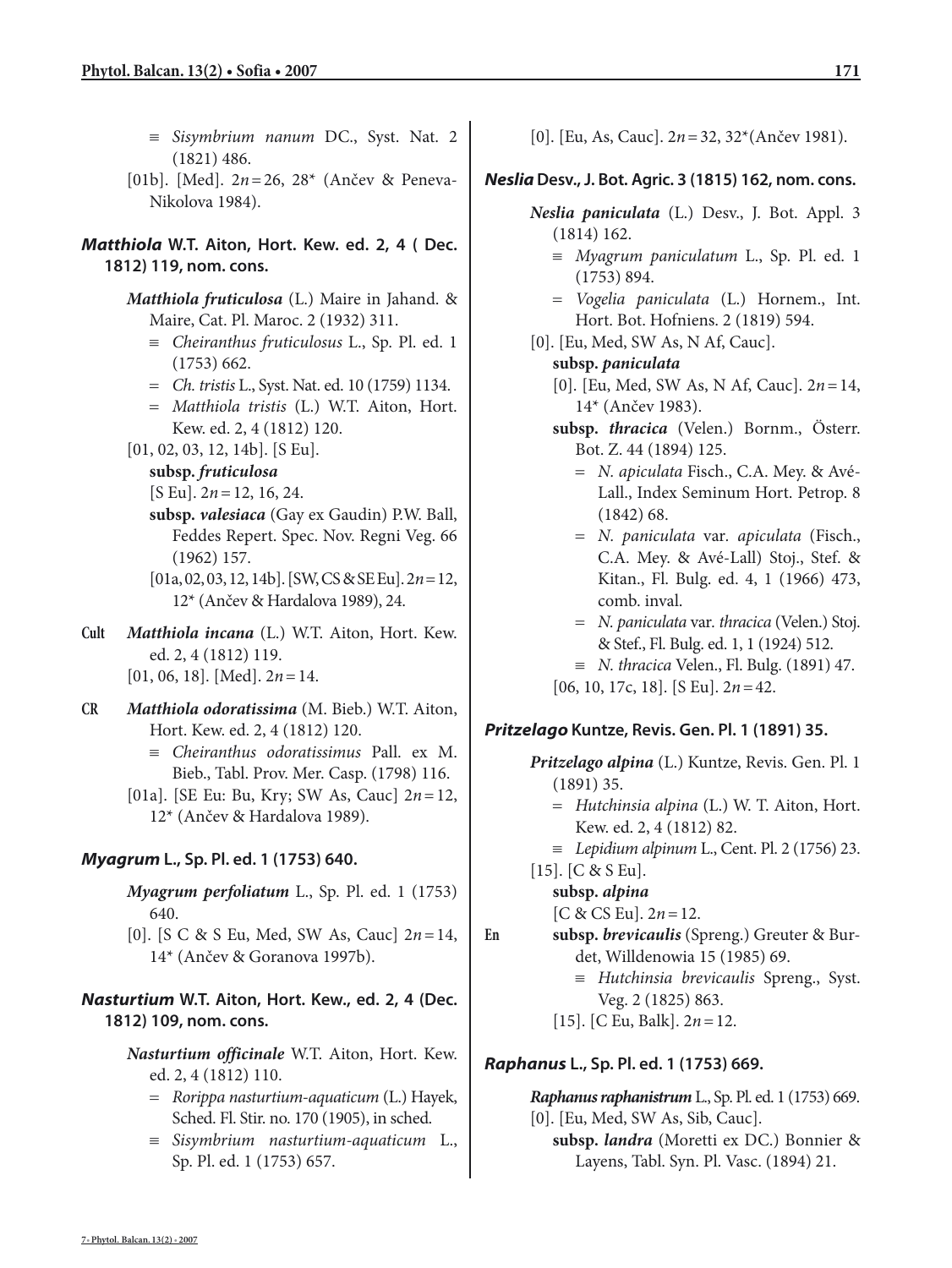- ≡ *Raphanus landra* Moretti ex DC., Syst. Nat. 2 (1821) 668.
- [0]. [W. & S Eu]. 2*n* = 18.
- **subsp.** *maritimus* (Sm.) Thell. in Hegi, Ill. Fl. Mitteleur. 4(1) (1918) 278.
	- ≡ *Raphanus maritimus* Sm. in Sowerby, Engl. Bot. (1806) 1643.
- [01]. [W & S Eu].
- **subsp.** *raphanistrum*
- [0]. [Eu, Med, SW As, Sib, Cauc]. 2*n* = 18, 18\* (Kožuharov & Kuzmanov 1969).
- **Cult** *Raphanus sativus* L., Sp. Pl. ed. 1 (1753) 669. [0]. [C & SW As]. 2*n* = 18.

## *Rapistrum* **Crantz, Class. Crucif. Emend. (1769) 62, nom. cons.**

- *Rapistrum perenne* (L.) All., Fl. Pedem. 1 (1785) 258.
	- ≡ *Myagrum perenne* L., Sp. Pl. ed. 1 (1753) 640.
- [01a, 02, 03]. [C & E Eu]. 2*n* = 18.
- *Rapistrum rugosum* (L.) All., Fl. Pedem. 1 (1785) 257, f. 778.
	- ≡ *Myagrum rugosum* L., Sp. Pl. ed. 1 (1753) 640.
- [01, 17c, 19]. [S Eu, Med, C & SW As, Cauc].  $2n = 16$ .
	- **subsp.** *orientale* (L.) Arcang., Comp. Fl. Ital. (1882) 49.
		- ≡ *Myagrum orientale* L., Sp. Pl. ed. 1 (1753) 640.

[Med].

### **subsp.** *rugosum*

[01, 17c, 19]. [S Eu].

## *Rorippa* **Scop., Fl. Carn. (1760) 520.**

- *Rorippa amphibia* (L.) Besser, Enum Pl. (1822) 27.
	- = *Nasturtium amphibium* (L.) R. Br. in W.T. Aiton, Hort. Kew. ed. 2, 4 (1812) 110; Velen., Fl. Bulg. (1891) 28.
	- ≡ *Sisymbrium amphibium* L. var. *aquaticum* L., Sp. Pl. ed. 1 (1753) 657.

**var.** *auriculata* (DC.) Rchb., Icon. Fl. Germ. 2 (1837-1838) 15, t. 52.

≡ *Nasturtium amphibium* var. *auriculatum* DC., Prodr. 1 (1834) 139.

- **var.** *indivisa* (DC.) Rchb., Icon. Fl. Germ. 2 (1837-1838) 15, t. 4364.
	- ≡ *Nasturtium amphibium* var. *indivisum* DC., Prodr. 1 (1834) 139.
- **var***. variifolia* (DC.) Rchb., Icon. Fl. Germ. 2 (1837-1838) 15, t. 4364.
	- ≡ *Nasturtium amphibium* var. *variifolium* DC., Prodr. 1 (1834) 139.
- [0]. [Eu, Med, SW As, Cauc, Sib] 2*n* = 16, 16\* (Ančev & Goranova 1997b), 32.
- *R***. x** *armoracioides* (Tausch) Fuss, Fl. Transsilv. Exsc. 47 (1866).
- = *Rorippa austriaca* x *R. sylvestris.* = *Nasturtium armoracioides* Tausch, Flora 23 (1840) 707.
	- "*N. barbareoides* (Tausch) Čelak."
- *N. terrestre* auct. bulg., non Curtis in sched. [02, 03, 04, 06, 18]. [ C, E & N Eu]. 2*n* = 32.
- *Rorippa austriaca* (Crantz) Besser, Enum Pl. Volhyn. (1822) 103.
	- ≡ *Nasturtium austriacum* Crantz, Stirp. Austr. Fasc. 1 (1762) 15.

**var.** *angustifolia* (Schur) Nyár. in Săvul., Fl. RP Romanicae, 3 (1955) 230.

- ≡ *Brachylobus austriacus* var. *angustifolius* Schur, Enum. Pl. Transs. (1866) 41.
- [0]. [C, SE & E Eu; SW & C As, Cauc]. 2*n* = 16, 16\* (Ančev 1981).
- **??** *Rorippa palustris* (L.) Besser, Enum Pl. ed. 1 (1822) 27.
	- = *Nasturtium palustre* (L.) DC., Syst. Nat. 2 (1812) 191;Velen., Fl. Bulg. (1891) 26.
	- ≡ *Sisymbrium amphibium* L. var. *palustre* L., Sp. Pl. ed. 1 (1753) 657.
	- = *Rorippa islandica* auct. Kuzmanov in Jordanov, Fl. RP Bulg. 4 (1970) 409, non (L.) Besser.
	- [0]. [Eu, Cauc, C As, Sib, N Am]. 2*n* = 32.
	- *Rorippa prolifera* (Heuff.) Neilr., Aufz. Ung. Slav. Gefass. (1866) 263.
		- ≡ *Nasturtium proliferum* Heuff., Flora 36 (1853) 624.
		- = *Rorippa palustris* var. *prolifera* (Heuff.) Stoj., Stef. & Kitan., Fl. Bulg. ed. 4, 1 (1966) 465, nom. illeg.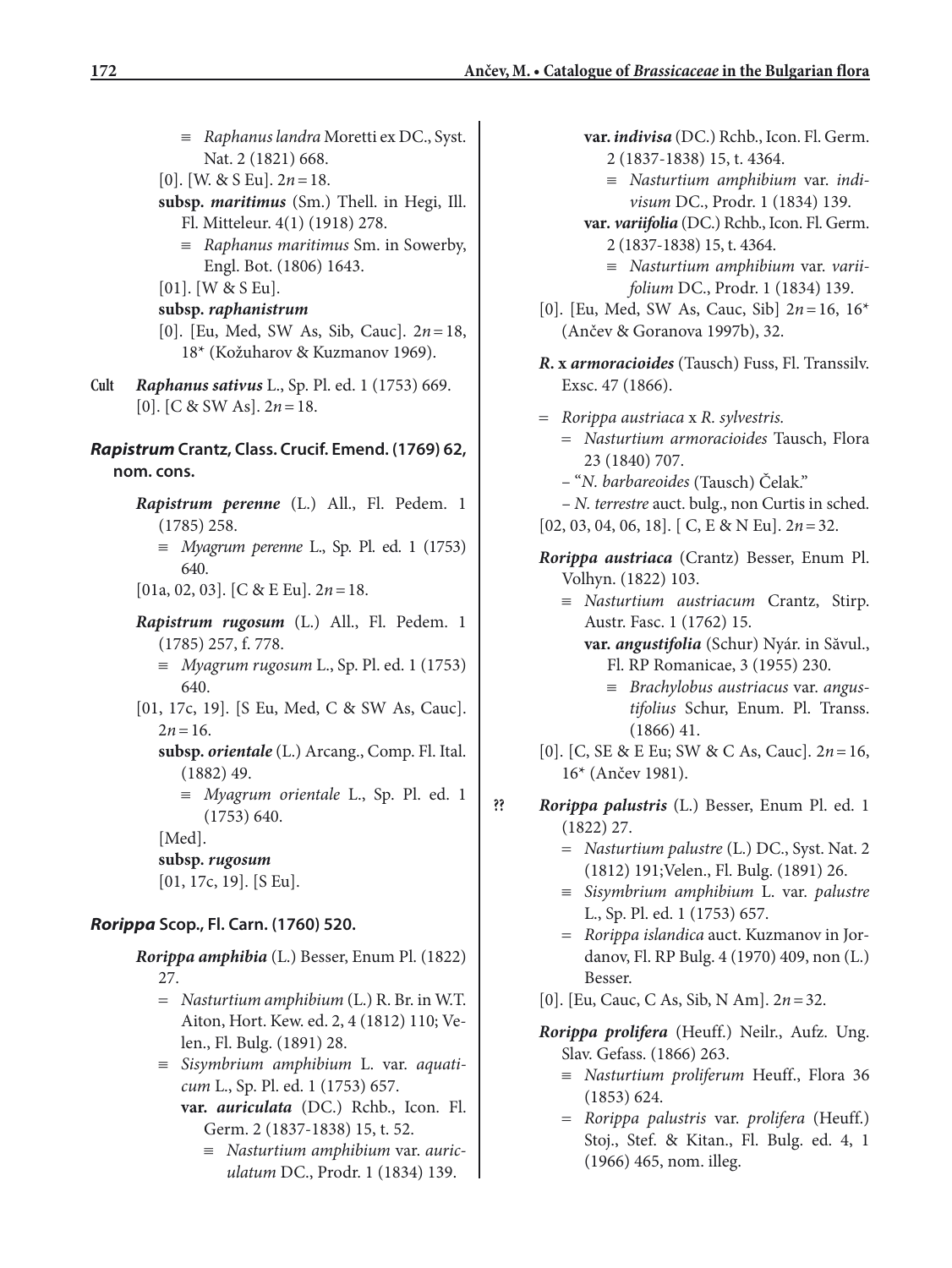- [0]. [SE Eu]. 2*n* = 16\* (Ančev 2001).
- *Rorippa pyrenaica* **group** [*R. pyrenaica, R. thracica*]
- *Rorippa pyrenaica* (All.) Rchb., Deutschl. Fl. 1 (1837) 571.
	- ≡ *Brachiolobus pyrenaicus* All., Fl. Pedemont. 1 (1785) 278.
	- = *Myagrum pyrenaicum* (All.) Lam., Encycl. 1 (1785) 571.
	- = *Nasturtium pyrenaicum* (All.) W.T. Aiton, Hort. Kew. ed. 2, 4 (1812) 110.
	- = *Sisymbrium pyrenaicum* L., Syst. Nat. ed. 10 (1759) 1132, nom. illeg.
- [0]. [C & S Eu]. 2*n* = 16, 16\* (Ančev 1981).
- ▲ *Rorippa thracica* (Griseb.) Fritsch, Verh. Zool.- Bot. Ges. Wien 44 (1895) 317.
	- ≡ *Nasturtium lippizense* var. *thracicum* Griseb., Spicil. Fl. Rumel. 1 (1843) 258.
	- = *N. pyrenaicum* subsp. *longistylum* Podp., Verh. Zool.-Bot. Ges. Wien 52 (1902) 630.
	- = *N. thracicum* (Griseb.) Boiss., Fl. Or. 1 (1867) 181; Velen., Fl. Bulg. (1891) 27 et Suppl. (1898) 17.
	- *Rorippa lippizensis* auct. Kuzmanov in Jordanov, Fl. RP Bulg. 4 (1970) 413, non (Wulfen) Rchb., Icon. Fl. Germ. 2 (1838) 15.
	- [0]. [Balk: Al, Bu, Gr, Ma, Tu; ?SE Rm]. 2*n* = 16, 16\*, 32, 32\* (Ančev & Tomšović 1999).

*Rorippa sylvestris* (L.) Besser., Enum Pl. (1822) 27.

- = *Nasturtium sylvestre* (L.) W.T. Aiton, Hort. Kew, ed. 2, 4 (1812) 110.
- = *R. sylvestris* var. *euxina* Velen., Allg. Bot. Z. Syst. 3/4 (1904) 34.
- ≡ *Sisymbrium sylvestre* L., Sp. Pl. ed. 1 (1753) 657.
- *R. brachycarpa* auct. Stoj. & Stef., Fl. Bulg. ed. 1, 1 (1924) 504, non C.A. Mey.
- [0]. [Eu, As, N Af]. 2*n* = 16, 32, 32\* (Ančev & Goranova 1997b).

### *Schivereckia* **Andrz. ex DC., Syst. Nat. 2 (1821) 300.**

▲**, CR** *Schivereckia doerfleri* (Wettst.) Bornm., Feddes Repert. Spec. Nov. Regni Veg. 17 (1921) 36.

≡ *Draba doerfleri* Wettst., Beitr. Fl. Alb. (1892) 22.

[05b]. [Balk: Al, Bu, Ju].

### *Sinapis* **L., Sp. Pl. ed. 1 (1753) 668.**

**Cult** *Sinapis alba* L., Sp. Pl. ed. 1 (1753) 668. [02, 03]. [Med]. 2*n* = 24.

> *Sinapis arvensis* L., Sp. Pl. ed. 1 (1753) 668. **var.** *schkuhriana* (Rchb.) Thell. in Hegi, Ill. Fl. Mitteleur. 4, 1 (1918) 201.

- ≡ *S. schkuhriana* Rchb., Icon. Fl. Germ. 1 (1837) 103.
- [0]. [Eu, Med, SW As]. 2*n* = 18, 18\* (Ančev 1978).

### *Sisymbrium* **L., Sp. Pl. ed. 1 (1753) 657.**

*Sisymbrium altissimum* L., Sp. Pl. ed. 1 (1753) 659.

- = *S. pannonicum* Jacq., Icon. Pl. Rar. 1 (1784) 12.
- [0]. [C, E & SE Eu, C & S W As, Cauc}. 2*n* = 14, 14\* (Ančev 1978).

*Sisymbrium irio* L., Sp. Pl. ed. 1 (1753) 659.

[01a, 02]. [S Eu, Med, C & SW As, Cauc, N Af].  $2n = 14, 28, 42.$ 

*Sisymbrium loeselii* L., Cent. Pl. 1 (1755) 18.

- [0]. [C & E Eu, C & SW As, Cauc]. 2*n* = 14, 14\* (Ančev 1981).
- *Sisymbrium officinale* (L.) Scop., Fl. Carn. ed. 2, 2 (1772) 26.
	- ≡ *Erysimum officinale* L., Sp. Pl. ed. 1 (1753) 660.
- [0]. [Eu, Med, Sib, SW As, Cauc, N Af]. 2*n* = 14, 14\* (Ančev 1978).

*Sisymbrium orientale* L., Cent. Pl. 2 (1756) 24. **var.** *subhastatum* (Willd.) O.E. Schulz., Pflanzenreich 4 (1924) 124.

- ≡ *Brassica subhastata* Willd., Sp. Pl. 3(1) (1800) 550.
- [0]. [S Eu, Med, S & SW As, Cauc, N Af]. 2*n* = 14, 14\* (Ančev 1978).
- *Sisymbrium polyceratium* L., Sp. Pl. ed. 1 (1753) 658.
- [01, 07, 10, 11, 14, 15, 17b, 18, 20]. [S Eu, Med, SW As, N Af]. 2*n* = 28, 28\* (Ančev 1981).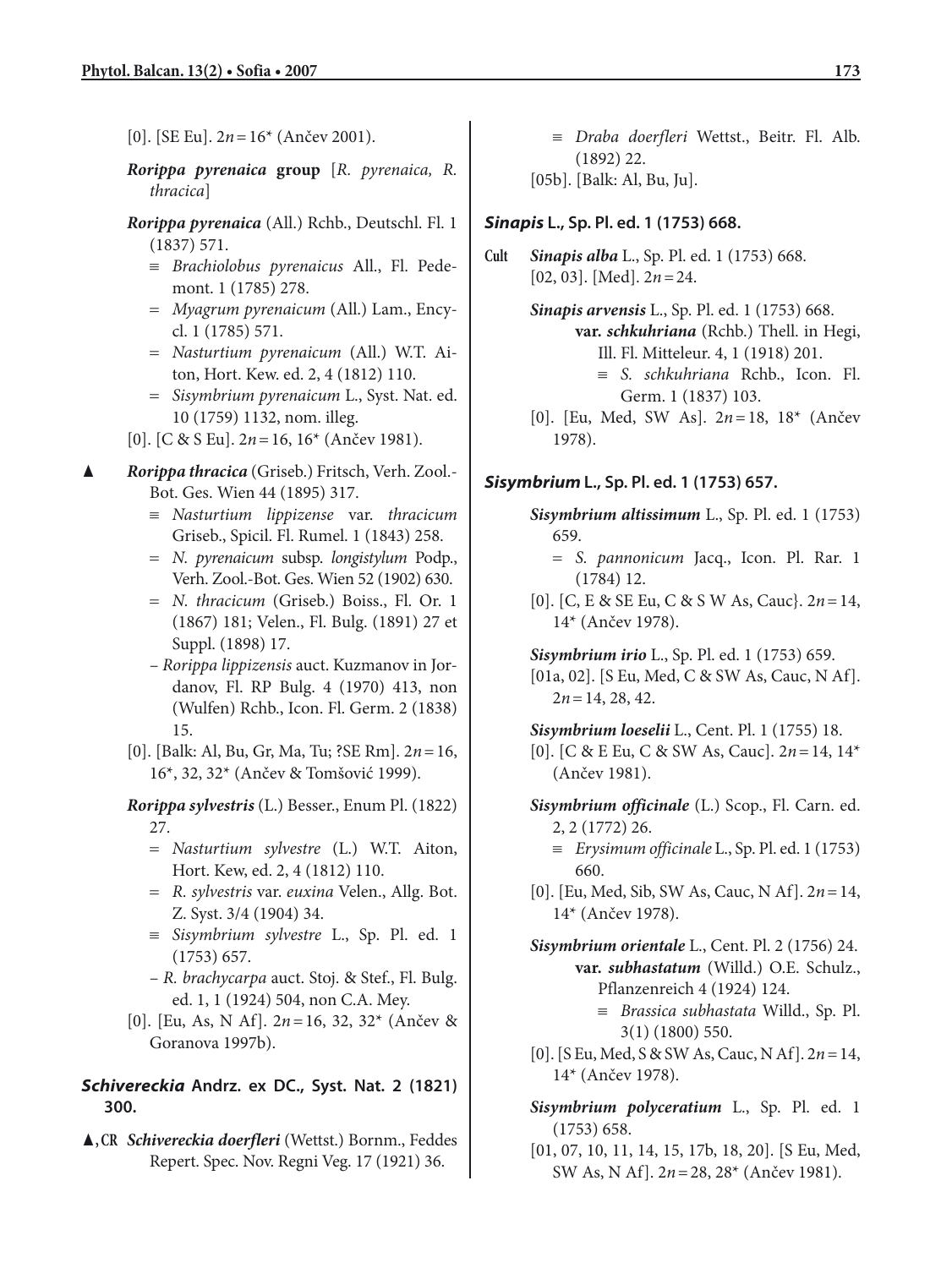- **En** *Sisymbrium polymorphum* (Murray) Roth, Man. Bot. 2 (1830) 946.
	- ≡ *Brassica polymorpha* Murray, Nov. Comm. Goeting. 7 (1776) 35.
	- [02]. [E C & E Eu, E Sib, C As, Cauc].

*Sisymbrium strictissimum* L., Sp. Pl. ed. 1 (1753) 660.

[02, 04, 05b, 05c, 06, 07, 10]. [C & S Eu].  $2n = 28$ .

### *Subularia* **L., Sp. Pl. ed. 1 (1753) 642.**

**Vu** *Subularia aquatica* L., Sp. Pl. ed. 1 (1753) 642. [14a, 15]. [CS, C & N Eu, Sib, N Am]. 2*n* = 28, c. 36.

#### *Teesdalia* **W.T. Aiton, Hort. Kew. ed. 2, 4 (1812) 83.**

- *Teesdalia coronopifolia* (J.P. Bergeret) Thell., Rep. Spec. Nov. Regni Veg. 10 (1912) 289.
	- ≡ *Thlaspi coronopifolium* J.P. Bergeret, Phytonom. Univ. 3 (1786) 29.
	- = *Teesdalia lepidium* DC., Syst. Nat. 2 (1821), nom. illeg.
- [01b, 08, 09, 11, 12, 14, 17b, 17c, 18, 20]. [C & SE Eu, Med, C & SW As, Cauc]. 2*n* = 36, 36\* (Ančev 1982).

### *Thlaspi* **L., Sp. Pl. ed. 1 (1753) 645.**

*Thlaspi alliaceum* L., Sp. Pl. ed. 1 (1753) 646. [0]. [C & S Eu, SW As]. 2*n* = 14, 14\* (Ančev 1983).

**?** *Thlaspi alpestre* Jacq., Enum. Strip. Vindob. 116 (1762) 260. [14, 15, 17]. [C & SE Eu].

### *Thlaspi arvense* L., Sp. Pl. ed. 1 (1753) 646. [0]. [Eu, As, Cauc, N Af]. 2*n* = 14, 14\*(Ančev 1983).

- ▲ *Thlaspi bellidifolium* Griseb., Spicil. Fl. Rumel. 2 (1845) 505.
	- = *Noccaea bellidifolium* (Griseb.) F.K. Mey., Feddes Repert. 84 (1973) 460
	- [12, 14]. [Balk: Al, Bu, ?Gr, Ma]. 2*n* = 14, 14\* (Ančev 2001).
- **??** *Thlaspi goesingense* Halácsy, Österr. Bot. Z. 30 (1880) 173
	- [05, 07, 12]. [Balk, EC Eu, Med]. 2*n* = 56.
- *Thlaspi kovatsii* Heuff., Flora (Regensburg) 36 (1853) 624.
	- = *Noccaea kovatsii* (Heuff.) F.K. Mey., Feddes Repert. 84 (1973) 461.
	- = *T. affine* Boiss., Fl. Or. 1 (1867) 327.
	- = *T. apterum* Velen., Allg. Bot. Z. Syst. 10, 3/4 (1904) 33.
	- = *T. avalanum* Pančić, Fl. Agri Belgr. (1865) 92.
	- *T. alpinum* Jacq. auct. Stoj. & Stef., Fl. Bulg. ed. 1, 1 (1924) 491, non *T. alpinum* (Crantz) Crantz, Stirp. Austr. Fasc. ed. 2 (1769) 23, nec *T. alpestre* Jacq., Enum. Stirp. Vindob. 116 (1762) 260.
	- *T. jankae* auct. Velen., Fl. Bulg. Suppl. 1 (1898) 28, non A. Kern., Österr. Bot. Z. 17 (1867) 35.
- [05, 08, 09, 11, 12, 14, 15, 16a, 16b, 17]. [SE Eu]. 2*n* = 14, 14\* (Ančev 2001).
- ▲ *Thlaspi ochroleucum* Boiss & Heldr. in Boiss., Diagn. Pl. Or. ser. 1, 2(8) (1849) 39.
	- = *Noccaea lutescens* (Velen.) F.K. Mey., Feddes Repert. 84 (1973) 462.
	- = *N. lutescens* subsp. *drenovskii* F.K. Mey., Feddes Repert. 84 (1973) 462.
	- = *N. ochroleuca* (Boiss. & Heldr.) F.K. Mey., Feddes Repert. 84 (1973) 461.
	- = *N. rhodopensis* F.K. Mey., Feddes Repert. 84 (1973) 462.
	- = *N. versicolor* (Stoj. & Kitan.) F.K. Mey., Feddes Repert. 84 (1973) 462.
	- ≡ *Thlaspi lutescens* Velen., Sitzungsber. Königl. Böhm. Ges. Wiss., Math.-Naturwiss. Cl. 28 1903 (1904) 2.
	- ≡ *T. lutescens* f. *versicolor* Stoj. & Kitan., Izv. Bulg. Bot. Druzh. 9 (1943) 97.
	- [05, 14, 17a, 17b, ?17c]. [Balk: Al, Bu, Gr, Ju,  $Ma$ ].  $2n = 14$ .

*Thlaspi perfoliatum* L., Sp. Pl. ed. 1 (1753) 646.

- = *Microthlaspi perfoliatum* (L.) F.K. Mey., Feddes Repert. 84 (1973) 453.
- [0]. [Eu, Med, SW As, Cauc]. 2*n* = 14, 28, 42, 42\*(Ančev 1978), 56, 70.
- *Thlaspi praecox* Wulfen in Jacq., Collectanea 2 (1789) 124.
	- = *Noccaea praecox* (Wulfen) F.K. Mey., Feddes Repert. 84 (1973) 462.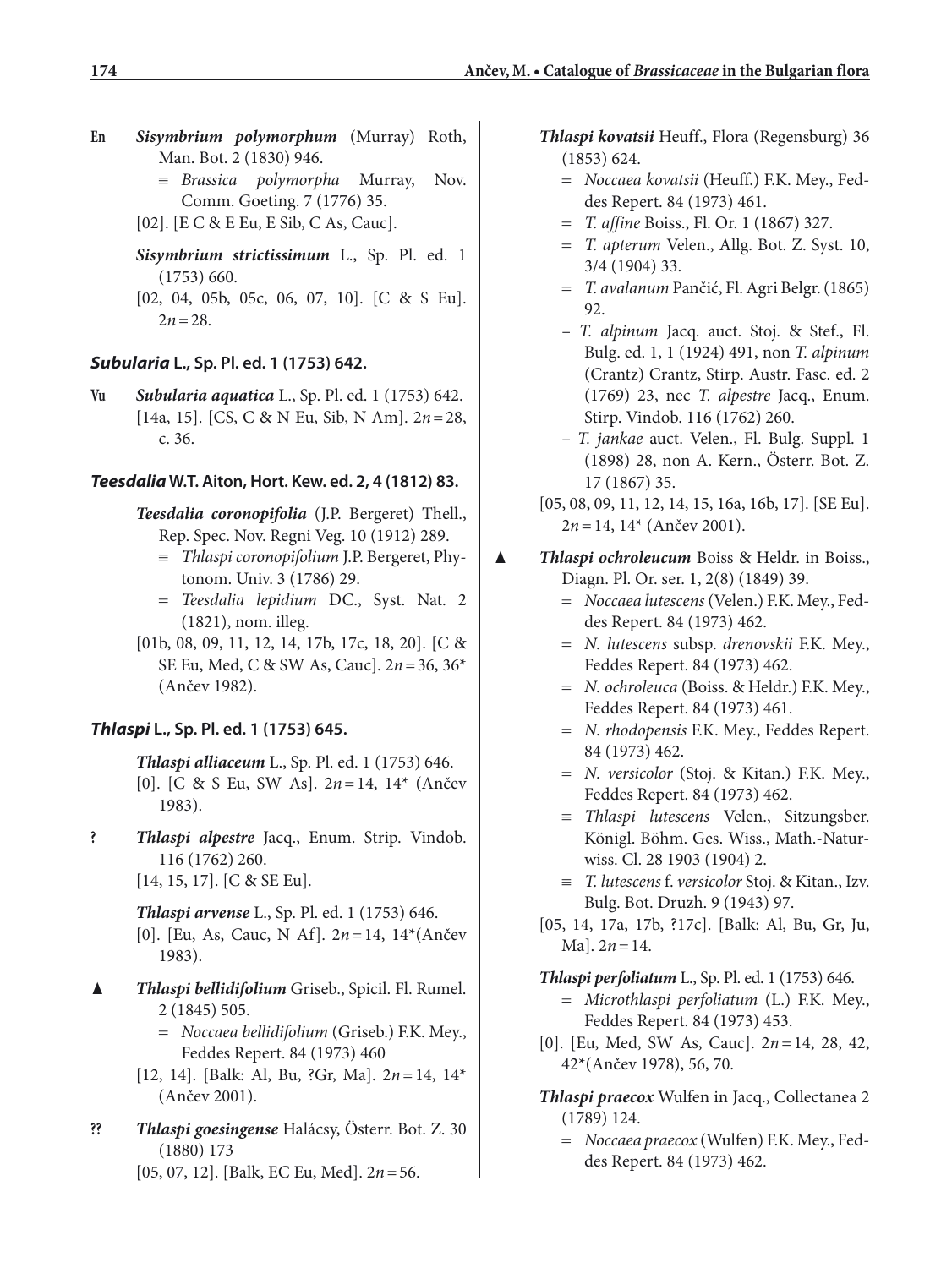| $[05, 08, 09, 11, 12, 14, 15, 17a, 17b]$ . [S Eu].<br>subsp. cuneifolium (Griseb. ex Pant.) Clap-<br>ham, Feddes Repert. 70 (1965) 6.<br>$\equiv$ T. cuneifolium Griseb. ex Pant., Ös-<br>terr. Bot. Z. 23 (1873) 268.<br>= T. praecox var. micranthum Velen.,<br>Allg. Bot. Z. Syst. 10, 3/4 (1904) 34.<br>- T. epirotum auct. Stoj. & Stef., Fl. Bulg.<br>ed. 1, 1 (1924) 490, as T. praecox var.<br>epirotum, non Halácsy, Consp. Fl.<br>Graec. 1 (1900) 109.<br>$[15]$ . [Al, Bu, Ma].<br>subsp. praecox<br>[05, 08, 09, 11, 12, 14, 15, 17a, 17b]. [S Eu]. | <b>Appendix 1</b><br>Species and subspecies of family Brassicaceae incor-<br>rectly reported for Bulgaria in Jordanov (1970) [1],<br>Tutin & al. (1993) [2] and Jalas & Suominen (1994)<br>[3]. The list also includes the species incorrectly re-<br>ported for the country by other authors (cf. Kuzmanov<br>1979) [4]. The literary sources are given with digits in<br>the square brackets.<br>Arabis soyeri Reut. & Huet (= Arabis bellidifolia Jacq.,<br>non Crantz; = Arabis jacquinii G. Beck) [1, 3].<br>Arabis verna (L.) R. Br. [4]<br>Biscutella laevigata L. [4]<br>Cardamine barbareoides Halácsy [1]. |
|-----------------------------------------------------------------------------------------------------------------------------------------------------------------------------------------------------------------------------------------------------------------------------------------------------------------------------------------------------------------------------------------------------------------------------------------------------------------------------------------------------------------------------------------------------------------|----------------------------------------------------------------------------------------------------------------------------------------------------------------------------------------------------------------------------------------------------------------------------------------------------------------------------------------------------------------------------------------------------------------------------------------------------------------------------------------------------------------------------------------------------------------------------------------------------------------------|
| $2n = 14$ , $14^*$ (Ančev 1983).<br>End<br>Thlaspi viridisepalum (Podp.) Greuter & Bur-<br>det., Willdenowia 13 (1983) 96.<br>= Noccaea viridisepala (Podp.) F.K. Mey.,<br>Feddes Repert. 84 (1973) 461.<br>$\equiv$ T. praecox var. viridisepalum Podp., Verh.<br>K. K. Zool.-Bot. Ges. Wien 52 (1902) 632.<br>$[08]$ . [Bu].                                                                                                                                                                                                                                  | Cardamine palustris L. [1].<br>Cardamine pratensis L. [1].<br>Enarthocarpus arcuatus Labill. [4]<br>Erysimum crepidifolium Rchb. [1].<br>Erysimum helveticum (Jacq.) DC. [1].<br>Erysimum exaltatum Andrz. ex Besser [2].<br>Erysimum pulchellum (Willd.) Gay [2].                                                                                                                                                                                                                                                                                                                                                   |
| Turritis L., Sp. Pl. ed. 1 (1753) 666.<br>Turritis glabra L., Sp. Pl. ed. 1 (1753) 666.<br>= Arabis glabra (L.) Bernh., Syst. Verz. Er-<br>furt 1 (1800) 195.<br>[0]. [Eu, Med, Cauc, SW & C As, Sib, N Am].<br>$2n = 12$ , $12^*$ (Ančev 1981, as A. glabra).<br>var. pseudoturritis (Boiss. & Heldr.) Fiori,<br>Nuov. Fl. Anal. Ital. 1 (1924) 567.<br>$\equiv$ Arabis pseudoturritis Boiss. & Hel-<br>dr. in Boiss., Diagn. Pl. Or. Nov.<br>ser. 2, 3(1) (1854) 20.                                                                                          | Erysimum pusillum subsp. microstylum (Hausskn.)<br>Hayek [2].<br>Erysimum smyrnaeum Boiss. & Balansa [4].<br>Erysimum strictum P. Gaertn., B. Mey. & Schreb. [3]<br>Erysimum witmanii Zaw. [2].<br>Iberis prutii Tineo [4].<br>Rorippa islandica (Oeder) Borbás [1].<br>Rorippa lippizensis (Wulfen) Rchb. [1].<br>Rorippa sylvestris subsp. kerneri (Menyh.) Soó [1].<br>Thlaspi jankae A. Kern. [1].                                                                                                                                                                                                               |

**Acknowledgements:** I am grateful to Dr. A. Polatschek and Dr. K. Marhold, and to the late Dr. T.R. Dudley and Dr. P. Tomšović, for the long productive collaboration, synthetic results of which are included in this work. My thanks to Mrs V. Goranova for her assistance and discussions in the course of the karyological studies. Thanks are due to Dr. A.V. Petrova for her generous supply of additional reference data on the distribution of some taxa of *Brassicaceae* in Bulgaria and to Prof. M.A. Fischer (University of Vienna) for kindly providing the Latin diagnosis. I am grateful to anonymous reviewers for the critical notes and useful advice on the manuscript. The study was partly supported by the National Council of Science Research, Ministry of Education and Science (Sofia), Grant B-1503, which is gratefully acknowledged.

### **References**

- **Al-Shehbaz, I.A. & O'Kane, S.L.** 2002. Taxonomy and phylogeny of *Arabidopsis* (*Brassicaceae*). – In: Somerville, C.R. & Meyerowitz, E.M. (eds), The *Arabidopsis* book. Pp. 2-22. Amer. Soc. Pl. Biol., Rockville.
- **Al-Shehbaz, I.A., Mummenhoff, K. & Appel, O.** 2002. *Cardaria*, *Coronopus* and *Stroganowia* are united with *Lepidium* (*Brassicaceae*). – Novon, **12**(1): 5-11.
- **Ančev, M.** 1974. Reports. In: **Löve, Á.** (ed.), IOPB Chromosome number reports 46. – Taxon, **23**(6): 806.
- **Ančev, M.** 1975. Reports. In: **Löve, Á.** (ed), IOPB chromosome number reports 49. – Taxon, **24** (4): 514.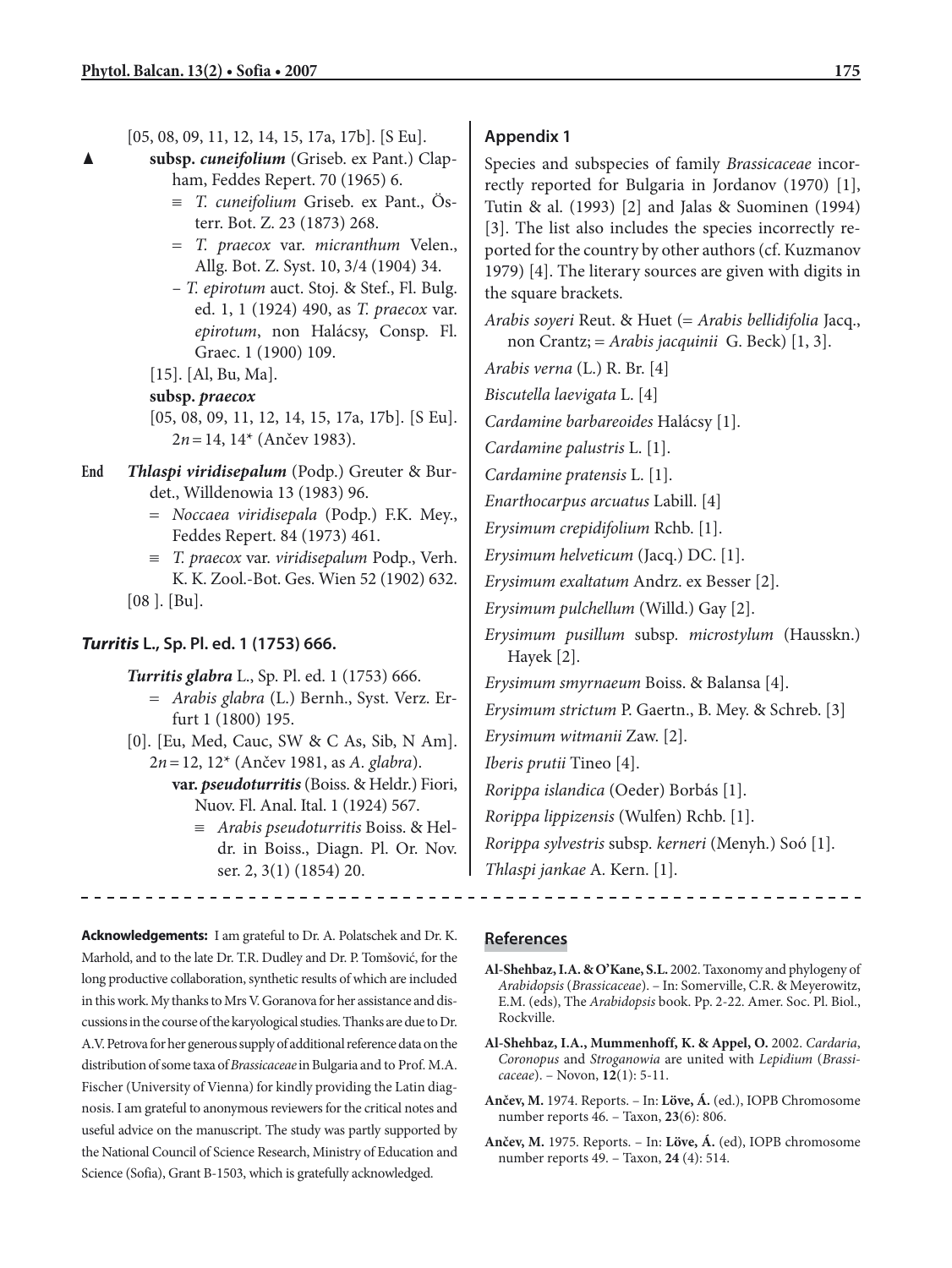- **Ančev, M.** 1976. Reports. In: **Löve, Á.** (ed.), IOPB Chromosome number reports 53. – Taxon, **25**(4): 495-496.
- **Ančev, M.** 1978. Reports. In: **Löve, Á.** (ed.), IOPB Chromosome number reports 62. – Taxon, **27**(5-6): 532-533.
- **Ančev, M.** 1981. Reports. In: **Löve, Á.** (ed.), IOPB Chromosome number reports 73. – Taxon, **30**(4): 855.
- **Ančev, M.** 1982. Reports. In: **Löve, Á.** (ed.), IOPB Chromosome number reports 76. – Taxon, **31**(3): 596.
- **Ančev, M.** 1983. Karyology and reproductive characteristics of some weedy and ruderal *Cruciferae* species in Bulgaria. – In: **Velchev, V.** (ed.), Third Natl. Conf. Bot., Sofia, 26-30.10.1981. Pp. 232-239. Publishing House Bulg. Acad. Sci., Sofia (in Bulgarian).
- **Ančev, M.** 1984. Karyological characteristics of *Alyssum umbellatum* Desv. and *Alyssum hirsutum* M. Bieb. (*Brassicaceae*). – In: **Dryanovska, O.A.** (ed.), Proc. Third Natl. Conf. Cytogen., October, 8-12, 1984, Plovdiv. Pp. 428-431. Bulg. Acad. Sci., Sofia (in Bulgarian).
- **Ančev, M.** 1991. Genus *Alyssum* L. in Bulgarian flora. In: **Kožuharov, S.I.** & **Kuzmanov, B.A.** (eds), Evolution of Flowering Plants and Fflorogenesis. *Asteraceae, Brassicaceae, Poaceae*, *Cyperaceae.* Vol. 2, pp. 85-118. Publishing House Bulg. Acad. Sci., Sofia (in Bulgarian).
- **Ančev, M.** 1995. Karyological variation and taxonomical notes on *Erysimum* L. (*Brassicaceae*) in Bulgarian flora. – Giorn. Bot. Ital., **129**(1): 94-103.
- **Ančev, M.** 1997.Formdifferentiation patterns and evolutionary trends in *Brassicaceae* in Bulgarian flora. – Phytol. Balcan., **3(**2-3): 65-74.
- **Ančev, M.** 2001. *Brassicaceae* Burnett (*Cruciferae* Jussieu) in Bulgarian flora. Taxonomic structure, distribution, phytogeographical relations, speciation patterns and evolutionary trends. *DSc Thesis*. Inst. Bot., Bulg. Acad. Sci., Sofia (in Bulgarian, unpubl.).
- **Ančev, M.** 2006. Polyploidy and hybridization in Bulgarian *Brassicaceae*: Distribution and evolutionary role. – Phytol. Balcan., **12**(3): 357-366.
- **Ančev, M. & Dudley, T.R.** 1981. Reports. In: **Löve, Á.** (ed.), IOPB Chromosome number reports 73. – Taxon, **30**(4): 856.
- **Ančev, M. & Goranova, V.** 1997a. *Conringia planisiliqua* Fischer & C.A. Meyer (*Brassicaceae*) – a new species in the Bulgarian flora. – Phytol. Balcan., **3**(1): 15-18.
- **Ančev, M. & Goranova, V.** 1997b. Reports (855-872). In: **Kamari, G., Felber, F. & Garbari, F.** (eds), Mediterranean chromosome number reports 7. – Fl. Medit., **7**: 246-258.
- **Ančev, M. & Hardalova, R.** 1989. Karyological study of Bulgarian *Brassicaceae* species. – In: **Dryanovska, O.A.** (ed.), Fourth Natl. Conf. Cytogen., 2-6 October, 1989, Vratsa. Pp. 186-188. Union of Bulg. Scientists Publishing House, Sofia.
- **Ančev, M.**, **Hardalova, R. & Trifonova, D.** 1987. Cytotaxonomic study of the perennial species of *Erysimum* L. in Bulgaria. – In: **Kuzmanov, B.** (ed.), Fourth Natl. Conf. Bot., Sofia, 1987. Pp. 24- 21. Publishing House Bulg. Acad. Sci., Sofia (in Bulgarian).
- **Ančev, M., Marhold, K. & Goranova, V.** 1997. Reports (873-877). In: **Kamari, G., Felber, F. & Garbari, F.** (eds), Mediterranean chromosome numbers reports 7. – Fl. Medit., **7:** 258-261.
- **Ančev, M. & Peneva-Nikolova, V.** 1984. Reports. In: **Löve, Á.** (ed.), IOPB Chromosome number reports 82. – Taxon, **33**(1): 131-132.
- **Ančev, M. & Polatschek, A.** 1998. Three new species of *Erysimum* L. (*Brassicaceae*) from Bulgarain flora. – Ann. Naturhist. Mus. Wien, B, **100**: 725-737.
- **Ančev, M. & Polatschek, A.** 2003. *Erysimum bulgaricum* (*Brassicaceae*), a newly distingushed species for the Balkan Peninsula. – Ann. Naturhist. Mus. Wien, B, **104**: 691-698.
- **Ančev, M. & Polatschek, A.** 2006. The genus *Erysimum* (*Brassicaceae*) in Bulgaria. – Ann. Naturhist. Mus. Wien, B, **107:** 227-273.
- **Ančev, M. & Tomšović, P.** 1999. The *Rorippa pyrenaica* group (*Brassicaceae*) in Balkan Peninsula. – Folia Geobot., **34**: 261-276.
- **Ančev, M. & Uzunov, D.** 2002. *Alyssum orbelicum*: a new highmountain species of sect. *Odontarrhena* (*Brassicaceae*) from Southwest Bulgaria. – Phytol. Balcan., **8**(1): 25-30.
- **Andreev, N.** 1982. Reports. In: **Löve, Á.** (ed.), IOPB chromosome number reports 27. – Taxon, **31**(3): 575-576.
- **Assyov, B. & Petrova, A.** (eds). 2006. Conspectus of the Bulgarian Vascular flora. Distribution Maps and Floristic Elements. BBF, Sofia (in Bulgarian).
- **Brummitt, R.K. & Pawell, C.E.** (eds). 1992. Authors of Plant Names. Royal Bot. Gard., Kew.
- **Burdet, H.M.** 1967. Contribution à l'étude caryologique des genres *Cardaminopsis*, *Turritis* et *Arabis* en Europe. – Candollea, **22**(1): 107-156.
- **Cheshmedzhiev, I.** 1976. Reports. In: **Löve, Á.** (ed.), IOPB chromosome number reports 54. – Taxon, **25**(5-6): 642-643.
- **Cheshmedzhiev, I.** 1977. Floristic materials and critical noteson the Bulgarian flora. – Fitologiya, 7: 75-83 (in Bulgarian).
- **Cheshmedzhiev, I. & Stoychev, G.** 1994. New materials and chorological data on the Bulgarian flora. – Nauchni Trudove Selskost. Inst. "Vasil Kolarov", **39**: 333-340 (in Bulgarian).
- **Delipavlov, D.** 1980. Neue Materialen zur Flora Bulgariens. Feddes Repert., **91**(1-2): 63-67.
- **Delipavlov, D. & Cheshmedzhiev, I.** 1983. New taxa for the flora of Bulgaria. – In: **Velchev, V.** (ed.), Third Natl. Conf. Bot., Sofia, 26-30.10.1981. Pp. 158-163. Publishing House Bulg. Acad. Sci., Sofia (in Bulgarian).
- **Delipavlov, D. & Cheshmedzhiev, I**. 2003. Key to the Plants of Bulgaria. Agrarian Univ. Acad. Press, Plovdiv (in Bulgarian).
- **Delipavlov, D., Cheshmedzhiev, I. & Popova, M.** 1984**.** New materials and chorological data about the flora of Bulgaria. – Nauchni Trudove Selskost. Inst. "Vasil Kolarov", **29**(4): 95-99 (in Bulgarian).
- **Dimitrov, D.** 1994. New chorological data for the flora of Bulgaria. – God. Sofiisk. Univ. "St. Kliment Ohridski", Biol. Fak., 2. Bot., **85**: 211-213.
- **Dimitrov, D.** 1997. *Rochlena* (*Borraginaceae*), *Rume*x *maritimus* (*Polygonaceae*) and *Schivereckia doerfleri* (*Cruciferae*), new taxa for the flora of Bulgaria. – Bocconea, **5**(2): 457-460.
- **Dimitrov, D.** 2001. *Armoracia macrocarpa* (Waldst. & Kit.) Baumg. – In: **Greuter, W. & Raus, T.** (eds), Med-Checklist Notulae, 20. – Willdenowia, **31**: 322-323.
- **Dimitrov, D.** 2002a. New data for the vascular flora in the Western Frontier Mountains. – God. Sofiisk. Univ. "St. Kliment Ohridski", Biol. Fak., 2. Bot., **92**: 129-133.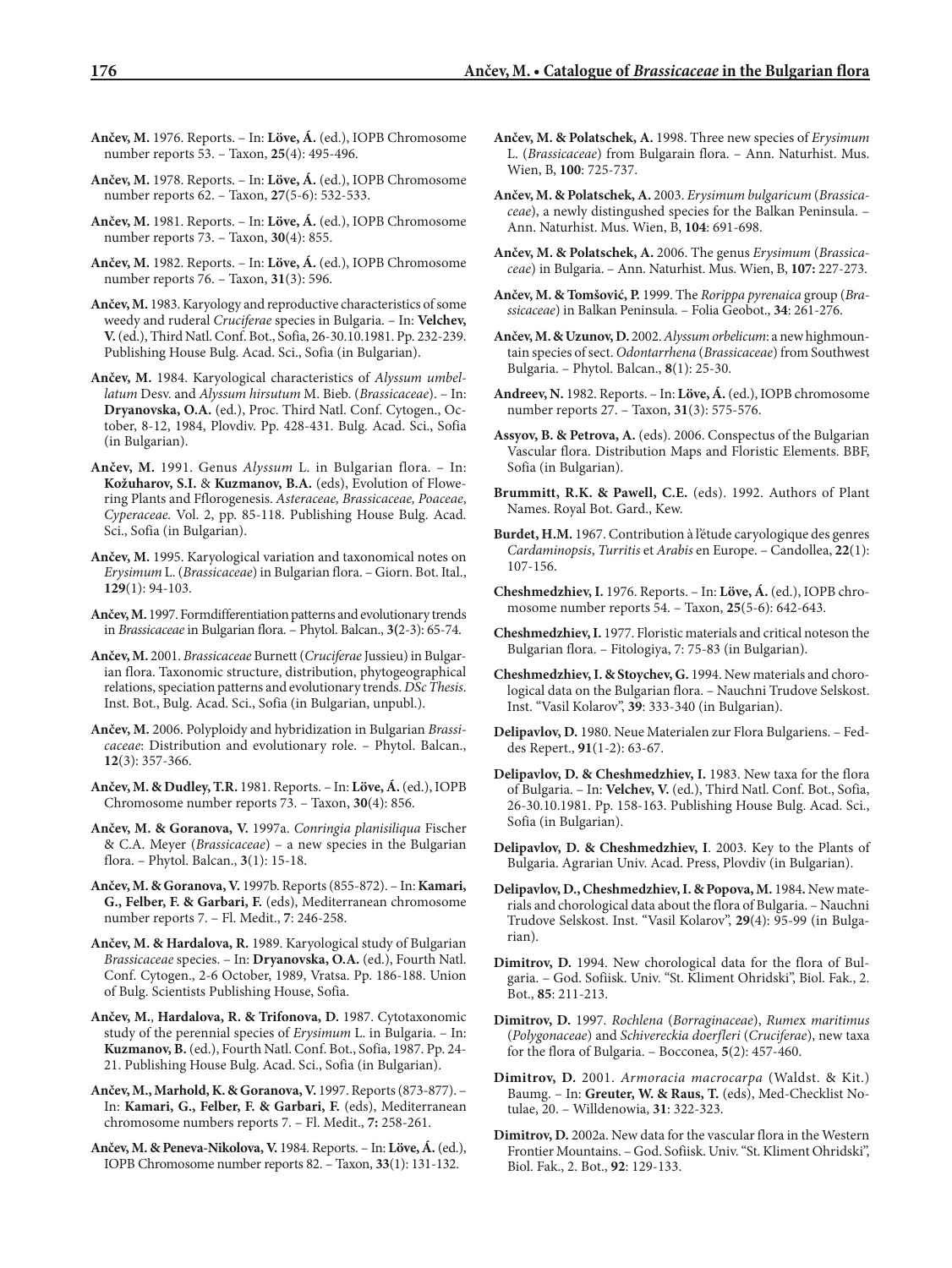- **Dimitrov, D.** (ed.). 2002b. Conspectus of the Bulgarian Vascular flora. Distribution Maps and Floristic Elements. Ed. 2. BSBCP, Sofia.
- **Dimitrov, D.** 2006. Reports 30-34. In: **Vladimirov, V., Feruzan, D., Nikolić, T., Stevanović, V. & Tan, Kit** (comp.), New floristic records in the Balkans: 2. – Phytol. Balcan., **12**(2): 279-301
- **Dimitrov, D. & Nikolov, I.** 1998. A new taxon and chorological data on the vascular flora of Bulgaria. – Phytol. Balcan., **4**(3): 121-125.
- **Dimitrov, D. & Sidjimova, B.** 2003. New chorological data about the flora of Osogovo Mountain. – God. Sofiisk. Univ. "St. Kliment Ohridski" Biol. Fak., **95**(4): 261-268.
- **Greuter, W., Burdet, H.M. & Long, G.** (eds). 1986. Med-Checklist. A Critical Inventory of Vascular Plants of the Circum-mediterranean Countries. Vol. 3. Dicotyledones (*Convolvulaceae - Labiatae*). C.B. de Geneve, Geneve.
- **Gussev, Ch., Uzunov, D., Denchev, C. & Apostolov, K.** 1998. New chorological data on vascular plants in the Eastern Rhodopes. – Phytol. Balcan., **4**(1-2): 187-195.
- **IUCN.** 2001. IUCN Red List Categories and Criteria: Version 3.1. IUCN Species Survival Commission. Gland & Cambridge.
- **Jalas, J. & Suominen, J.** (eds). 1994. Atlas florae Europaeae. Distribution of Vascular Plants in Europe. Vol. **10**. *Cruciferae* (*Sisymbrium* to *Aubrieta*). The Commitee for Mapping the Flora of Europe & Societas Biologica Fennica Vanamo, Helsinki.
- **Jalas, J., Suominen, J. & Lampinen, R.** (eds). 1996. Atlas Florae Europaeae. Distribution of Vascular Plants in Europe. Vol. **11**. *Cruciferae* (*Ricotia* to *Raphanus*). The Commitee for Mapping the Flora of Europe & Societas Biologica Fennica Vanamo, Helsinki.
- **Jordanov, D.** (ed.). 1970. Flora Reipublicae Popularis Bulgaricae. Vol. **4**. In Aedibus Acad. Sci. Bulgaricae, Serdicae (in Bulgarian).
- **Kostadinova, S. & Dimitrov, D.** 2002. New data on the vascular flora of Mt Belasitsa. – Phytol. Balcan., **8**(3): 293-306.
- **Kozhuharov, S.** (ed.). 1992. Field Guide to the Vascular Plants in Bulgaria. Naouka & Izkoustvo, Sofia (in Bulgarian).
- **Kozhuharov, S., Andreev, N. & Peev, D.** 1980. Conspectus of the vascular plants of Bulgaria. Inst. Bot., Bulg. Acad. Sci., Sofia (in Bulgarian).
- **Kožuharov, S. & Kuzmanov, B.** 1965. A contribution to the karyological knowledge of the Bulgarian plants. – Caryologia, **18**: 349-351.
- **Kožuharov, S. & Petrova, A.** 1976. Chromosome studies of the higher plants with euroasiatic distribution in Bulgaria. – Fragm. Flor. Geobot., **22**(3): 301-322.
- **Krusheva, R.** 1975. Reports. In: **Löve, Á.** (ed.), IOPB chromosome number reports L. – Taxon, **24**(4): 676-677.
- **Kuzmanov, B.** 1979. "Flora Europaea" and the taxonomic studies on vascular plants in Bulgaria. – Candollea, **34**: 11-19.
- **Kuzmanov, B. & Kožuharov, S.** 1968. Flora Reipublicae Popularis Bulgaricae. – Taxon, **17**(2): 205-210.
- **Kuzmanov, B. & Kožuharov, S.** 1969: Chromosome numbers of flowering plants in Bulgaria. 2. – Izv. Bot. Inst. (Sofia), **19**: 109-115
- **Kuzmanov, B. & Kožuharov, S.** 1971. Aliens in the Bulgarian flora. – Boissiera, **19**: 319-327.
- **Loon, J.C. van & Setten, A.K. van.** 1982. Reports. In: **Löve, Á.**  (ed.), IOPB chromosome number reports 76. – Taxon, **31**(3): 589-592.
- **Marhold, K. & Ančev, M.** 1999. *Cardamine penzesii,* a rediscovered taxon of the *C. pratensis* group (*Cruciferae*). – Ann. Bot. Fenn., **36:** 171-180.
- **Marhold, K.**, **Ančev, M. & Kit Tan.** 1996. A new subspecies of *Cardamine amara* (*Brassicaceae*) from Bulgaria and Greece. – Ann. Bot. Fenn., **33**: 171-180.
- **Meyer, F.K.** 2006. Kritische Revision der "*Thlaspi*"– Arten Europas, Afrikas und Vorderasien. Specieler Teil. IX. *Noccaea* Moench. – Haussknechtia, **12**: 1-341.
- **Niketić, M.** 2000. New taxa for the flowering flora of Serbia and adjacent territories. Abstracts. Sixth Simp. on flora of SE Serbia and Adjacent Territories, July 4-8, 2000. Pp. 32-33. Edit. Vuk Karadžić, Niš (in Serbian).
- **O'Kane, S.L. & Al-Shehbaz, I.A.** 1997. A synopsis of *Arabidopsis* (*Brassicaceae*). – Novon, **7**: 323-327.
- **Pashaliev, I. & Dimitrov, D.** 1995. New plants for the flora of Slavjanka Mts. – In: **Tsankov, G.** (ed.), Proc. Jubl. Siymp. on the Centenary of Acad. Boris Stefanov, 2-3 June, 1994, Sofia. Vol. 2, pp. 46-49. PSSA, Sofia (in Bulgarian).
- **Peev, D.** 1975. Chromosome numbers and karyotypes. Dokl. Bulg. Akad. Nauk., **28**(4): 521-523.
- **Petrova, A.S.** 2004. A contribution to the flora of East Bulgaria. Phytol. Balcan., **10**(2-3): 201-205.
- **Petrova, A.S., Gerassimova, I. & Vassilev, R.** 1998. Contribution to the flora of Eastern Rhodope Mountains, Bulgaria. – Hist. Nat. Bulg., **9**: 115-127 (in Bulgarian).
- **Popova, M.** 1968. Chromosomenzahl Einiger Pflanzen von der Bulgarichen Flora. – Nauchni Trudove Selskost. Inst. "Vasil Kolarov", **17**: 189-194 (in Bulgarian).
- **Stanev, S.** 1970. Materials and notes on the flora of Bulgaria. Izv. Bot. Inst. (Sofia), **19**: 219-222 (in Bulgarian).
- **Stanev, S.** 1975. Materials on Bulgarian flora with critical notes. In: **Velchev, V. & al.** (eds), In Hon. Acad. Daki Jordanov. Pp. 253-263. Publishing House Bulg. Acad. Sci., Sofia (in Bulgarian).
- **Stanev, S.** 1981. Contribution for the flora of the Eastern Balkan range with kritical notes. – Izv. Mus. Yuzhna Bulgaria, **7**: 51-59 (in Bulgarian).
- **Stanev, S.** 1984. A small contribution to the Flora of the Middle Rhodopes and the Middle Stara Planina. – Izv. Mus. Yuzhna Bulgaria, **10**: 13-16 (in Bulgarian).
- **Stefanov, B. & Kitanov, B.** 1962. Die kultigenen Pflanzen und kultigene Vegetation in Bulgarien. Bulg. Akad. Wiss., Sofia (in Bulgarian).
- **Stojanov, N. & Stefanov, B.** 1924. Flora of Bulgaria. Ed. 1, vol. **1**. State Printing House, Sofia (in Bulgarian).
- **Stojanov, N. & Stefanov, B.** 1933. Flora of Bulgaria. Ed. 2. Guttenberg Press, Sofia (in Bulgarian).
- **Stojanov, N. & Stefanov, B.** 1948. Flora of Bulgaria. Ed. 3. Univ. Press, Sofia (in Bulgarian).